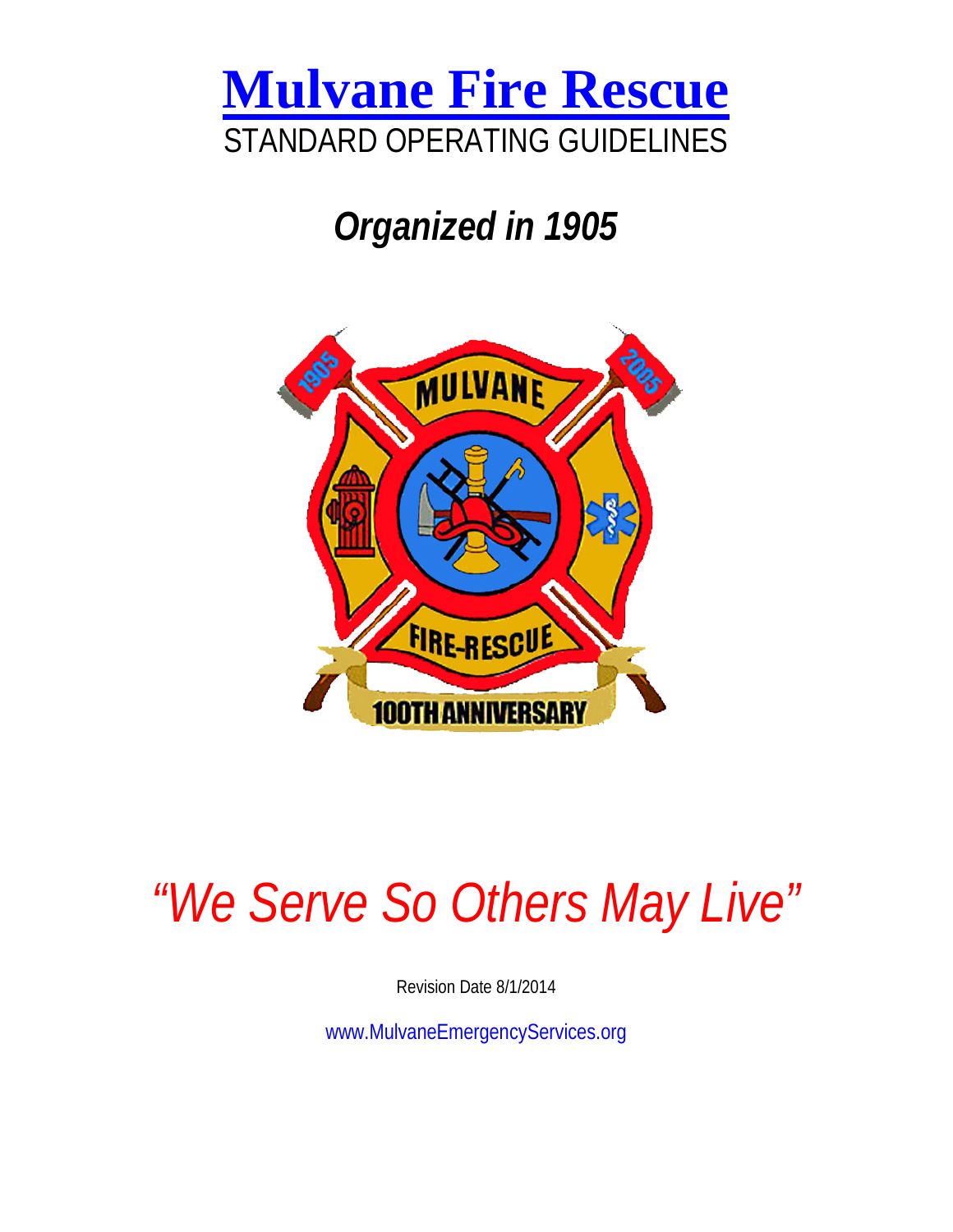Fire Rescue Division Standard Operating Guidelines

DATE: **March 1, 1999** PAGE **1** of **1**

POLICY # **99-04-0001** REVISED: **October 18, 2007**

SUBJECT: PURPOSE SECTION:

- A. To establish the responsibilities and general routine of the Mulvane Fire Rescue division. Written reference in this document to fire officers will be the duly appointed officers of the Mulvane Fire Rescue. Written reference in this document to administration will be the paid personnel of the City of Mulvane, Department of Emergency Services.
- B. Establish a Chain of Command for disasters and fire emergencies. (See appendix "A")
- C. To outline in general the use of the City of Mulvane's and Fire District #12's fire fighting vehicles and equipment.
- D. Any reference to Director or Chief shall mean the Director of Public Safety.
- E. All Standard Operating Guidelines will follow and be carried out in accordance to the National Incident Management System (NIMS) and will follow NFPA standards.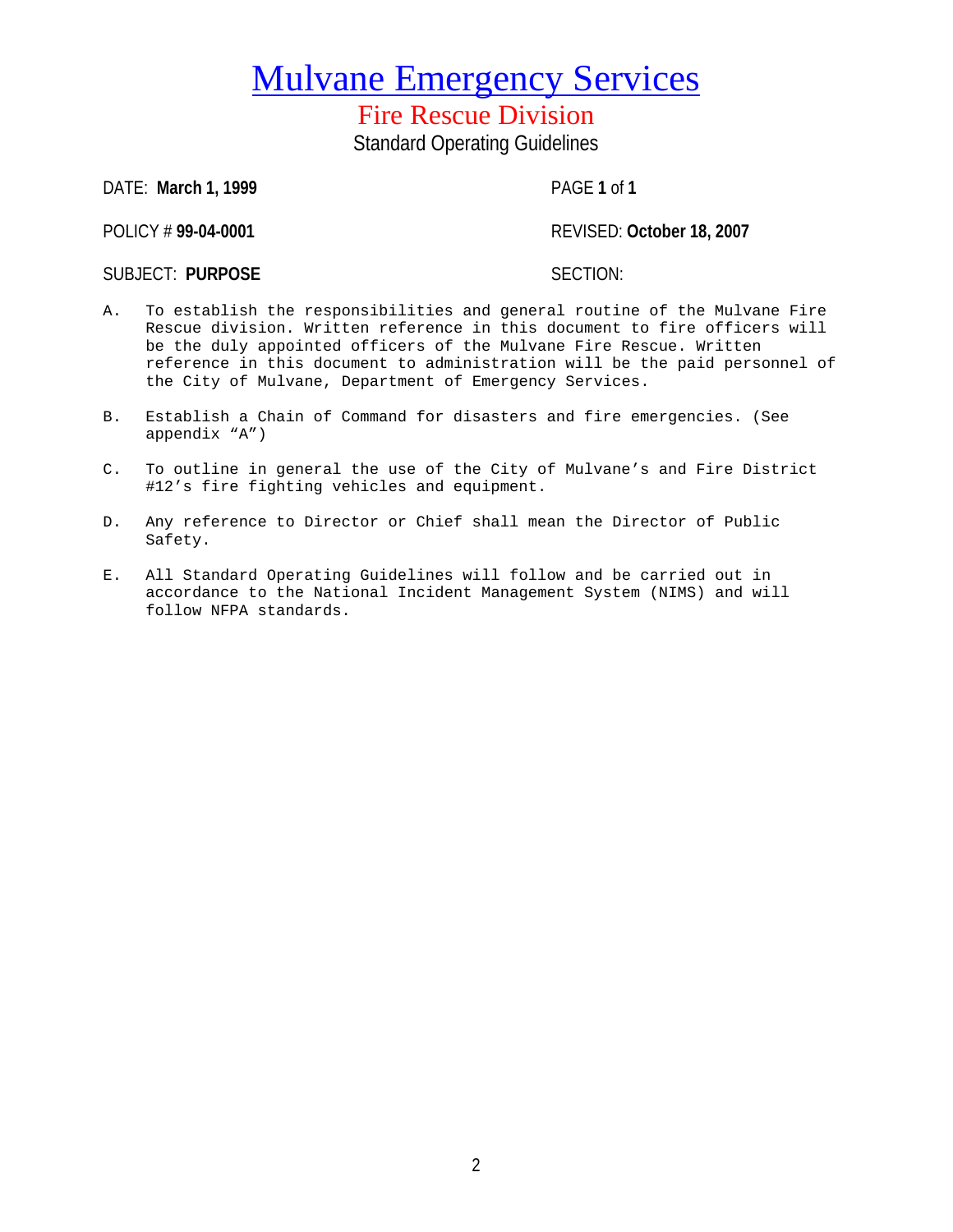Fire Rescue Division Standard Operating Guidelines

DATE: **March 1, 1999** PAGE **1** of **2**

POLICY # **99-04-0002** REVISED: **August 2014**

SUBJECT: ADMINISTRATION **SECTION:** 

- A. The City of Mulvane has established paid personnel for the purpose of Fire administration.
- B. The Director of Public Safety and the Fire Captain shall be members of the Fire District #12 Board. They along with the President of the Fire Board shall meet at least once a year to discuss Fire District #12.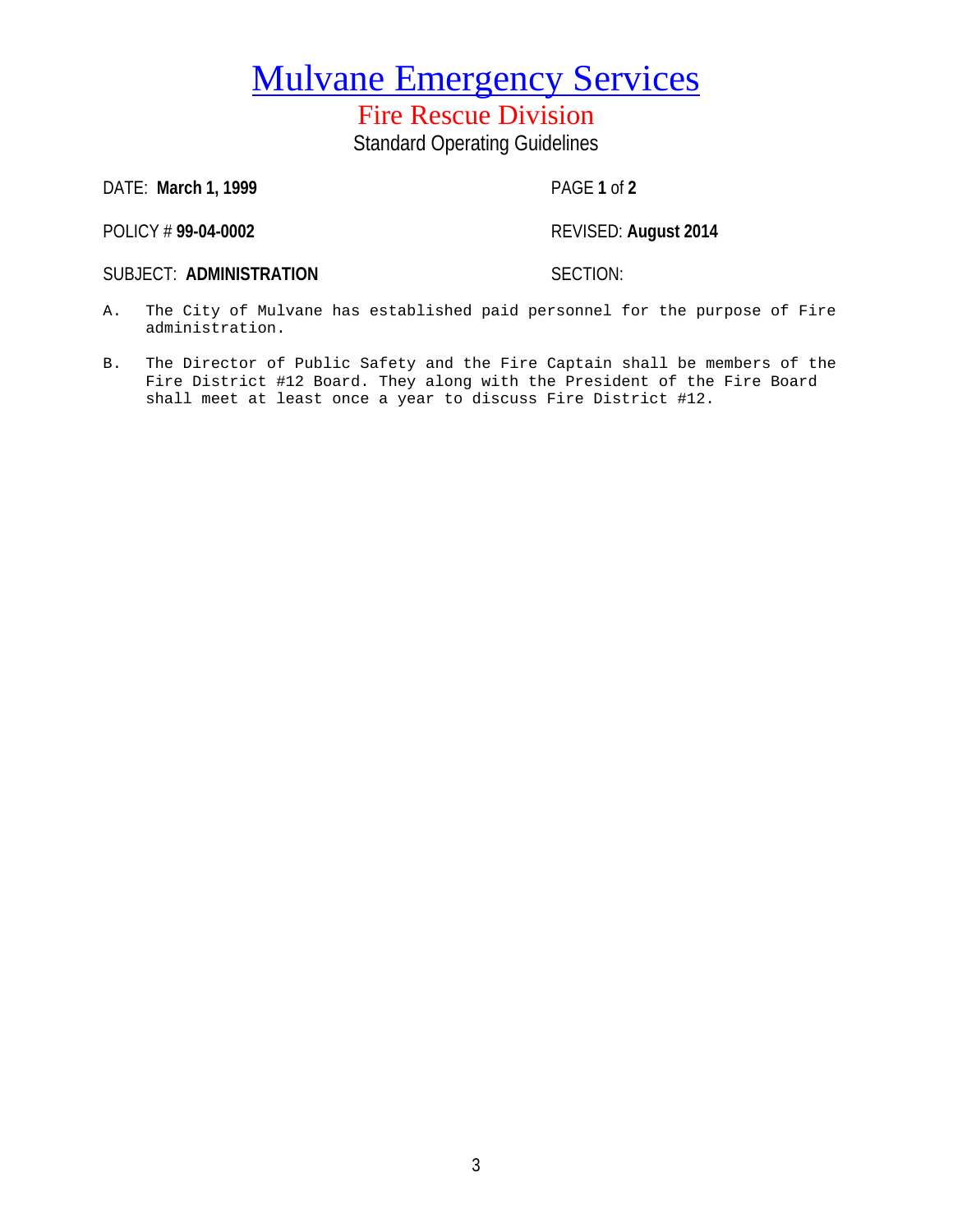Fire Rescue Division Standard Operating Guidelines

DATE: **October 8, 2000** PAGE **1** of **8**

POLICY # **99-04-0003** REVISED: **August 2014**

SUBJECT: ORGANIZATION **SUBJECT: ORGANIZATION** 

- A. The Fire Department shall consist of a full time paid Public Safety Director/Chief, Fire Captain and Fire Lieutenant. These Officers will report directly to the Director of Public Safety.
- B. Volunteer positions include Training/Safety Lieutenant and three (3) volunteer Fire Lieutenants/crew leaders. These officers will report directly to the Fire Captain. All appointments are indefinite until the person resigns or is replaced by the Director/Chief.
- C. Other appointed positions shall be Fire Prevention Officer(s), Training Instructor(s), Reserve Advisor(s), and committee chairpersons.
- D. The Director shall make these appointments, with the officer's approval.
- E. The Chain of Command is set up in the appendixes of these S.O.G.'s and is clearly marked. (See appendix "A")
- F. The Mulvane Fire Rescue shall respond to all fires, hazardous materials spills, vehicle accidents, and other incidents as deemed necessary. They shall also respond into Fire District #12 with the same response as contracted by the City of Mulvane. (See appendix "B")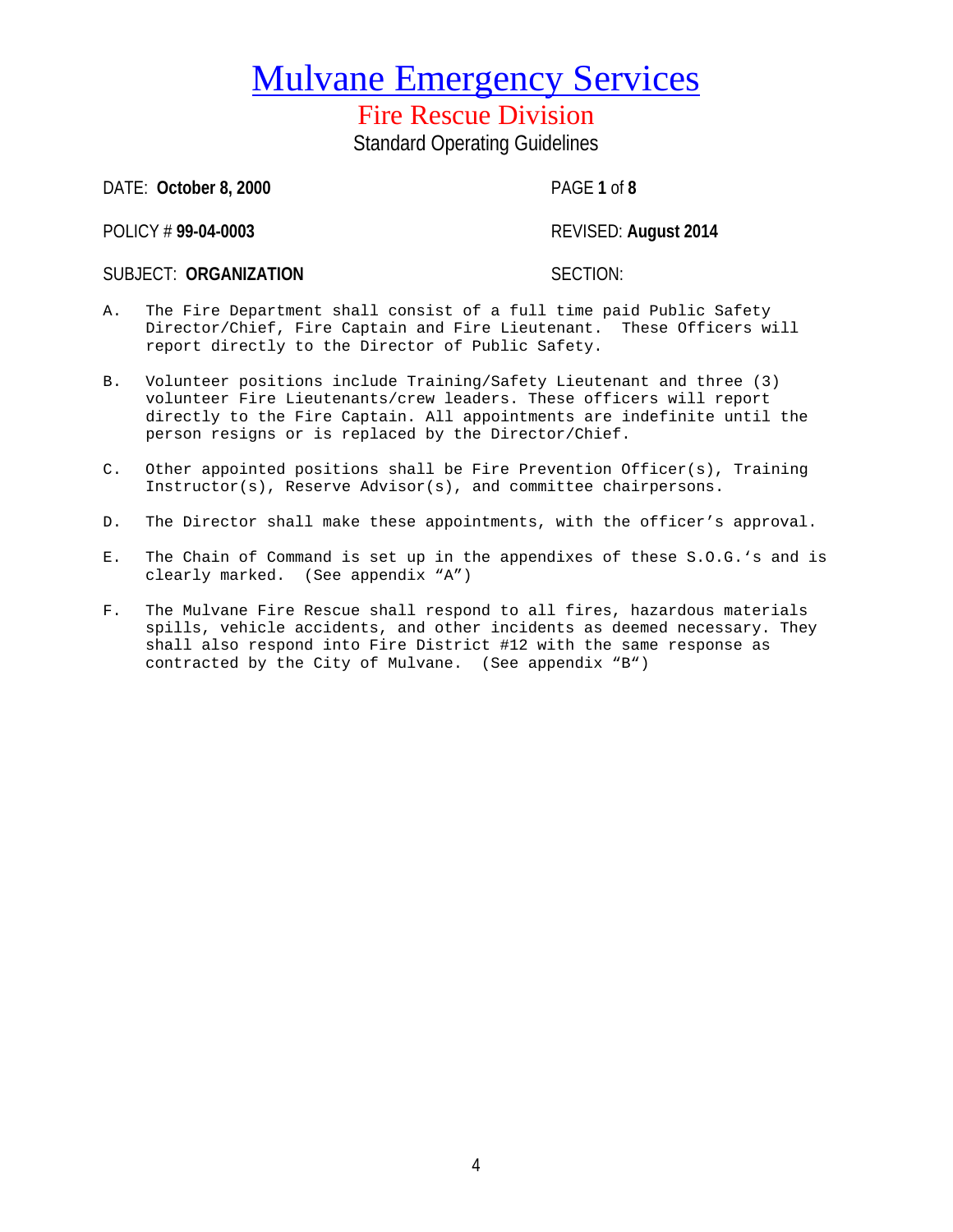# Fire Rescue Division

Standard Operating Guidelines

DATE: **April 2005** PAGE **2** of **8**

POLICY # **058-04-0001** REVISED: **August 2014**

### SUBJECT: **ORGANIZATION** SECTION: **TRAINING / SAFETY LIEUTENANT**

- A. Under the supervision of the Fire Captain, the position of Training/Safety Lieutenant is an appointed position. Examples of duties are as follows:<br>1 Shall ass
	- Shall assist the other officers in the discharge of their duties.
	- 2. In the absence of the Captain, assume all his/her duties and responsibilities.
	- 3. Will be responsible for all aspects of Fire Division training.
	- Will be responsible for establishing a quarterly training schedule with the help of the Captain. Training will include a minimum of 4 hours per month.
	- 5. Shall have access to individual training records.<br>6. Shall sign his/her approval to Drivers Certificat
	- 6. Shall sign his/her approval to Drivers Certification sheets.<br>7. Shall be responsible for the personal protective equipment f
	- Shall be responsible for the personal protective equipment for all department members. That includes inventory, issuance, and replacement.
	- 8. Will provide input on purchasing and replacement of personal protective equipment.
	- 9. Shall be notified and responsible for accident and injury analysis reviews all fire accident and injury reports for accuracy and completeness.
- B. Shall be responsible during emergency incidents for all fire fighting personnel and performs related work and other supervising duties as required.
- C. Shall participate in rescue operations and the application of emergency first aid.
- D. Shall help with instruction of members in firefighting methods, techniques and related subjects.
- E. Enforces policies and procedures, rules and regulations; directs and evaluates work performance and progress of subordinate staff.
- F. Preferred qualifications for the position of Training/Safety Lieutenant to include, but not limited to:<br>1. Four (4) years experience
	- 1. Four (4) years experience in firefighting<br>2. Instructor I
	- 2. Instructor I<br>3. Certified Sa
	- Certified Safety Officer
	- 4. Firefighter II
	- 5. Driver / Operator<br>6. Emergency Medical
	- 6. Emergency Medical Technician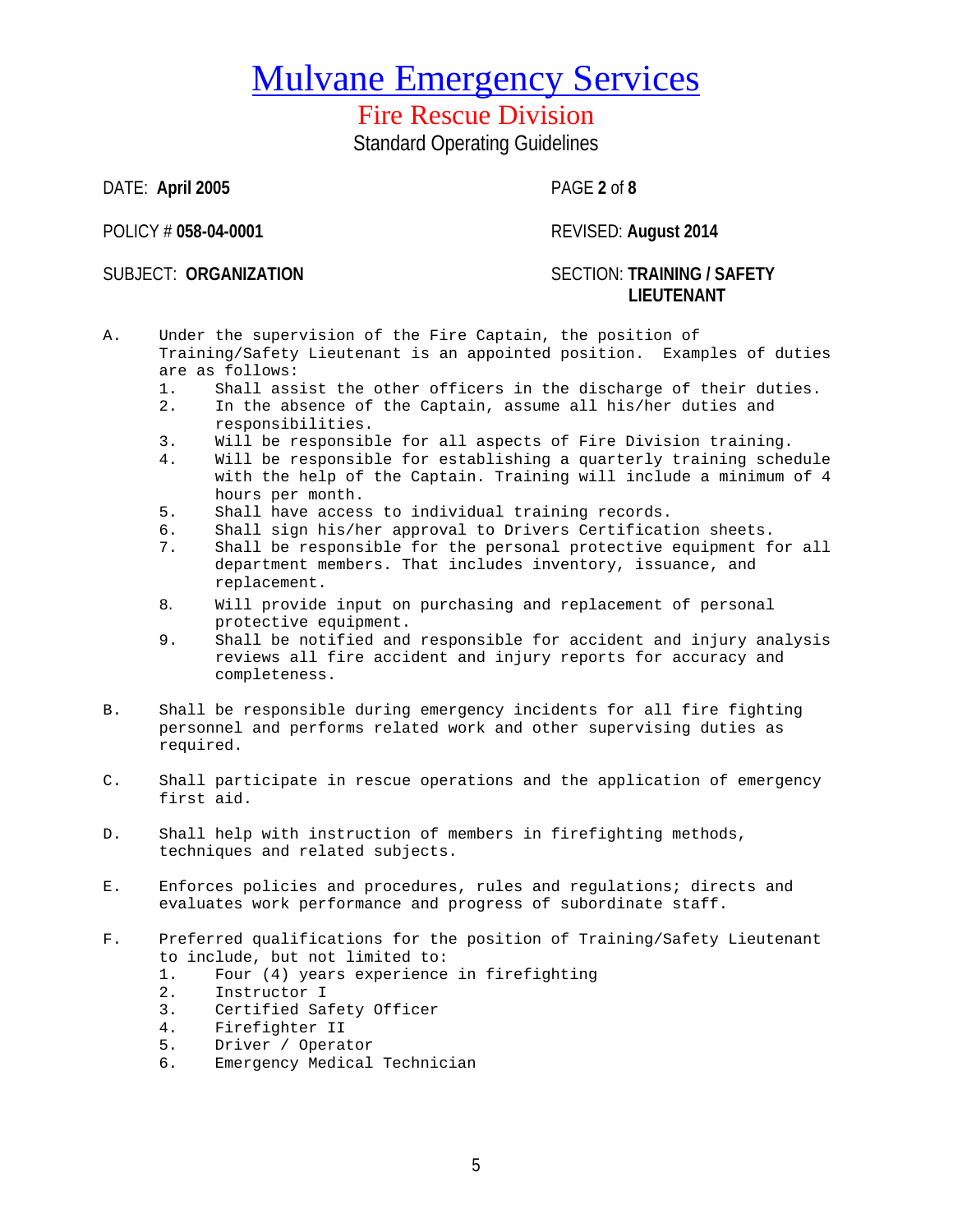# Fire Rescue Division

Standard Operating Guidelines

DATE: **September 1999** PAGE **3** of **8**

SUBJECT: **ORGANIZATION** SECTION: **LIEUTENANT**

POLICY # **98-04-0003** REVISED: **August 2014**

- A. Under the supervision of the Fire Captain, the position of Lieutenant is an appointed position. Examples of duties are as follows:
	- 1. Shall assist the other officers in the discharge of their duties.
	- 2. In the absence of the Captain, assume all his/her duties and responsibilities.
	- 3. Shall be informed of the maintenance performed on all vehicles and equipment assigned to the division.
	- 4. Shall make sure that all equipment assigned to his/her team in/on fire units is checked bi-monthly and equipment records are kept up to date.
	- 5. Shall make sure that all new equipment is properly marked and recorded before being put into service.
	- 6. Shall be assigned a team of firefighters (10 maximum):
		- a. Shall be accountable for the whereabouts of team members at all meetings & trainings.
		- b. Shall monitor team member's certifications & expiration dates.
		- c. Shall try to resolve personnel problems within teams.
		- d. Shall have the authority to call team meetings.
- B. Shall be responsible during emergency incidents for all fire fighting personnel and performs related work and other supervising duties as required.
- C. Shall participate in rescue operations and the application of emergency first aid.
- D. Shall help with instruction of members in firefighting methods, techniques and related subjects.
- E. Enforces policies and procedures, rules and regulations; directs and evaluates work performance and progress of subordinate staff.
- F. Fire Lieutenants are appointed by the Director and serve at the pleasure of the Director and are subject to his/her removal powers.
- G. Preferred qualifications for the position of Lieutenant to include, but not limited to:
	- 1. Four (4) years of experience in firefighting
	- 2. Firefighter II
	- 3. Driver Trainer
	- 4. Emergency Medical Responder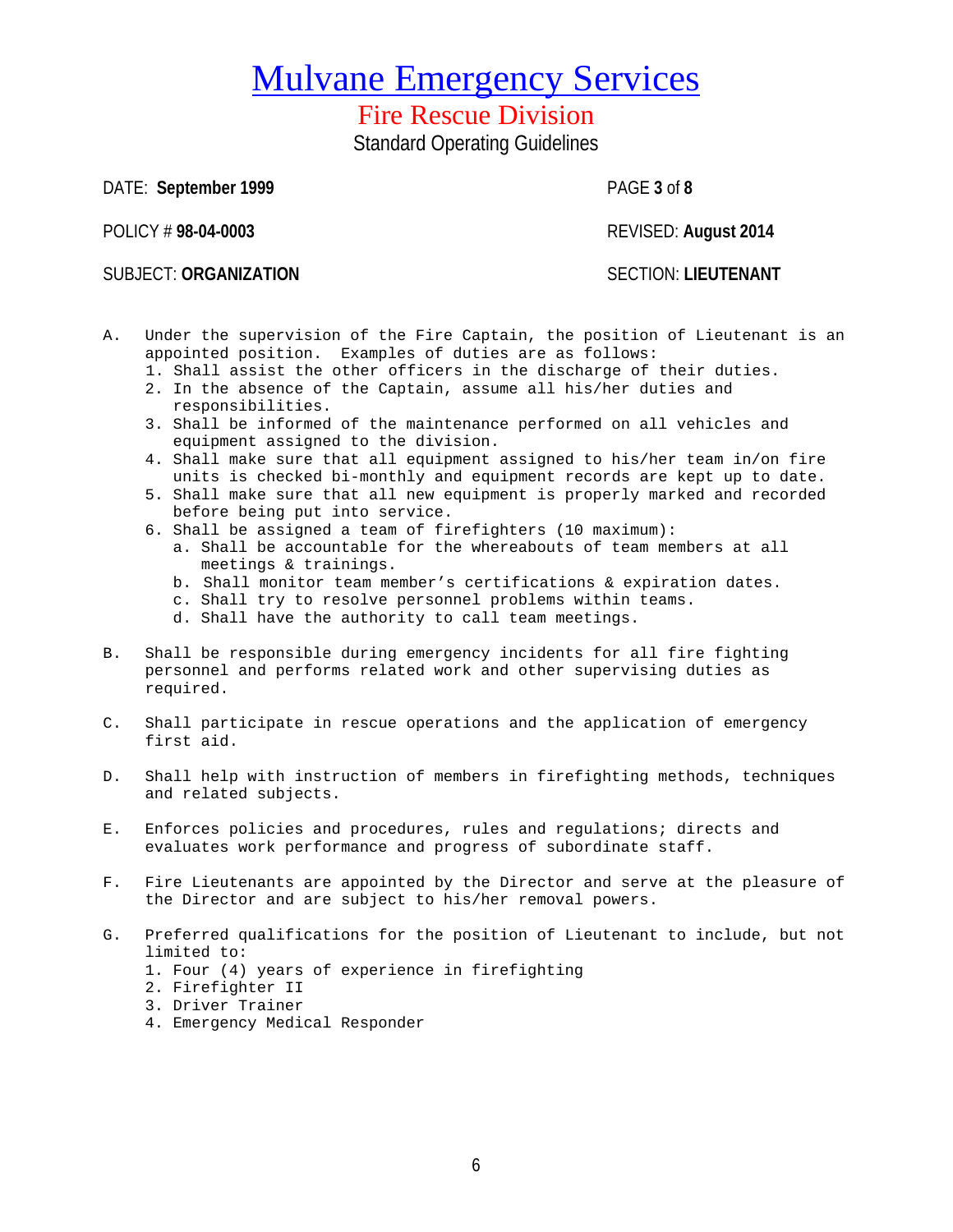## Fire Rescue Division Standard Operating Guidelines

DATE: **October 2000** PAGE: **4** of **8**

POLICY # **98-04-0003** REVISED: **October 2000**

SUBJECT: **ORGANIZATION** SECTION: **RESOURCE** 

# **CREW LEADER**

- A. Under the supervision of the Training Lieutenant, the position of Resource Crew Leader is an appointed position and serves at the pleasure of the Director and is subject to his/her removal powers. Examples of duties are as follows:
	- 1. Shall assist the Fire Department in the discharge of their duties.
	- 2. Shall be responsible for the personal protective equipment for his/her team members as needed. That includes inventory, issuance, and replacement.
	- 3. Shall be responsible for the training records of his/her team members.
	- 4. Shall be responsible for resolving discipline and personnel matters with team members.
	- 5. Shall help schedule resource personnel to ensure adequate staffing including stand-bys and special events.
	- 6. Shall be accountable for his/her crewmembers at meetings.
	- 7. Shall assist the active Firefighters at any incident or meeting with available resources as needed.
- B. Preferred qualifications for the position of Resource Crew Leader to include, but not limited to:
	- 1. Basic knowledge of firefighter skills & needed resources.
	- 2. Basic computer knowledge and skills
	- 3. Good language and organizational skills.
	- 4. Have the patience, ability and skill to work with non-firefighting volunteers.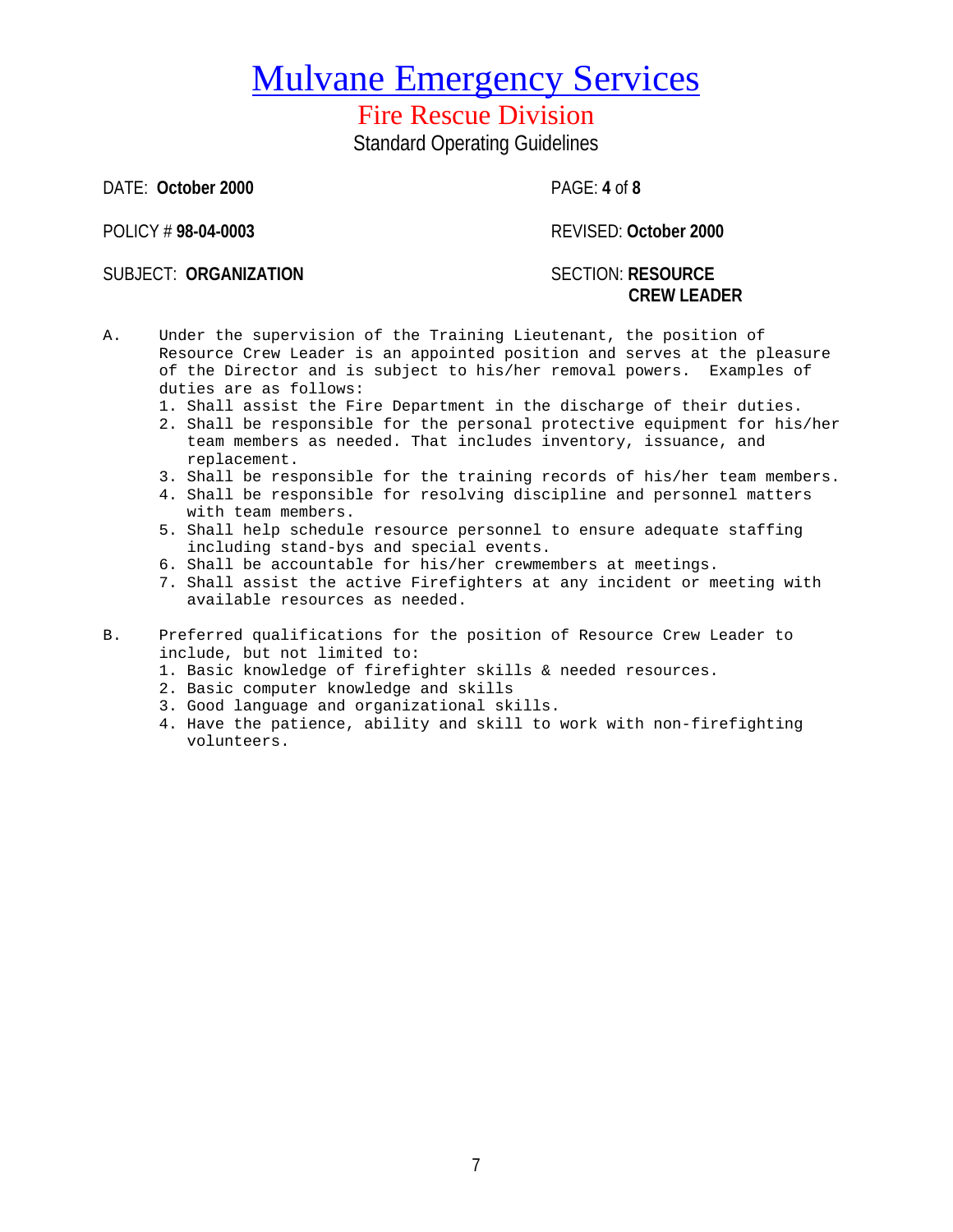## Fire Rescue Division Standard Operating Guidelines

DATE: **October 2000** PAGE **5** of **8**

POLICY # 00-10-0001 REVISED:

### SUBJECT: ORGANIZATION **SECTION: DRIVER/TRAINER**

- A. Under the supervision of the Training/Safety Lieutenant, the position of Driver/Trainer is an appointed position and serves at the pleasure of the Director and is subject to his/her removal powers. Driver/Trainers will be assigned to "A", "B", and "C" teams. Examples of duties are as follows:
	- 1. Shall assist the Training Lieutenant in the discharge of his/her duties.
	- 2. Shall be responsible for training & recertification of Fire Department apparatus operators.
	- 3. Shall be responsible for the written paperwork associated with these duties.
	- 4. May ask qualified drivers to assist them with training on apparatus.

### B. Preferred qualifications for the position of Driver/Trainer to include, but not limited to:

- 1. Qualified on all department apparatus for a minimum of two years.
- 2. Should include all Staff Officers, Training Instructors, and other qualified members of the department as necessary to ensure adequate Driver/Trainers.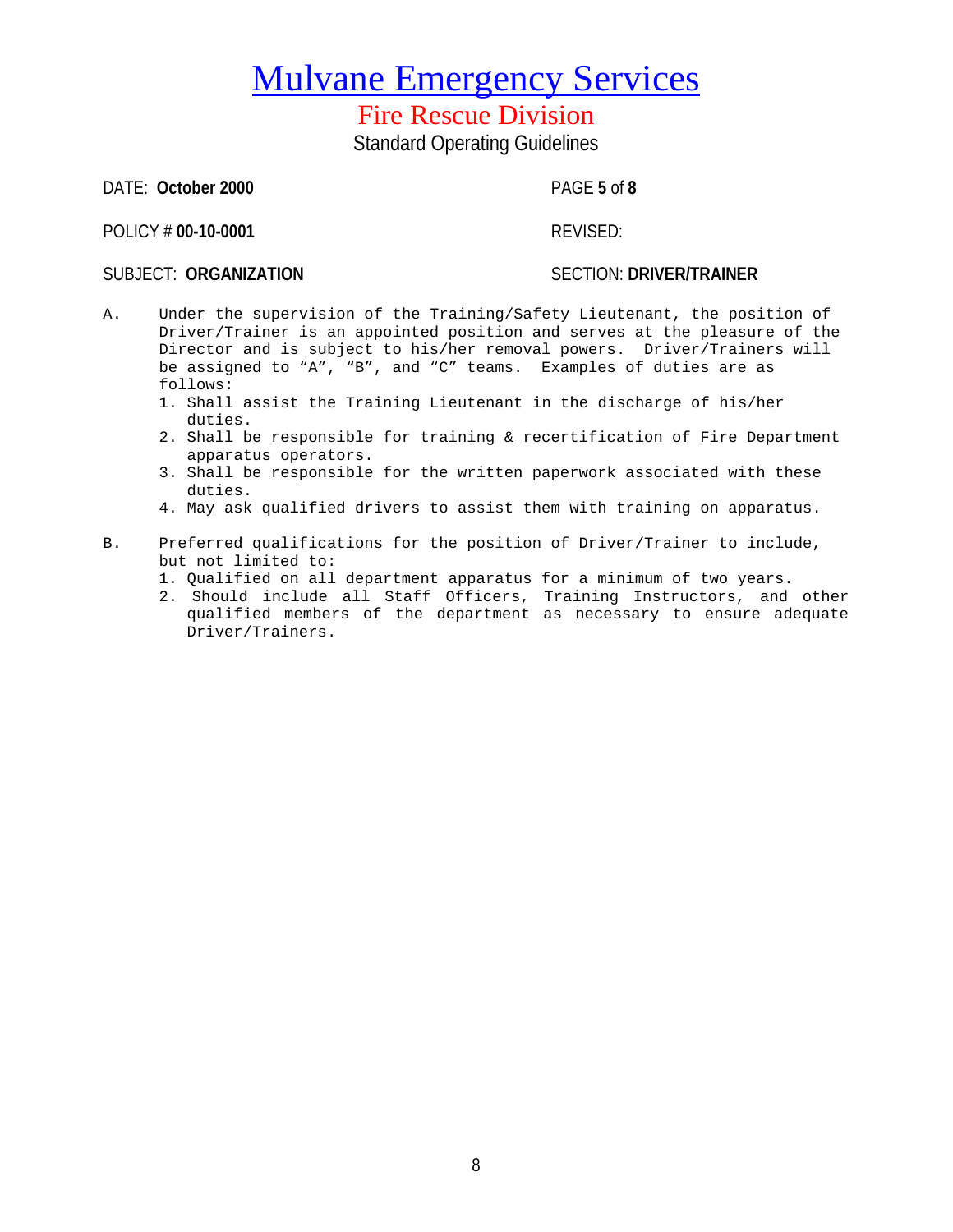## Fire Rescue Division Standard Operating Guidelines

DATE: **September 1999** PAGE **6** of **8**

POLICY # **98-04-0003** REVISED: **October 2000**

SUBJECT: **ORGANIZATION** SECTION: **FIRE PREVENTION OFFICER**

- A. Under the supervision of the Fire Captain, the position of Fire Prevention Officer is an appointed position and serves at the pleasure of the Director and is subject to his/her removal powers. This position will lead the Fire Prevention program for the division. Examples of duties are as follows:
	- 1. Shall coordinate interaction with the public on all aspects of fire prevention, be it in the home, schools, business, or elsewhere.
	- 2. Shall be the chairperson of the Fire Prevention Committee.
- B. Preferred qualifications for the position of Fire Prevention Leader to include, but not limited to:
	- 1. Two (2) years experience in firefighting
	- 2. Fire Prevention Certification
	- 3. Good public speaking skills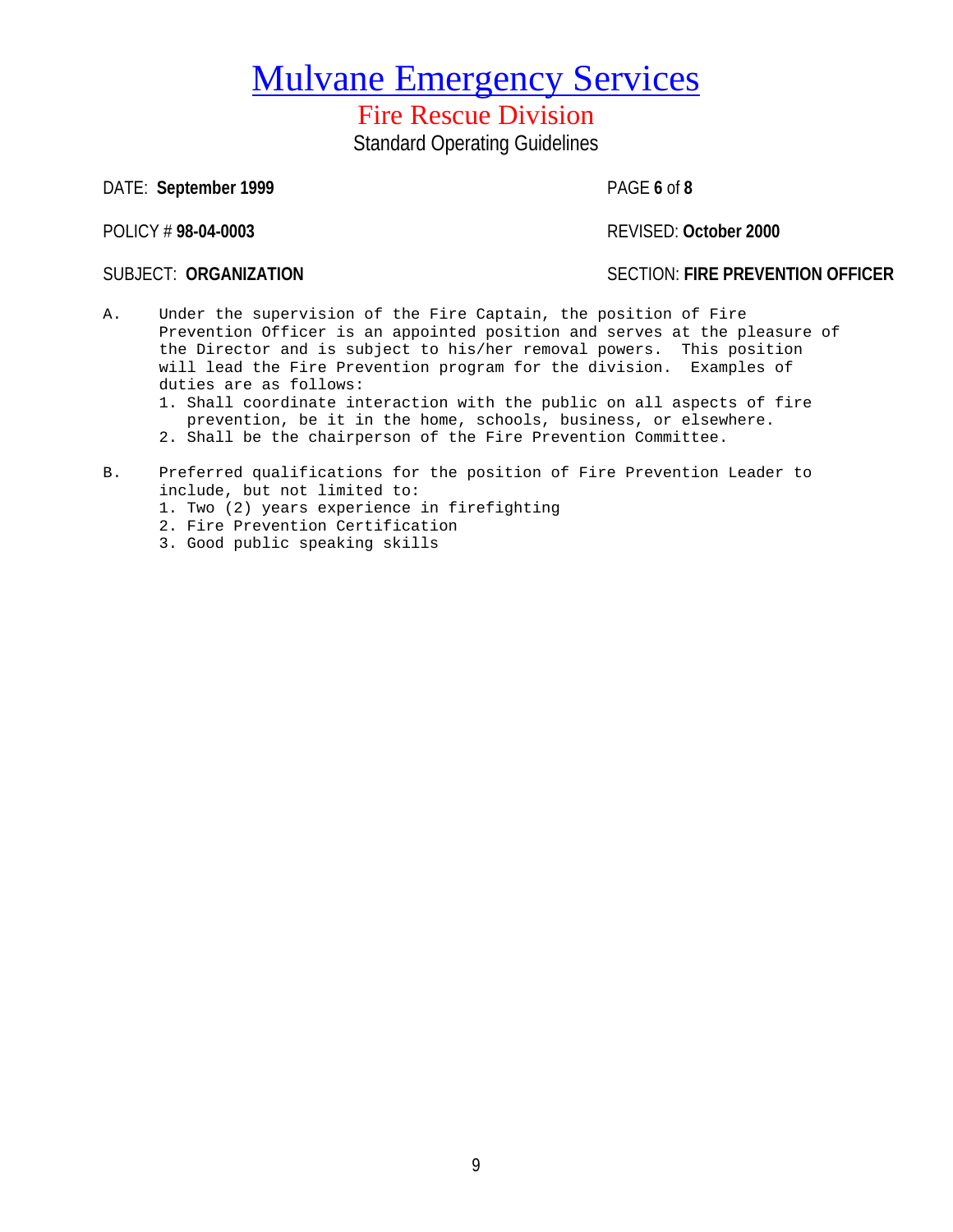## Fire Rescue Division Standard Operating Guidelines

DATE: **September 1999** PAGE **7** of **8**

POLICY # **98-04-0003** REVISED: **October 2000**

SUBJECT: **ORGANIZATION** SECTION: **FIRE RESERVE ADVISOR**

A. Under the supervision of the Training/Safety Lt., the position of Fire Reserve Advisor is an appointed position and serves at the pleasure of the Director and is subject to his/her removal powers. Examples of duties as follows:

1. Shall lead and be responsible for all aspects of Fire Reserve activities, including training.

- B. Preferred qualifications for the position of Fire Reserve Advisor to include, but not limited to:
	- 1. Two (2) years experience in firefighting.
	- 2. Have the patience, ability and time to work with young adults.
	- 3. Firefighter 1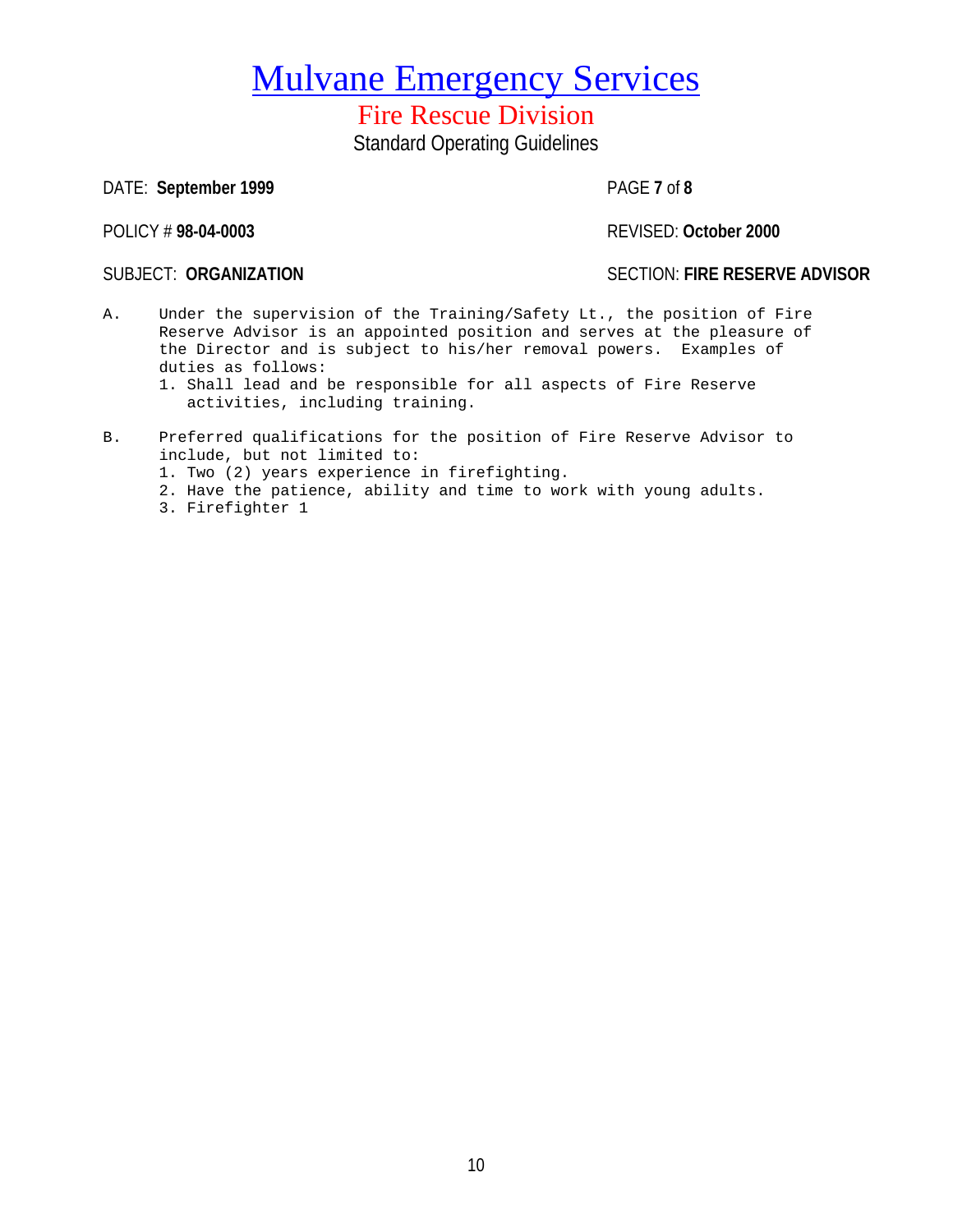# Fire Rescue Division

Standard Operating Guidelines

DATE: **September 1999** PAGE **8** of **8**

POLICY # **98-04-0003** REVISED: **October 2000**

### SUBJECT: ORGANIZATION **SUBJECT: ORGANIZATION**

- A. Under the supervision of the Training/Safety Lieutenant, the Safety Officer is an appointed position and serves at the pleasure of the Director and is subject to his/her removal powers. Examples of duties are as follows:<br>1. Will report
	- 1. Will report to the Incident Commander on the scene.<br>2. In the absence of the Safety Officer, an alternate
	- In the absence of the Safety Officer, an alternate person will be assigned by the Incident Commander to perform the duties and responsibilities as the need arises.
	- 3. Will have the authority to immediately suspend any operation that jeopardizes the safety of personnel. This includes the monitoring of structure /container stability, proper and mandatory use of personal protective equipment.
		- a. Any change of activities shall be reported to the Incident Commander ASAP.
	- 4. Will identify and analyze health and safety hazards at emergency situations, at or around the station, and during training, and develop corrective actions to deal with the hazards.
	- 5. Shall be responsible for the personal protective equipment, which includes inventory, issuance, and replacement.
	- 6. Will periodically survey the equipment and facilities with regard to maintaining a safe environment for the Fire Division.
	- 7. Will make recommendations to the Training Officer on safety training classes.
	- 8. Will provide input on purchasing and replacement of personal protective equipment.
- B. Preferred qualifications for the position of Safety Officer to include, but not limited to:
	- 1. 3 (three) years experience in firefighting
	- 2. Safety Officer Certification
	- 3. Kansas Certified Emergency Medical Technician
	- 4. Haz Mat Operations Level
	- 5. Firefighter 1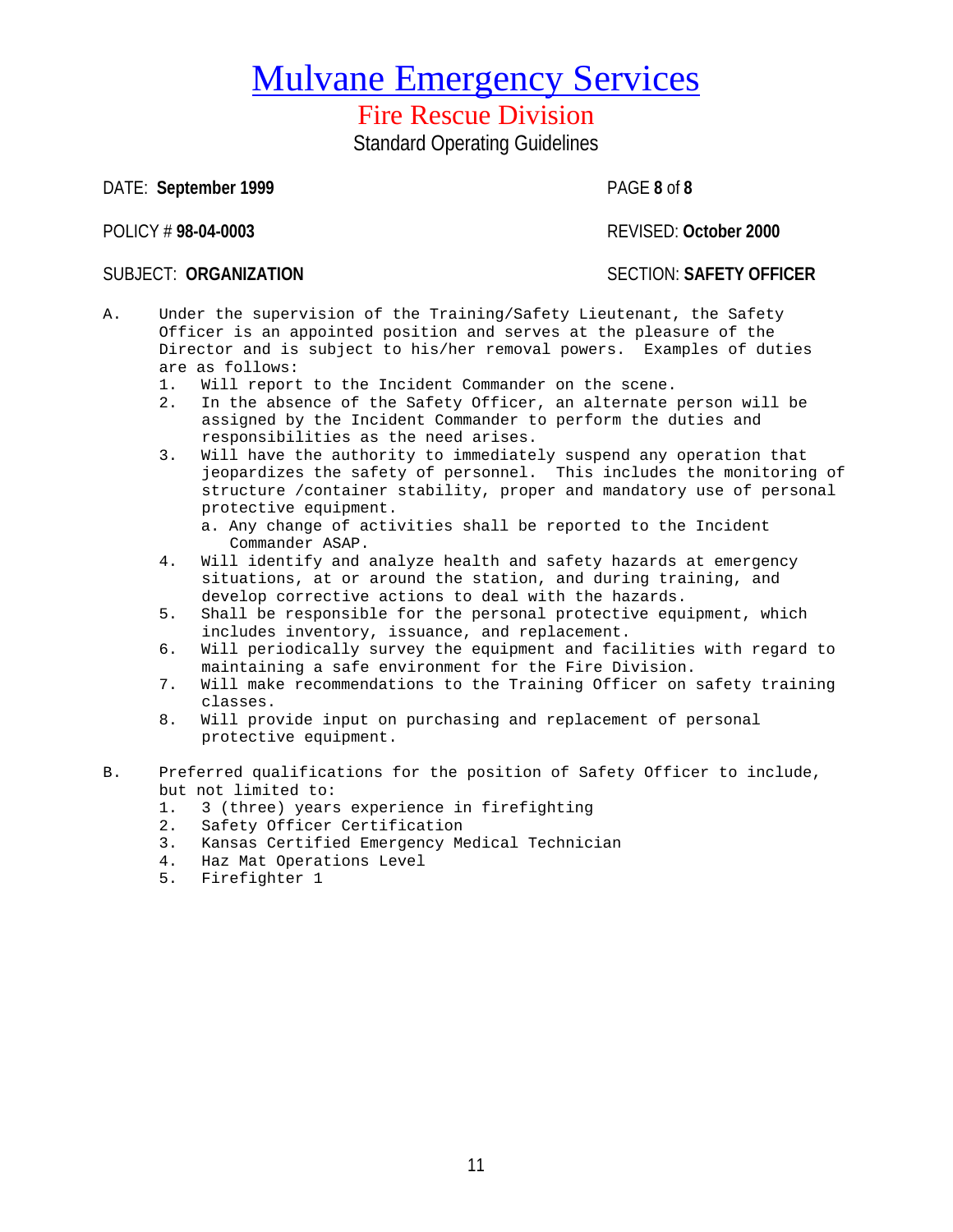Fire Rescue Division Standard Operating Guidelines

DATE: **March 1, 1999** PAGE **1** of **1**

POLICY # **99-04-0004** REVISED: **November 2000**

SUBJECT: LEAVE OF ABSENCE SUBJECT: SECTION:

- A. Leave of absence:
	- 1. Any member may be excused from participation for an extended time for an acceptable cause.
	- 2. Request for leave of absence shall be presented to their Lieutenant in writing. This should include the reason for the request and an approximate length of time that the member might be gone.
	- 3. The document will be filed with the Director.
	- 4. The Lieutenant shall ask that all the equipment that the member has shall be returned to the Department during the leave of absence if it's going to be an extended length of time.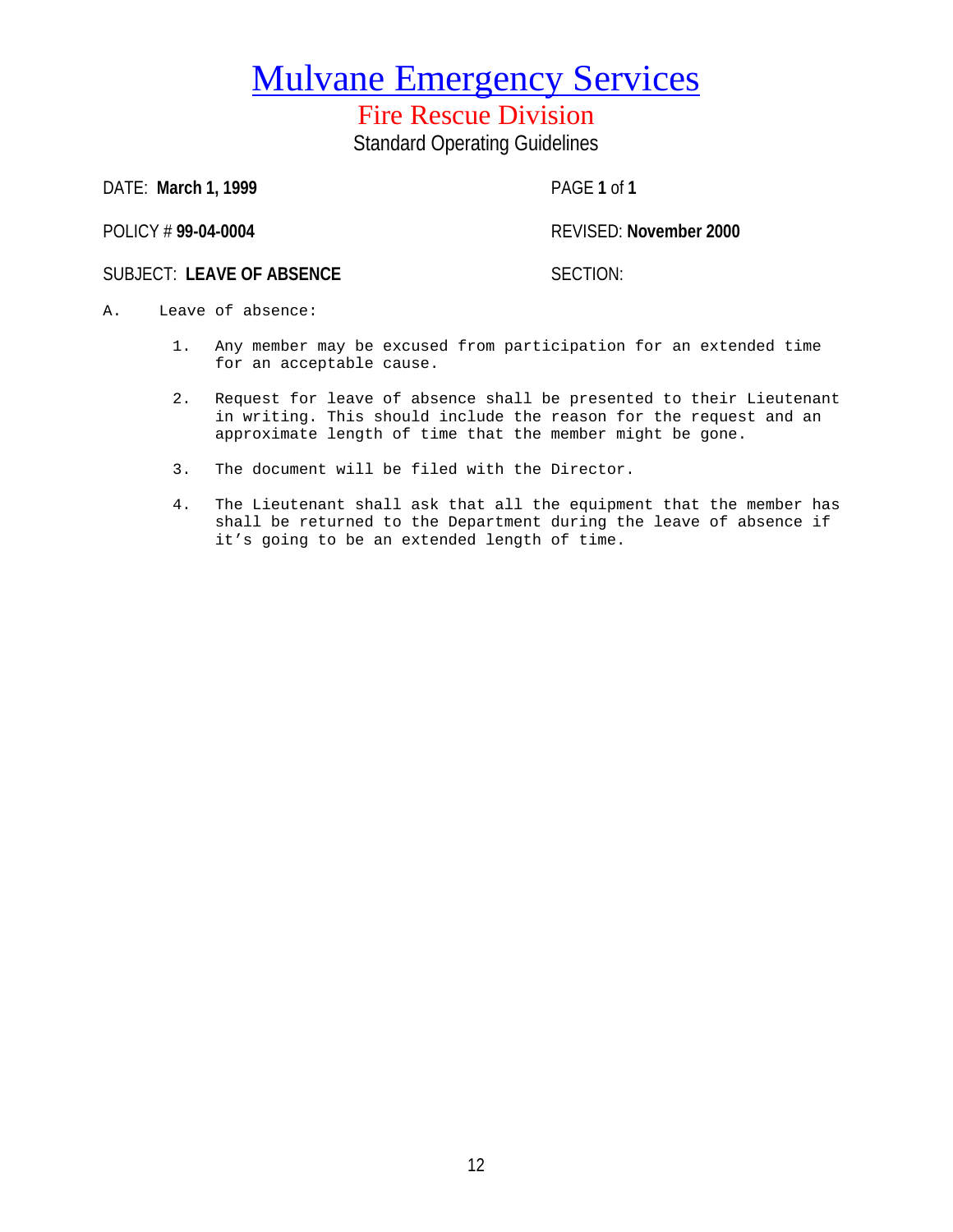## Fire Rescue Division Standard Operating Guidelines

DATE: **October 2000** PAGE **1** of **1**

POLICY # **98-04-0005** REVISED: **October 2000**

### SUBJECT: **RESOURCE TEAM** SECTION:

- A. Under the supervision of the Training/Safety Lt., the Resource Personnel performs specialized work in the areas of fire suppression, rescue, life saving services, fire prevention, record keeping, maintenance, and education. Examples of duties are as follows:<br>1. Will comply with all established policies.
	- Will comply with all established policies, procedures and will follow the established chain of command.
	- 2. Will make every effort to respond to and or attend all functions of the division, as required. (i.e., fire and rescue calls, meetings, and training.)
	- 3. Will make every effort to protect life and property while performing these duties in a professional manner.
	- 4. If required, will be assigned and wear full protective gear, provided by the Division, on all incidents as deemed necessary by the Incident Commander.
	- 5. No Resource Personnel will enter a structure during a working fire.<br>6. Will be assigned duties, within their abilities and training, which
	- Will be assigned duties, within their abilities and training, which will support the Mulvane Emergency Services.
	- 7. Will be required to keep in contact with the Resource Crew Leader and give appropriate reports when required by job descriptions.
	- 8. Disciplinary action will be handled by the Director in the same manner as a regular member, if attempts by the Resource Crew Leader cannot rectify the problem.
- B. Required qualifications for Resource Team members to include, but not limited to:
	- 1. Must live within the Mulvane Address or within Sumner County Fire District #12.
	- 2. Must be trained in CPR and First Aid within the first 120 days of application, and must maintain that certification**.** a. The Fire Captain may waive this requirement.
	- 3. Required to keep and maintain any certifications or licenses that are required for their Job Descriptions. (i.e. Mechanic, Haz-Mat, CPA, etc.)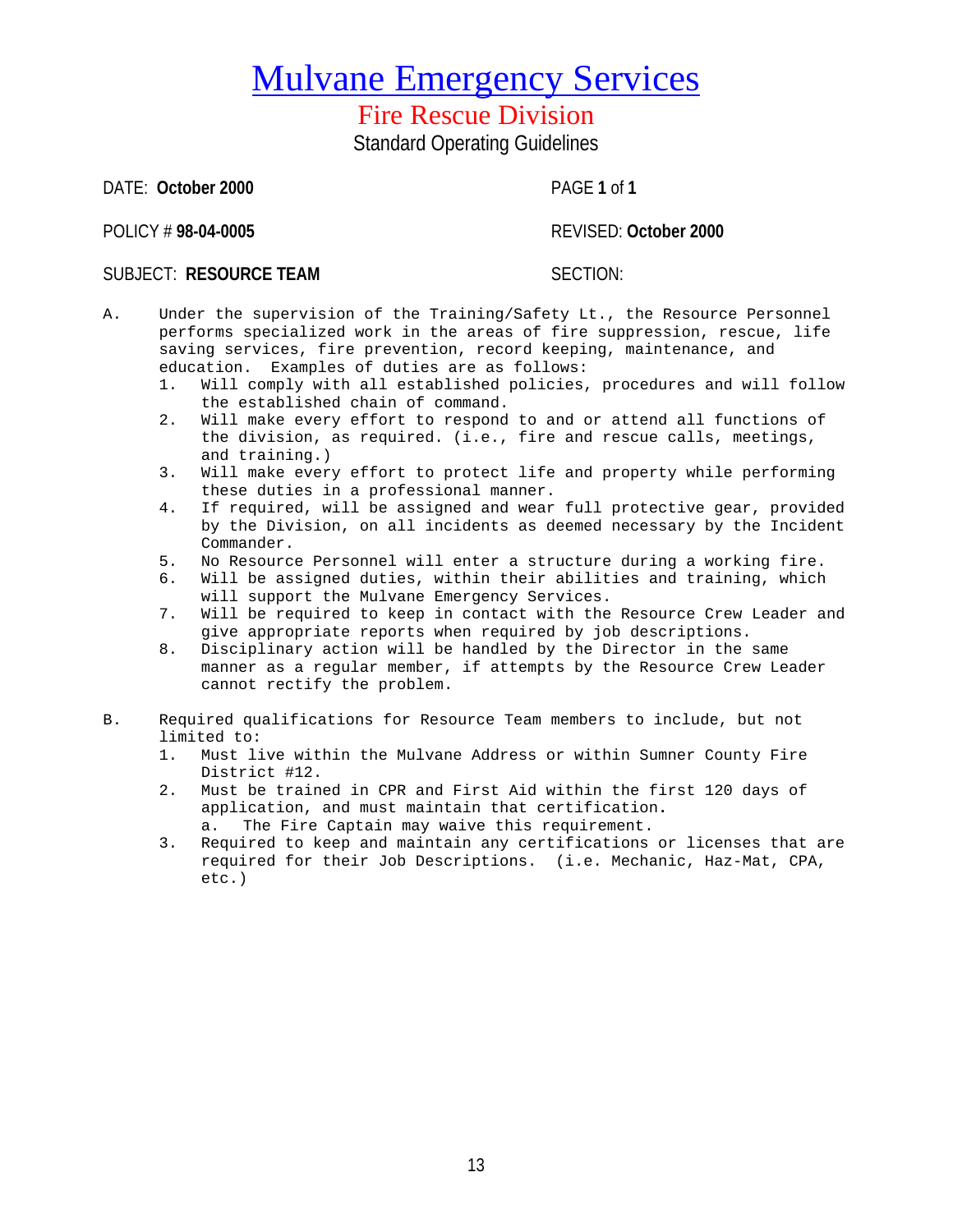## Fire Rescue Division

Standard Operating Guidelines

| DATE: March 1, 1999             | PAGF 1 of 1 |
|---------------------------------|-------------|
| POLICY # 99-04-0007             | REVISED:    |
| SUBJECT: TRAINING AND EDUCATION | SECTION:    |

- A. Health and Safety training shall be provided to all members.
- B. Training on all aspects of the NFPA 1500 shall be provided to all members.
- C. Training on duties and functions of the Fire Division shall be provided to all members.
- D. Qualified persons shall give instructions.
- E. Training frequency:
	- 1. Training shall be held a minimum of twice each month or 4 hrs a month.
	- 2. Training shall consist of procedures, technology, or new hazard training.
- F. Basic Training Requirements:<br>1. No new member shall be a
	- 1. No new member shall be allowed to ride on or operate any equipment until the basic training requirements have been met & they have completed equipment check off sheets.
	- 2. All new members shall seek NFPA 1001 Firefighter One Certification during the first five years that they are members.
	- 3. All members will obtain NIMS Certification.
	- 4. All members should be educated in safe exit from emergency operations.<br>5. All new members will be on a one (1) year probationary period and a
	- All new members will be on a one (1) year probationary period and a test will be given at the end of the probationary period.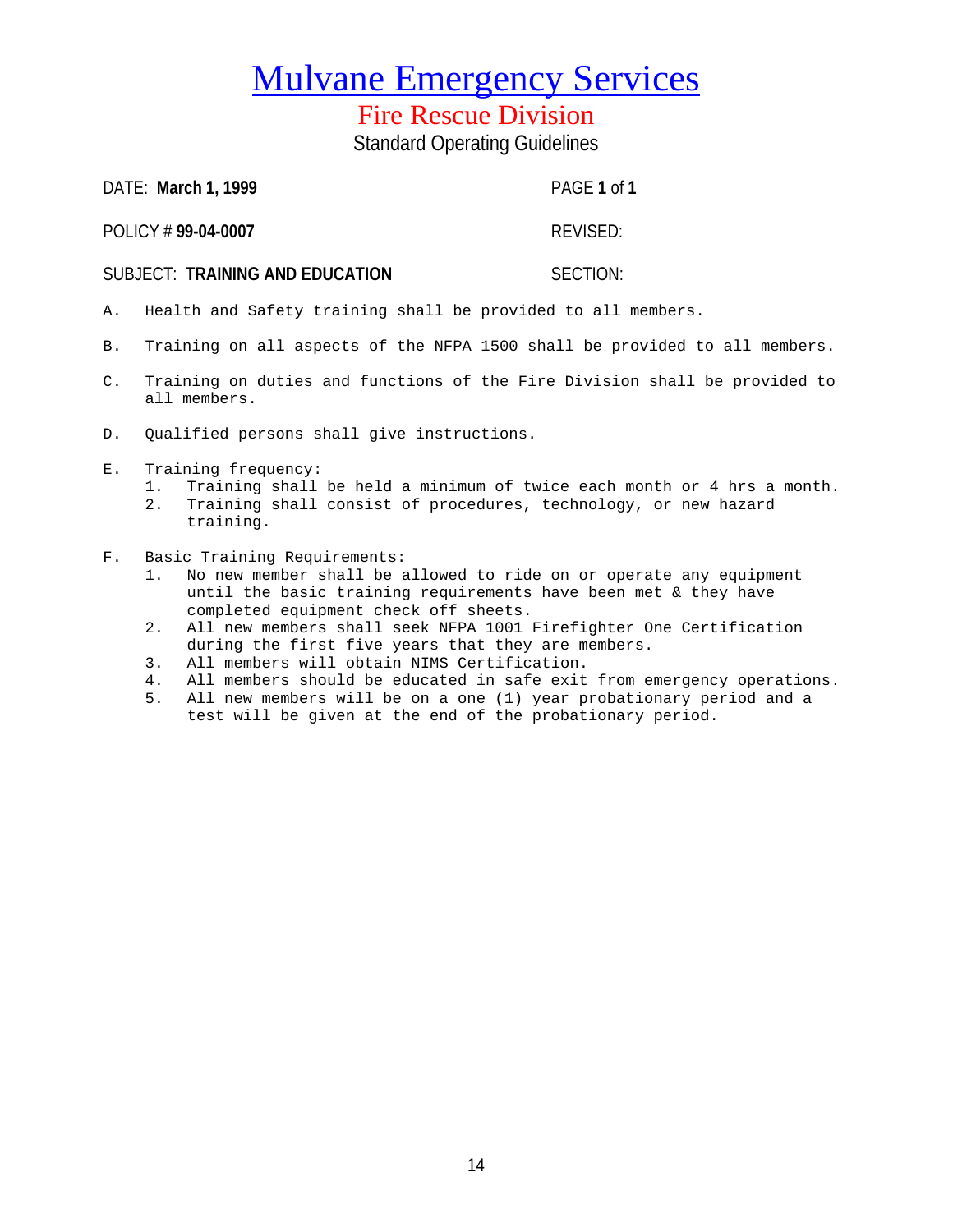# Fire Rescue Division

Standard Operating Guidelines

| DATE: March 1, 1999                | PAGE 1 of 1 |
|------------------------------------|-------------|
| POLICY #99-04-0009                 | REVISED:    |
| SUBJECT: TRAINING FOR FIREFIGHTING | SECTION:    |
| A. Training for structural fires:  |             |

- 1. There shall be a minimum of 24 hours of training on structural fires each year.
- 2. Live fire fighting shall be made if available to all members of the Department.
- B. Wildland or other exterior firefighting:<br>1. Six hours of training shall be held Six hours of training shall be held annually.
- C. All training exercises shall be approved with emphasis on safety.
- D. Special operations:
	- 1. ALL MEMBERS SHALL BE TRAINED TO THE AWARENESS LEVEL OF HAZARDOUS MATERIALS TRAINING AT THE FIRST AVAILABLE CLASS.
	- 2. All members will be trained to the Operations Level of Hazardous Materials Training with three years of membership.
	- 3. All members will receive a minimum of 3 hours of extrication training per year.
	- 4. All members will receive a minimum of 2 hours of EMS training per year.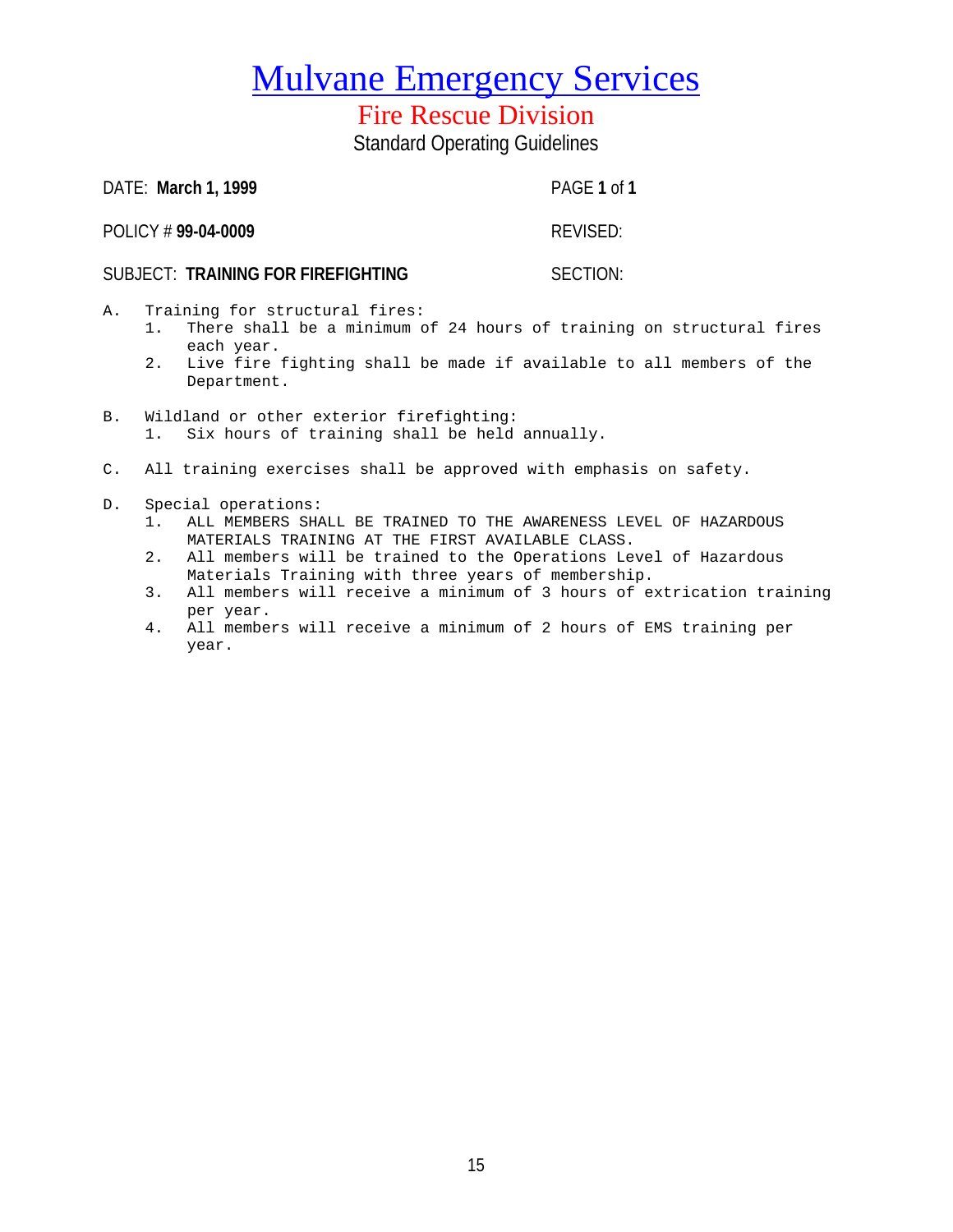Fire Rescue Division Standard Operating Guidelines

DATE: **March 1, 1999** PAGE **1** of **3**

POLICY # **99-04-0011** REVISED: **August 31, 2011**

### SUBJECT: DRIVER/OPERATORS OF FIRE SECTION: **DEPARTMENT VEHICLES**

### **PURPOSE:**

To provide for the safety of fire personnel and citizens on the roadways.

### **POLICY:**

All Department vehicles will be operated in a safe manner consistent with all department policies, procedures and SOGs.

A) All members that drive Fire Division apparatus must complete a successful driver training and certification program. 1. See Appendix "C" for driver's certifications and qualification requirements. 2. See Appendix "B" for vehicle response.

B) Any members can have their truck certification revoked if there is a question about their abilities. Written complaints should be turned in to the member's Lieutenant stating the incident and actions taken. Staff should review the incident promptly and decide if it is a truly serious offense and if remedial training or certification suspension should ensue.

C) Members must be in good standing meeting all the department's requirements to certify or re-certify on vehicles. Recertification must be accomplished bi-annually.

D) Members must have completed six (6) months of the new member probationary period and be recommended by the Training Lieutenant and or Fire Captain.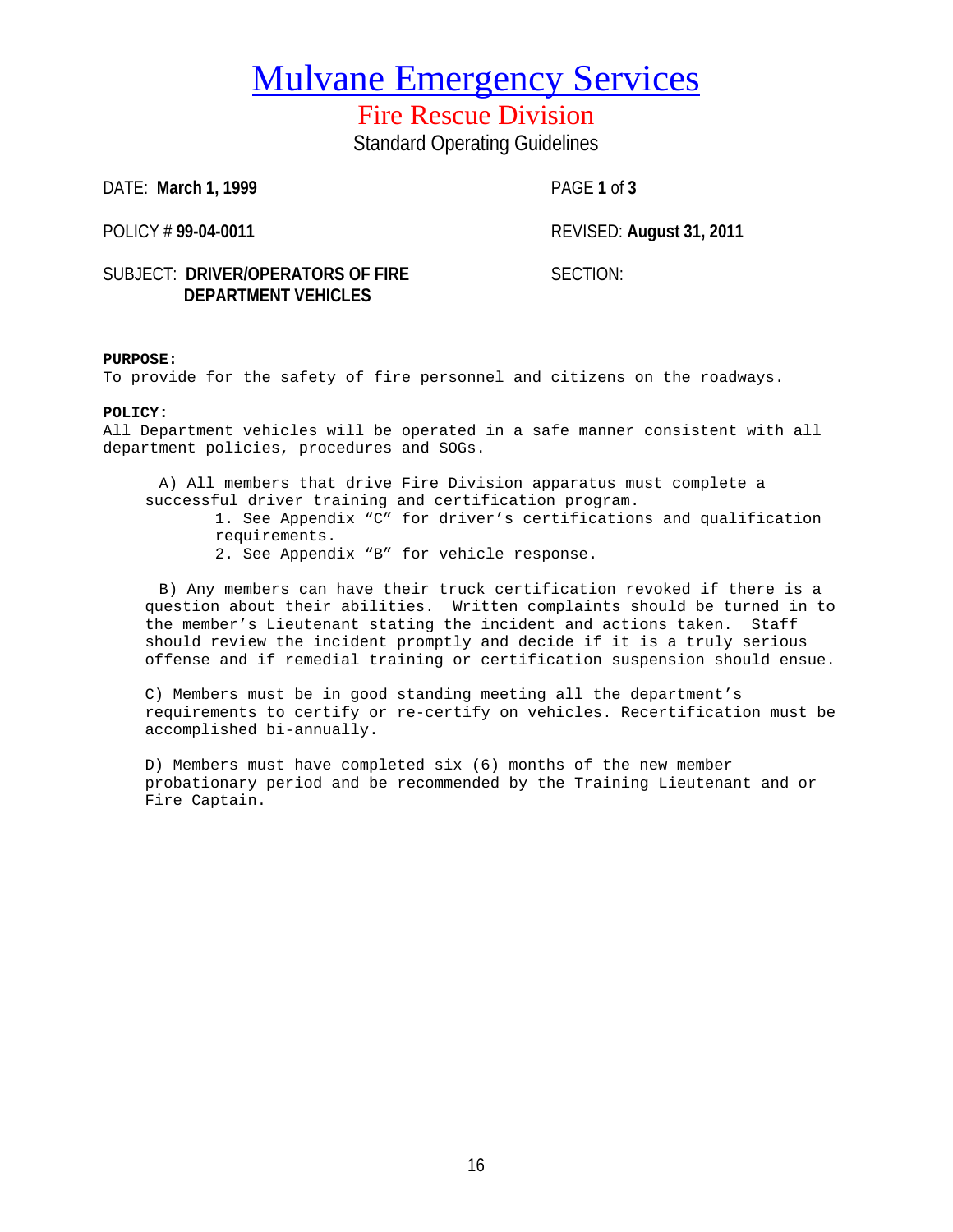Fire Rescue Division Standard Operating Guidelines

DATE: **March 1, 1999** PAGE **2** of **3**

POLICY # **99-04-0011** REVISED: **August 31, 2011**

### SUBJECT: DRIVER/OPERATORS OF FIRE SECTION: **DEPARTMENT VEHICLES**

### **Procedure:**

The Fire Department has a legal and moral obligation to insure that any driver of department vehicles is well trained, in good physical condition, has a proper safe driving attitude, knowledge of department policies and procedures and be capable of handling the apparatus with a high degree of skill and common sense. These factors show that not everybody will qualify as a driver, but may excel in other Fire Department duties and should not feel discouraged because they are not a fire apparatus driver.

A) No person shall drive a department vehicle prior to being authorized by the Director of Public Safety or his/her designee. Authorization shall only occur following the completion of an apparatus check form and the recommendation of a Driver Trainer for each vehicle to be operated.

### **DRIVER CRITERIA:**

A) Drivers of emergency vehicles will be at least eighteen (18) years of age. All drivers shall have a driver's license that is current and valid in the State of Kansas.

B) Personnel will be evaluated on each individual vehicle type prior to being authorized to drive.

C) Physical Condition – any past history of the following, **requires a Doctor's release prior to becoming a Fire Department driver.** 

- 1. Heart attacks
- 2. Strokes
- 3. Seizures

D) Driving Records - A Motor Vehicle Records (MVR) Abstract will be obtained on all newly hired employees and volunteers. Subsequent MVRs shall be obtained every year. The Department of Motor Vehicle point system (based on A and B violations) will be used in determining a member's ability to operate department vehicles.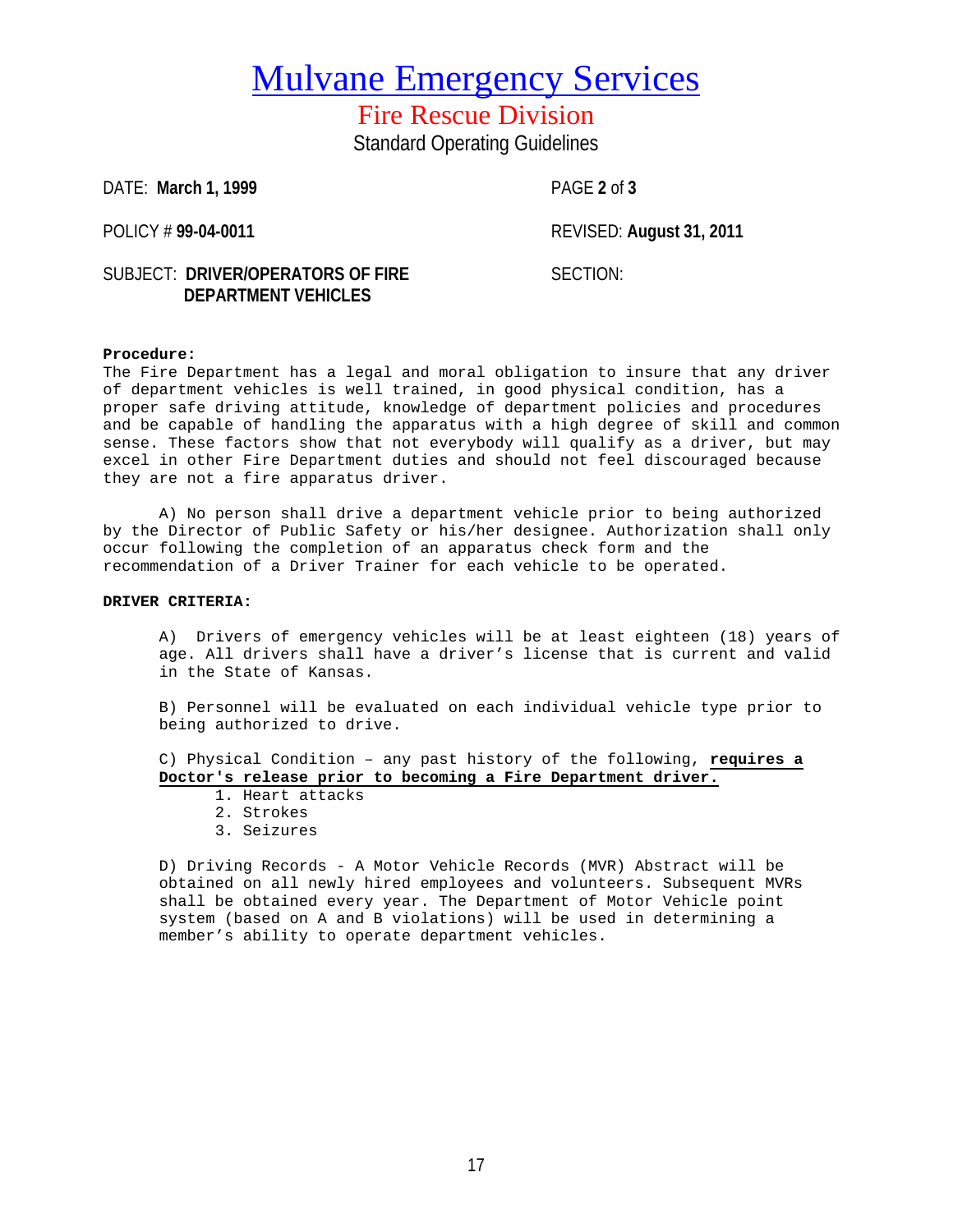# Fire Rescue Division

Standard Operating Guidelines

DATE: **March 1, 1999** PAGE **3** of **3**

POLICY # **99-04-0011** REVISED: **August 31, 2011**

### SUBJECT: DRIVER/OPERATORS OF FIRE SECTION: **DEPARTMENT VEHICLES**

A. Class A Violations: An individual who has a Class A violation within the past three (3) years normally receives a license suspension from the Department of Motor Vehicles which issued the license. Any individual convicted of a Class A Violation will be suspended from driving Department vehicles. Conviction may also result in termination from the department. Class A Violations include the following:

- 1. Driving while intoxicated
- 2. Driving while under the influence of drugs
- 3. Negligent homicide arising out of use of a motor vehicle (gross negligence).
- 4. Operating during a period of suspension or revocation.
- 5. Using a motor vehicle for the commission of a felony.
- 6. Aggravated assault with a motor vehicle.
- 7. Reckless driving.
- 8. Hit-and-run driving.

### **NOTE: Failure to notify the Department within 72 hours of receiving a citation for any of the above violations may result in immediate termination.**

B. Class B Violations: Any individual who has accumulated three (3) Class B moving violations or chargeable accidents in a three (3) year period shall be issued a warning letter from the Chief. An individual who has more than three (3) Class B violations, convictions, or chargeable accidents or accumulation of more than three (3) of the above in a three (3) year period may be suspended from driving Department vehicles. Class B Violations include all moving violations not listed as Type A violations.

### *Note: Unusual circumstances with individual cases will be evaluated on an individual basis by the Director of Public Safety or his/her designee.*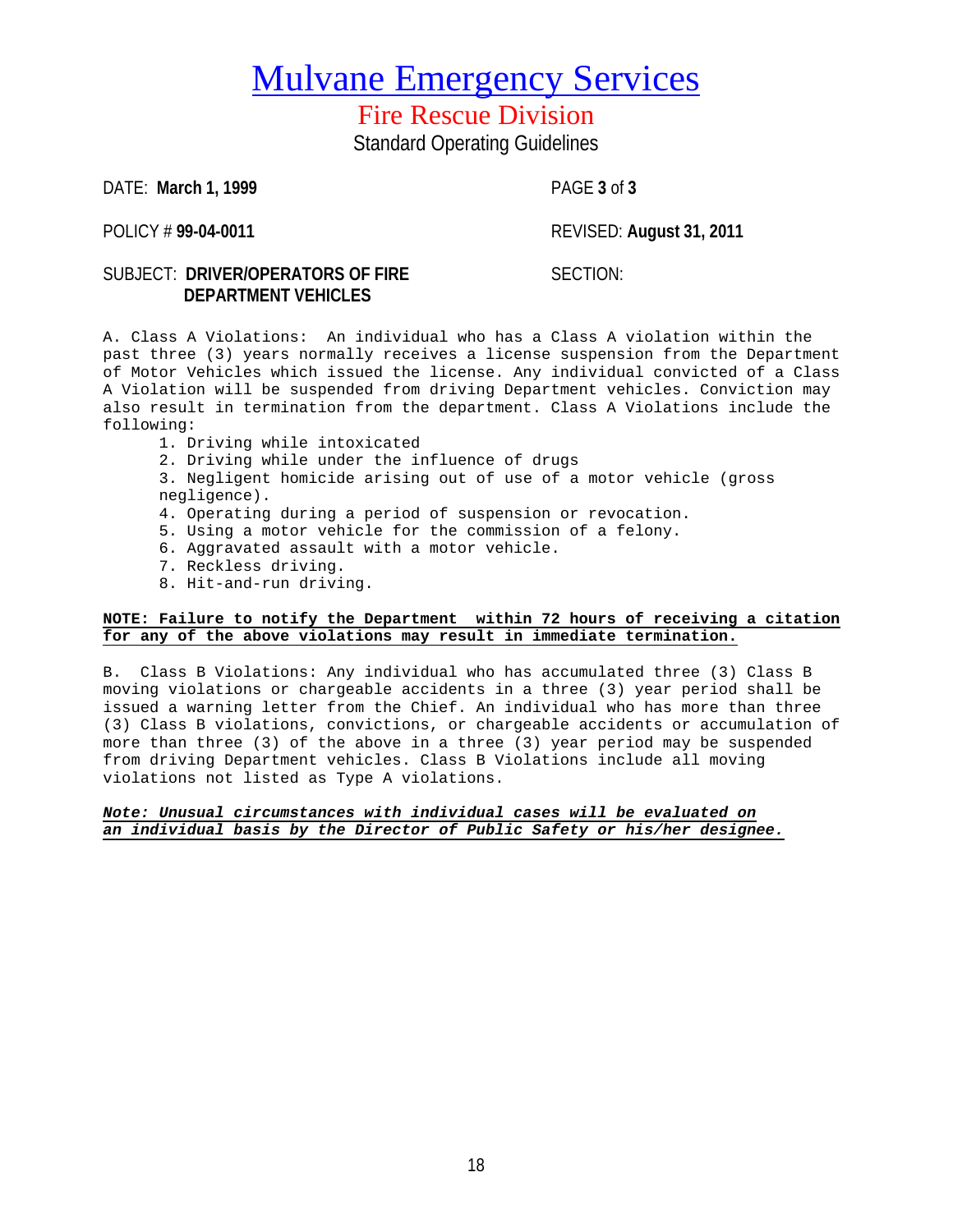# Fire Rescue Division

Standard Operating Guidelines

DATE: **March 1, 1999** PAGE **1** of **3**

POLICY # **99-04-0012** REVISED: **August 2014**

### SUBJECT: **SPECIAL RESPONSES** SECTION:

A. Mutual Aid Calls:

- 1. When mutual aid calls are paged out the Duty Officer or Staff Officer will determine if there are sufficient firefighters in the City to warrant the sending of our equipment.
- 2. Request for an engine: Respond an engine with no less than 3 fire fighters, 4-5 preferred.
- 3. Request for tanker: Respond with 1-2 (one or two) firefighters or 1 (one) fire fighter and 1 (one) reserve if available.
- 4. Request for a brush unit: respond with 2 (two) fire fighters and 1 (one) reserve if available.
- 5. Upon arrival at the scene, Fire Units will contact the I.C or Staging Officer for an assignment.
- B. Inclement Weather Rescue Response:<br>1. Rescue will be dispatched with
	- Rescue will be dispatched with the ambulance during inclement weather. Inclement weather is defined as snow depth of 2" or more, icy conditions, or as deemed necessary by staff.
	- 2. The Duty Officer will have the 911 dispatcher page "All available fire personnel contact Building 3 for Rescue Standby".
	- 3. A volunteer schedule consisting of 6-hour increments will be set up the same as the ambulance duty schedule.
	- 4. The crew shall be a minimum of 2 qualified rescue personnel.<br>a. At least one of the personnel shall be a First Responder
		- At least one of the personnel shall be a First Responder or above, preferably one certified to drive the ambulance if needed.
		- b. The pump should be drained or started to prevent freezing before the truck leaves the station.
		- c. Personnel on Rescue Response will be required to stay together at the station for the duration of the shift, to ensure a rapid response with the ambulance.
	- 5. Rescue will be refueled and washed as needed. A Fire Report must be filled out on all calls.
	- 6. Extra caution & due regard will be used when responding "Emergency Traffic" during inclement weather.
	- 7. In the event that Rescue cannot make it through the snow, an alternate vehicle can be selected by the Duty Officer. (I.E. Tank 406)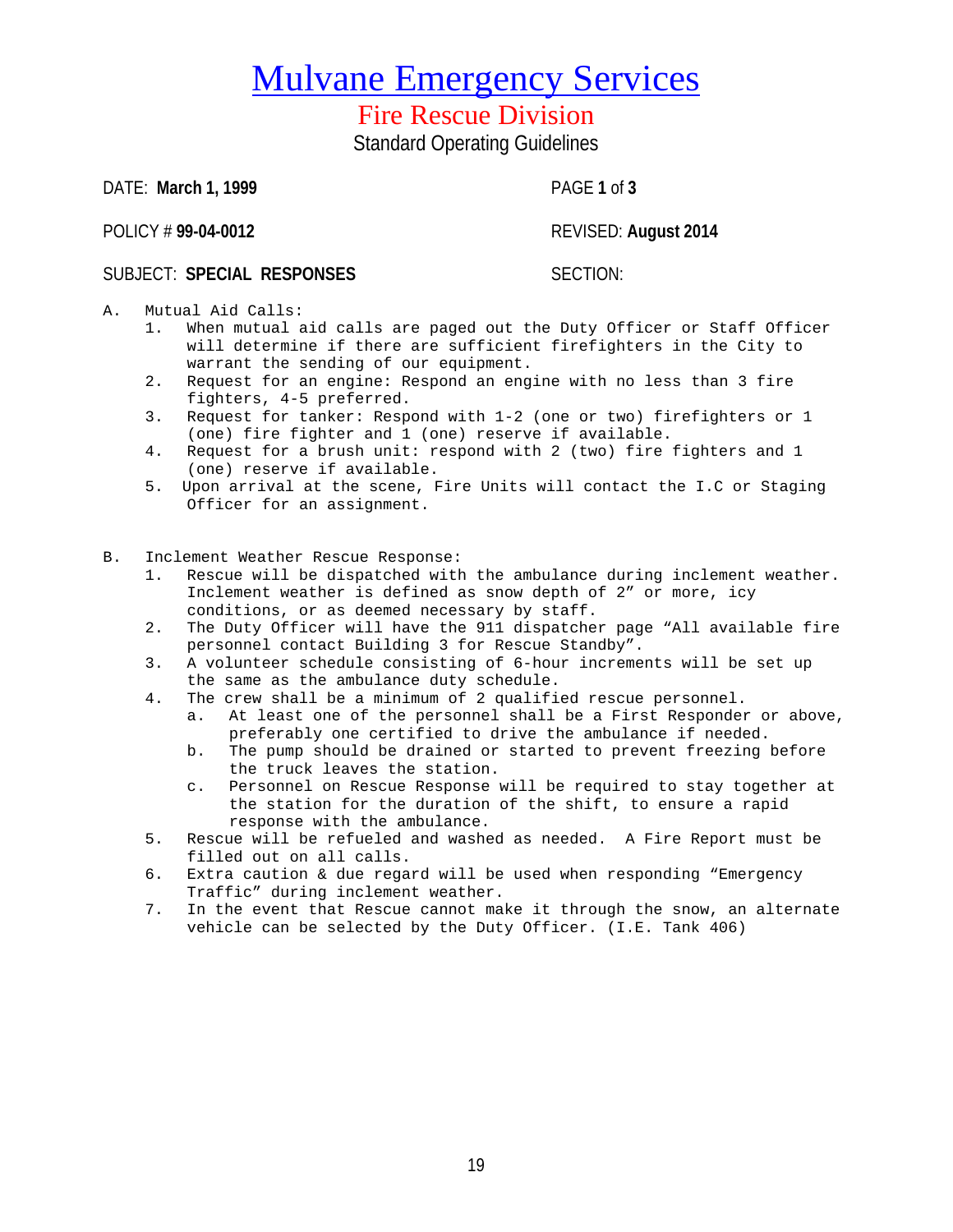# Fire Rescue Division

Standard Operating Guidelines

DATE: **March 1, 1999** PAGE **2** of **3**

POLICY # **99-04-0012** REVISED: **August 2014**

### SUBJECT: **SPECIAL RESPONSES** SECTION:

C. Rescue Response:

- 1. Personnel responding on Rescue shall meet the qualifications set forth in the MFR SOG's appendix "C" Drivers Qualifications.
- 2. Rescue should have a minimum of two certified drivers on board the truck for all alarms.
- 3. Reserves are not allowed to respond to medical or Haz-mat alarms on this unit. They can however respond to MVA's and Fires as long as they are not bumping out qualified firefighters.
- D. Multiple EMS Calls:<br> $1 \t3^{rd}$  out ambula
	- $3^{rd}$  out ambulance calls will be staffed by a minimum of an EMT & First Responder.
		- a. If this cannot be met the Duty Officer will either fill a position on the ambulance or request Mutual Aid EMS assistance.
	- 2. After the ambulance has been staffed, Rescue will respond on the alarm for additional resources.
	- 3. In case of a third out EMS call or if Rescue is unavailable, E-401 should be utilized due to it carrying BLS equipment. a. Reserves are not allowed to respond on Medicals.
- E. Water/Ice Related Rescue Calls:
	- 1. Response should be made by a staffed Rescue and an Engine.
	- 2. It should be determined if this will be a rescue or recovery operation.
	- 3. All personnel operating within three (3) feet of the water should be wearing personal floatation device. Structural firefighting gear should not be worn on water rescues.
	- 4. Command shall be established by the first arriving fire officer or duty officer. A safety officer should also be assigned.
	- 5. If it is a rescue operation it should be accomplished from the bank by reaching or throwing. This can be accomplished by using a pike pole or throw rope. *DO NOT ENTER* the water for a rescue operation. If subject can not be reached, Derby Fire Dept., Wellington Fire Dept., or Sedgwick County Fire Dept. should be contacted for assistance.
	- 6. If it is a recovery operation it should be accomplished from the bank by reaching or throwing. This can be accomplished by using a pike pole or throw rope. *DO NOT ENTER* the water for a recovery operation. If subject can not be reached, Derby Fire Dept., Wellington Fire Dept., or Sedgwick County Fire Dept. should be contacted for assistance.
	- 7. Once the rescue or recovery has been made, coordinate with appropriate agencies for further assistance.
	- 8. Personal safety and the safety of all others shall be observed at all times.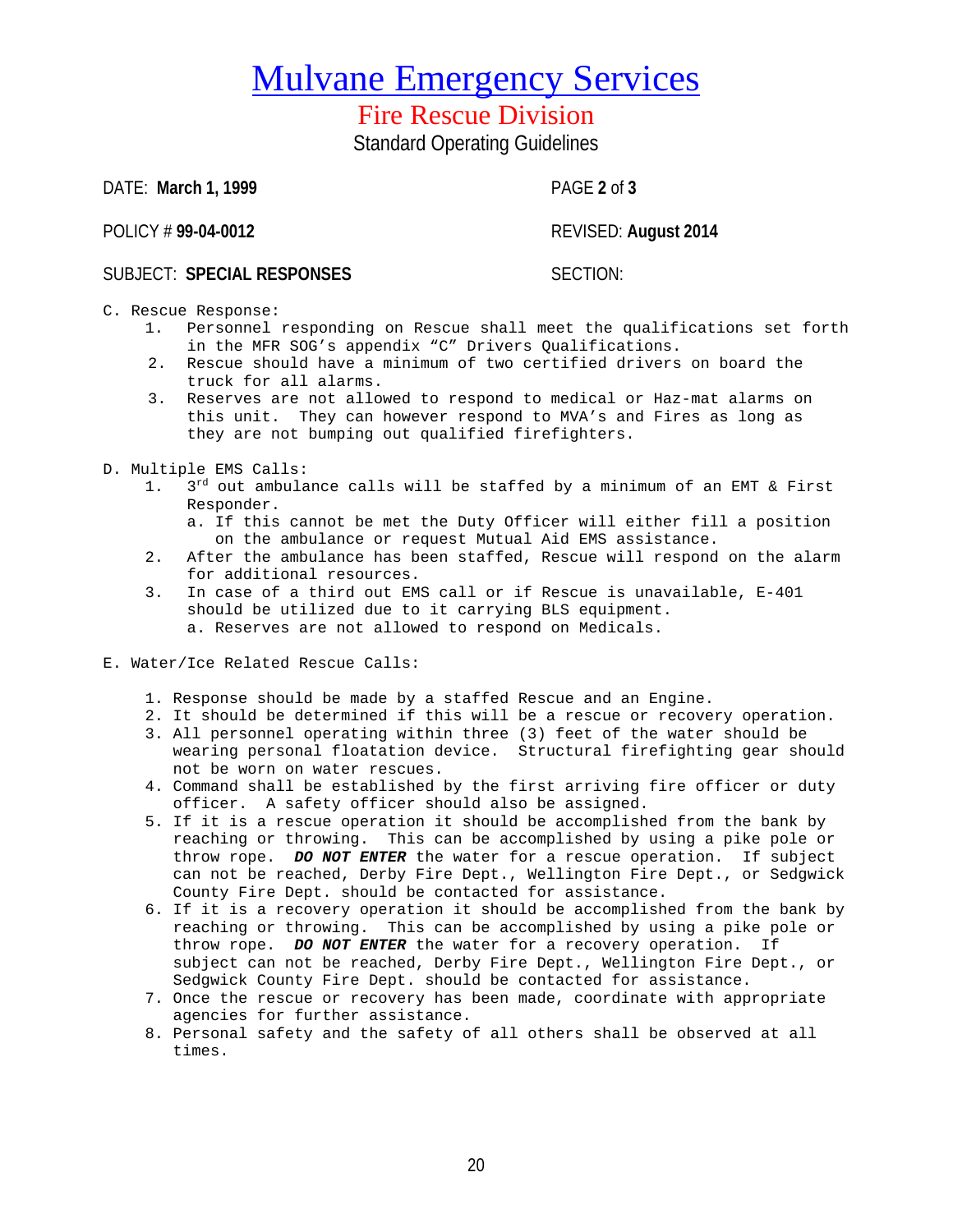# Fire Rescue Division

Standard Operating Guidelines

DATE: **March 1, 1999** PAGE **3** of **3**

POLICY # **99-04-0012** REVISED: **August 2014**

### SUBJECT: SPECIAL RESPONSES SECTION:

F. Bomb Threats (Code 26)

- 1. Respond to the Station in a timely manner. Duty Officer will respond to the Incident Command post.
- 2. Unless instructed by the page or the Incident Commander, all units are to remain staged, at the station. Personnel should be in turnout gear ready to respond.
- 3. When you arrive on-scene, stay with your vehicle until verbal instructions are received from the Incident Commander.
- 4. All radios, walkie-talkies & cell phones shall be turned off. Orders will be given verbally, face to face.
- 5. Pager shall be left on in the "monitor" position.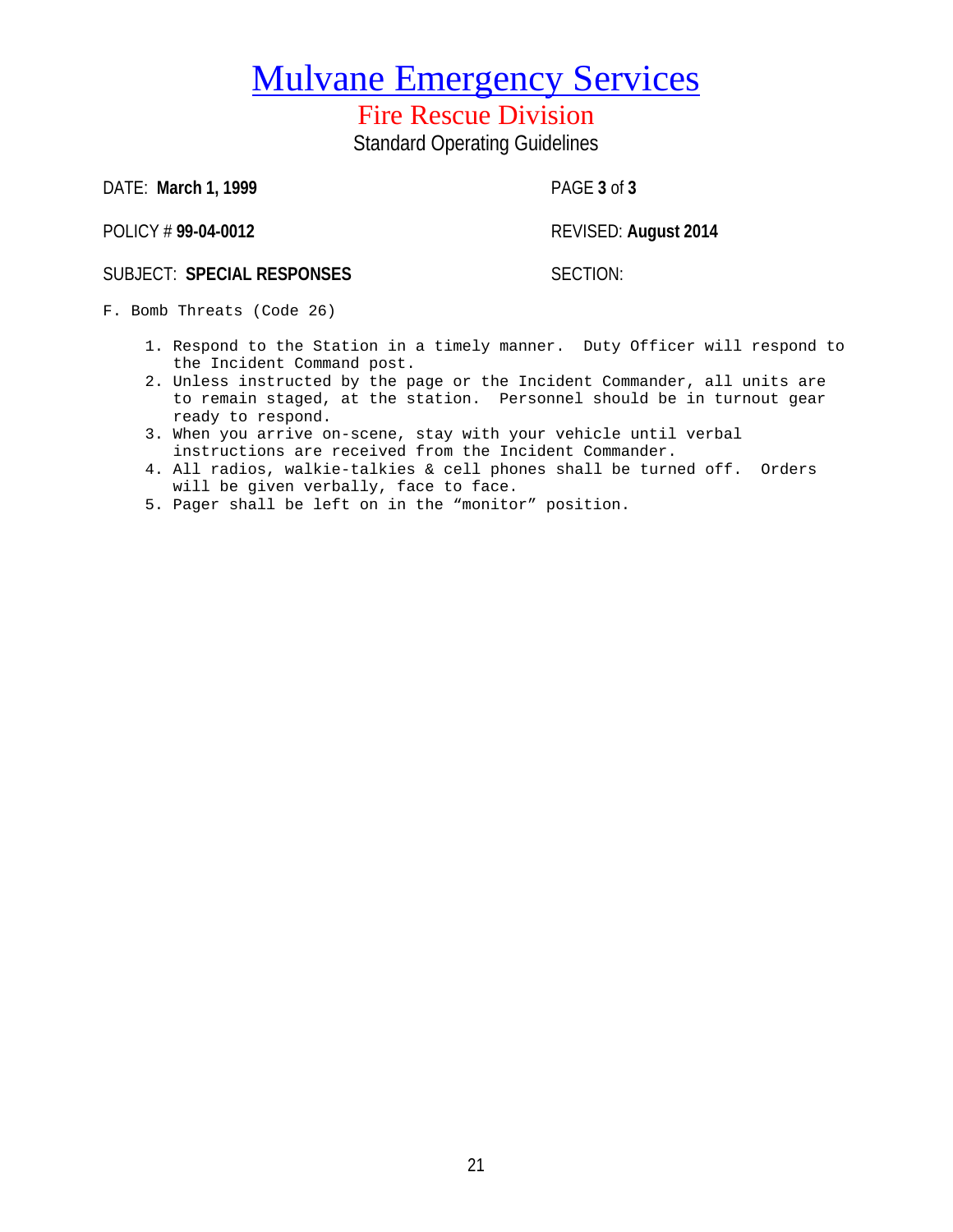Fire Rescue Division Standard Operating Guidelines

|    | DATE: March 1, 1999 |                                                                             |  | PAGE 1 of 1 |  |  |  |
|----|---------------------|-----------------------------------------------------------------------------|--|-------------|--|--|--|
|    | POLICY #99-04-0015  |                                                                             |  | REVISED:    |  |  |  |
|    |                     | SUBJECT: PERSONS RIDING ON FIRE APPARATUS                                   |  | SECTION:    |  |  |  |
|    |                     | A.  No one is to ride on the outside of any Fire Department apparatus.      |  |             |  |  |  |
| В. |                     | No one shall stand up on any Fire apparatus while the vehicle is in motion. |  |             |  |  |  |
|    |                     |                                                                             |  |             |  |  |  |

C. All personnel shall wear seat belts while the fire vehicle is in motion.

D. Helmets and eyewear will be worn while on non-enclosed fire apparatus.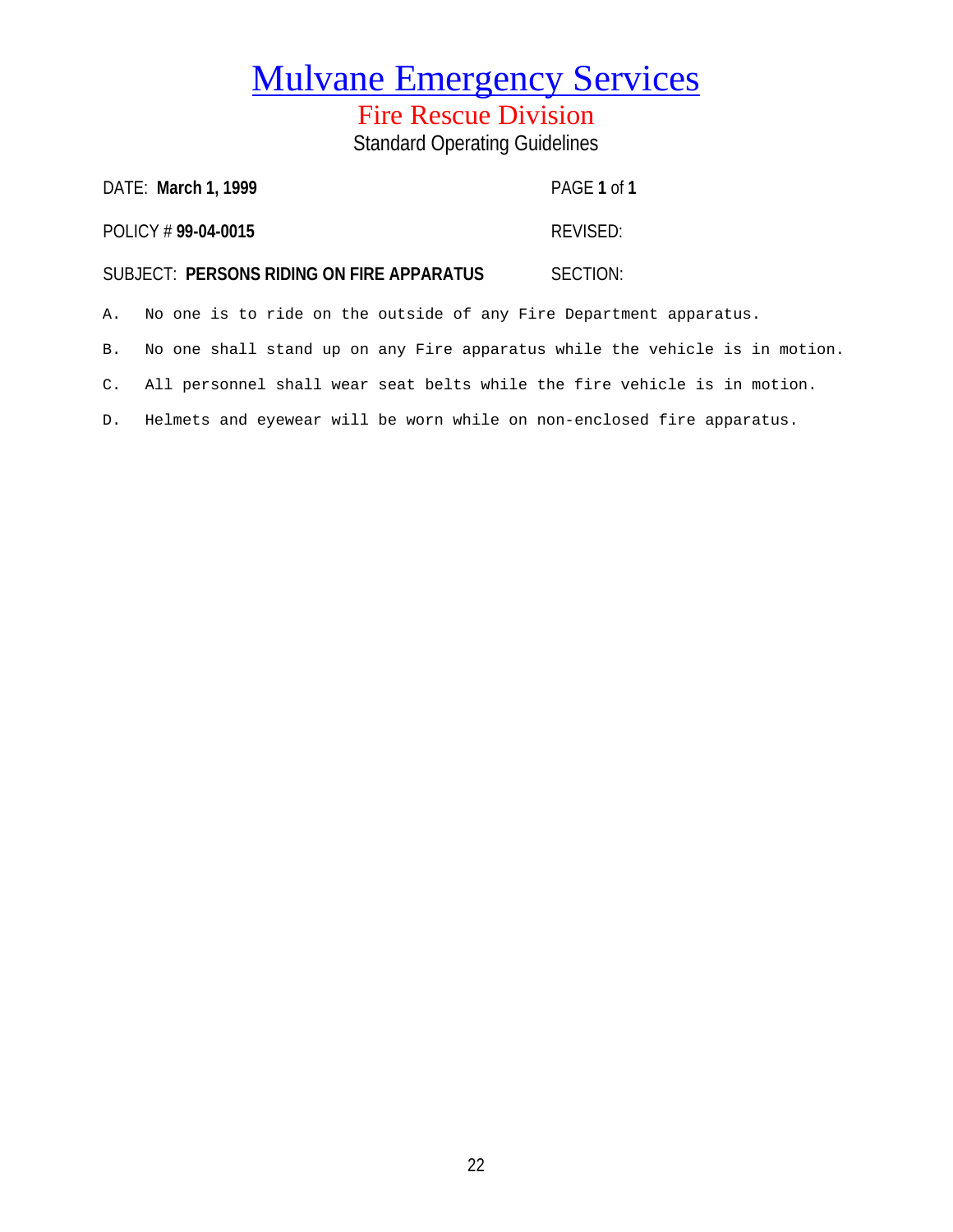Fire Rescue Division Standard Operating Guidelines

DATE: **March 1, 1999** PAGE **1** of **1** POLICY # 99-04-0016 **REVISED:** SUBJECT: **INSPECTION, MAINTENANCE AND** SECTION:

### A. All fire apparatus will be checked and cleaned after every run. Windows cleaned, oil checked, and all equipment that was used shall be replaced or checked and cleaned.

- B. Vehicles with known safety deficiencies shall be removed from service. Notification of the Duty Officer shall take place and the deficiency shall be made known to them.
- C. Repairs to all fire apparatus shall be made at an approved maintenance facility.
- D. Minor repairs may be handled by the firefighters.
	- 1. Check Batteries, clean terminals, and posts.
	- 2. Replace batteries when they need it.

**REPAIR OF VEHICLES**

- 3. Check belts & hoses and replace if needed.
- 4. Check lights and replace bulbs as needed
- 5. Check all fluid levels and add to, if needed.
- 6. Check all tire pressures and adjust.
- 7. Replace minor parts as needed (alternators, starters, etc.)
- 8. Check engine oil and filters, fuel and air filters as needed.
- 9. Check spark plugs and change if needed.
- E. Any equipment that has to be handled by certified technicians must be scheduled by the Director. (I.E. S.C.B.A.'S and pumps)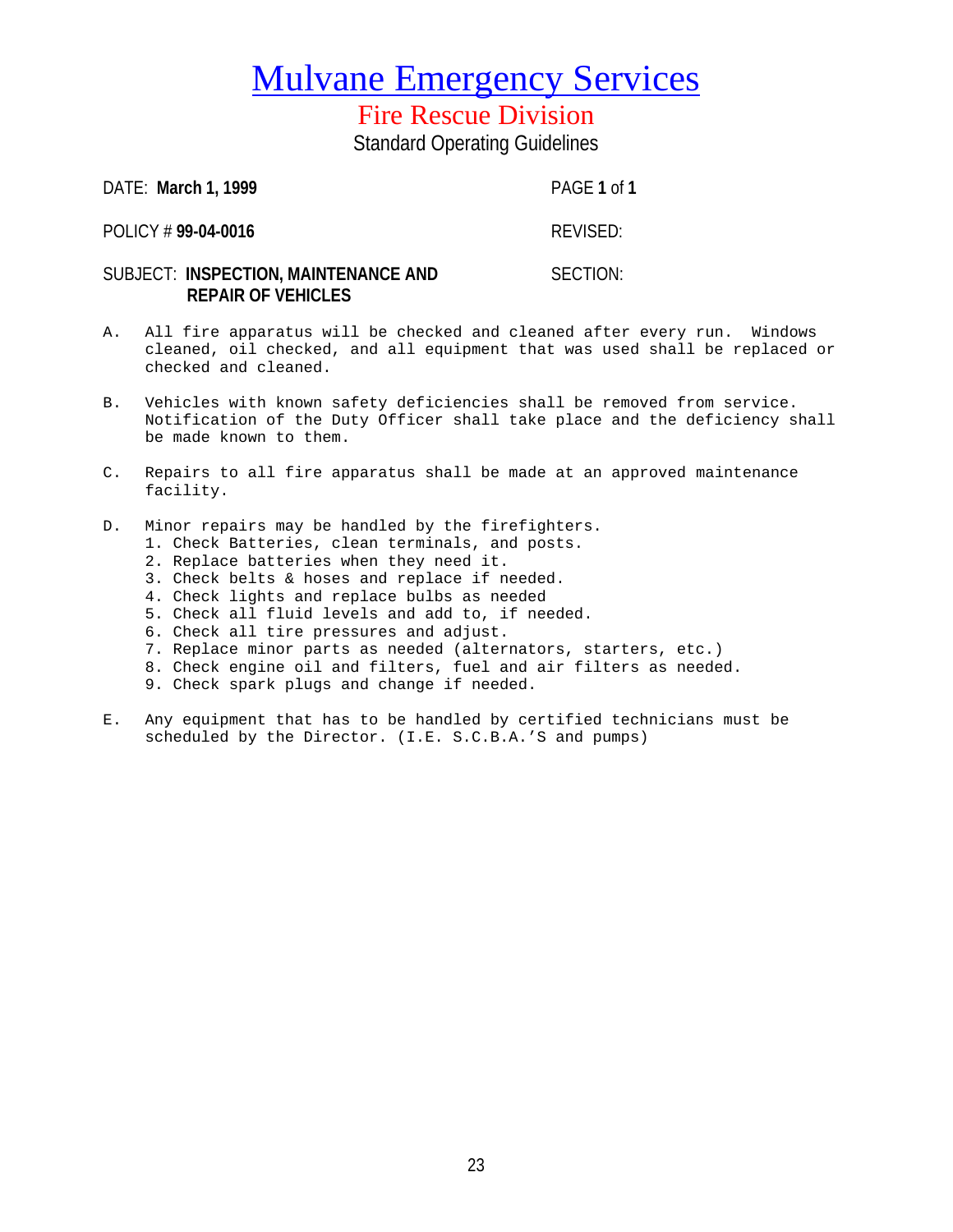Fire Rescue Division

Standard Operating Guidelines

DATE: **March 1, 1999** PAGE **1** of **1**

POLICY # 99-04-0017 REVISED:

SUBJECT: **TOOLS AND EQUIPMENT** SECTION:

- A. Safety and health is our primary concern when it comes to tools and equipment.
- B. All existing ground ladders shall be inspected at least once a month.
- C. All existing fire hose shall be tested annually.
- D. Ladders and hoses that are used must be inspected within 24 hours after they have been used for defects. Hoses not meeting NFPA 1962 specifications and ground ladders not meeting NFPA 1932 specifications will be immediately removed from service.
- E. All ground ladders, nozzles, and hose will be kept on an inventory list. Records will be maintained on equipment used for training.
- F. ALL portable fire extinguishers will be checked monthly. Those extinguishers not meeting NFPA specifications will be removed from service.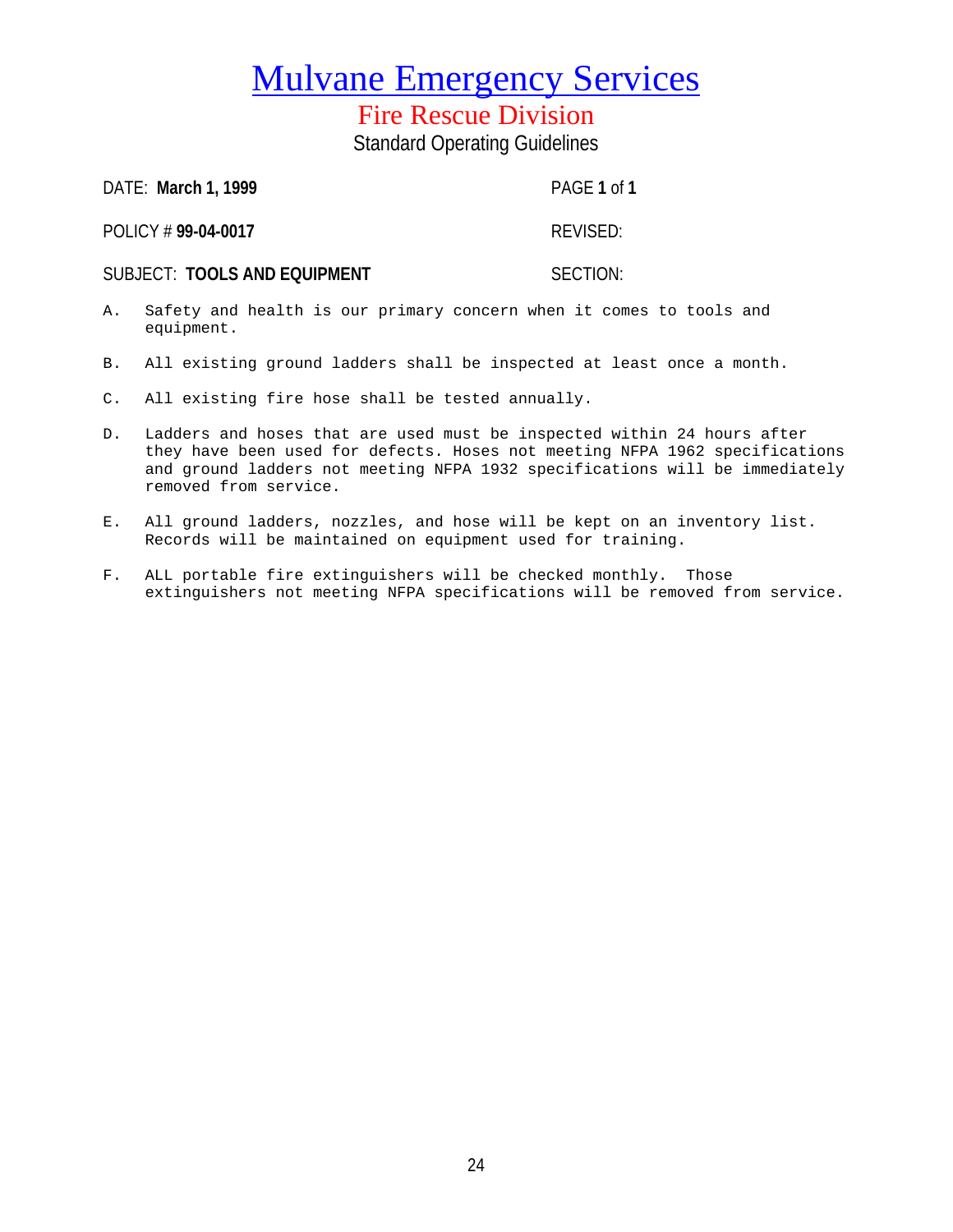Fire Rescue Division

Standard Operating Guidelines

DATE: **April 1, 2000** PAGE **1** of **4**

POLICY #: **99-04-0018** REVISED: **February 1, 2005**

### **SUBJECT: PROTECTIVE CLOTHING AND EQUIPMENT SECTION:**

### **PURPOSE**

To provide policy and guidelines relative to the proper personal protection,

- in the form of protective clothing, to all Fire Department members exposed
- to dangerous situations and hazardous atmospheres and/or environments.

### **POLICY**

- A. Fire Department members shall utilize and wear protective clothing and safety gear as prescribed by these policies and procedures contained herein.
- B. Use of protective clothing as defined and prescribed within this policy shall be considered mandatory during emergency operations and/or whenever the chance or risk of personal injury to Fire Department members may exist.
- C. The Fire Department shall provide its members with the proper type of approved protective clothing and training on the use of protective clothing, which is currently available in the safety clothing market.
- D. All protective clothing shall be inspected every two (6) months.
- E. No protective clothing shall be removed from the station without prior approval from the Fire Chief.
- F. Protective gear purchased individually must meet all current Fire Department and NFPA specifications. The individual must also have prior written approval from the Fire Chief.

### **RESPONSIBILITY**

- A. The Fire Chief has the overall responsibility to insure that the members abide by Fire Department policies regarding the use of protective clothing.
- B. All Fire Department members are directly responsible for their personal safety and shall utilize proper protective clothing as prescribed within this policy.

### **DEFINITIONS**

All Fire Department personnel shall wear and utilize full protective clothing as defined herein.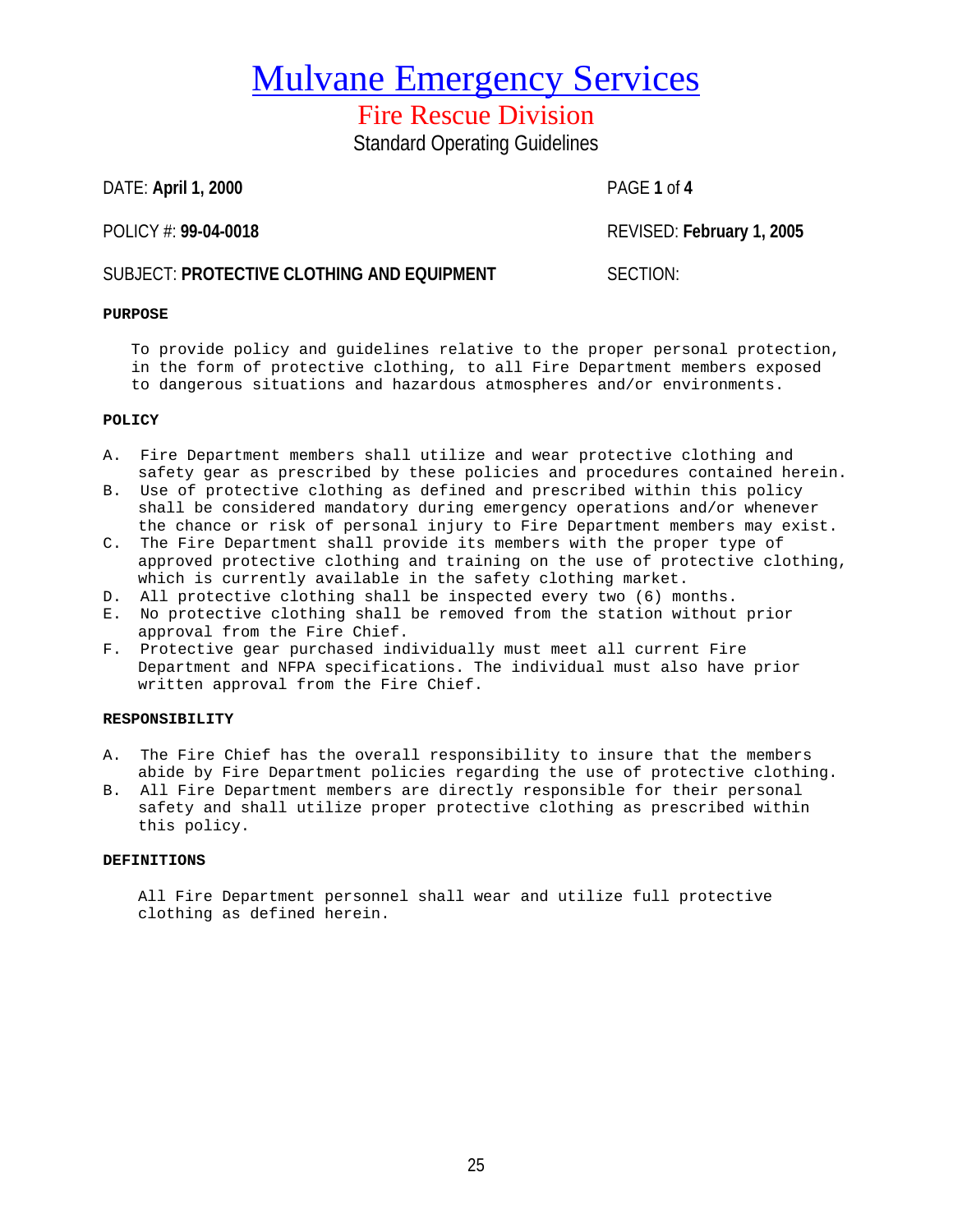# Fire Rescue Division

Standard Operating Guidelines

DATE: **April 1, 2000** PAGE **2** of **4**

POLICY #: **99-04-0018** REVISED: **February 1, 2005**

### **SUBJECT: PROTECTIVE CLOTHING AND EQUIPMENT SECTION:**

### **Full Protective Clothing**

- A. Helmet Chin strap down and securely fastened holding the helmet on the head. The 4.5" lexan face shield or approved goggles shall be used whenever operating in a situation where there is any danger of any particles flying into the facial area.
- B. Gloves
- C. Turnout coat.
- D. Hood
- E. Turnout pants (with suspenders).
- F. Turnout boots.
- G. Safety Vest
- H. PASS Device

### **GENERAL PROCEDURES**

- A. Emergency Operations:
	- 1. Personnel actively engaged in fire fighting shall wear full protective gear. Any person without proper gear shall not enter the fire building or engage themselves in activities in the immediate area. If the fire building or adjoining buildings are deemed safe by the IC / Officer in charge, individuals (Fire Fighters and civilians) may be permitted to enter.
	- 2. All members shall wear and utilize appropriate clothing during emergency operations.
	- 3. Members shall not remove their protective clothing until such time as the Incident Commander or the officer-in-charge determines that such protection is no longer necessary or that a reduced level of protective clothing will be sufficient.

### B. During alarm response:

- 1. Members responding in or on fire apparatus shall wear their protective clothing.
- 2. Operators are not required to wear their protective clothing while driving. After arriving on the fire ground, operators must put on their protective clothing.
- 3. Those members responding to alarms in enclosed vehicles, or partially enclosed apparatus are not required to wear helmets during response but must have all their assigned protective clothing available once they reach the scene.
- C. Medical Alarms
	- 1. Turnout Pants will be worn, Coats and Helmet can be left in apparatus.
	- 2. Latex or Vinyl gloves will be worn for all patient care functions.
	- 3. Eye protection is encouraged in all situations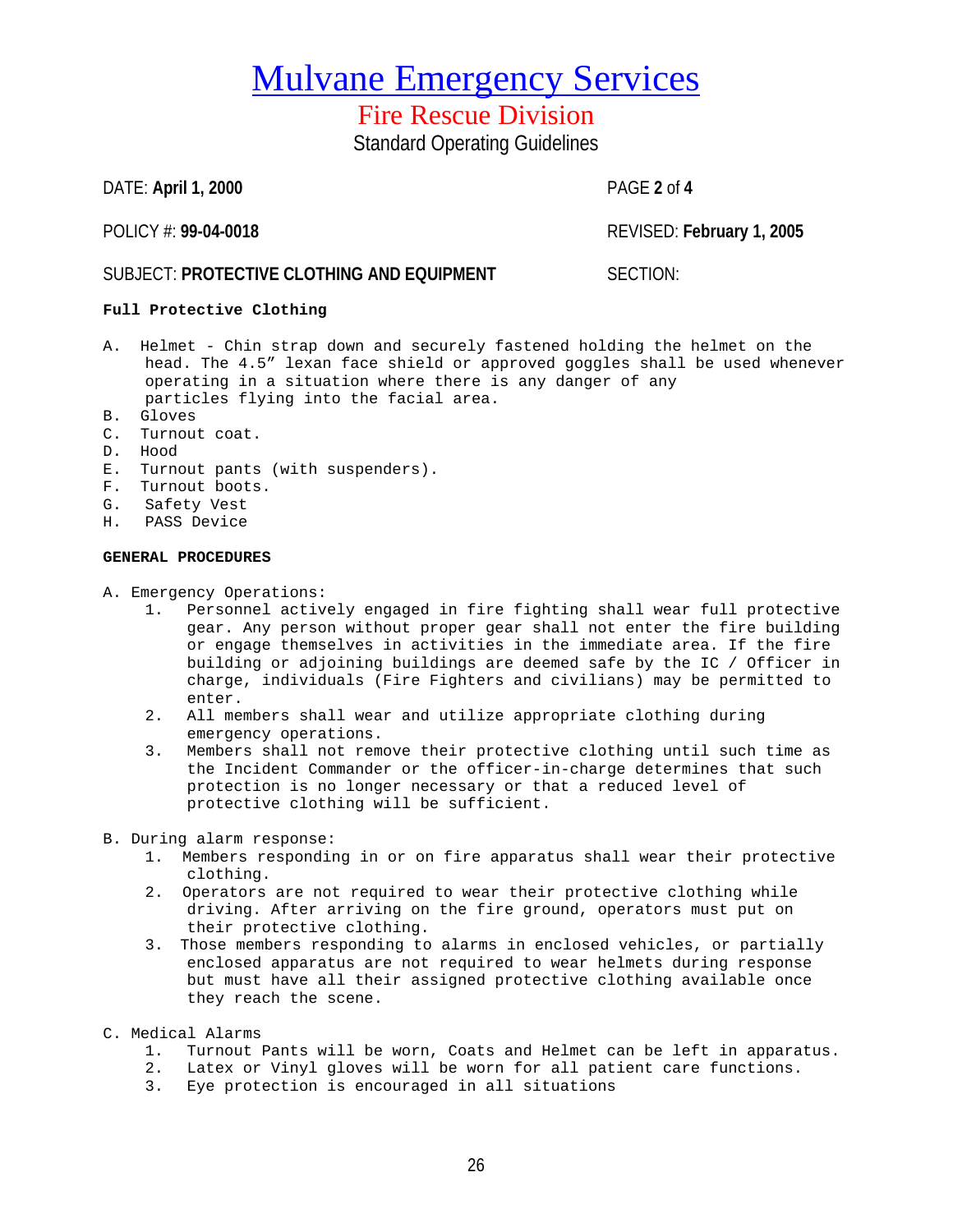Fire Rescue Division

Standard Operating Guidelines

DATE: **April 1, 2000** PAGE **3** of **4**

POLICY #: **99-04-0018** REVISED: **February 1, 2005**

### **SUBJECT: PROTECTIVE CLOTHING AND EQUIPMENT SECTION:**

- D. 10-48/ Rescue Alarms
	- 1. Full Protective gear including: boots, bunker pants, bunker coat, leather or extrication gloves, helmet with appropriate eye protection.
	- 2. Latex or Vinyl gloves are to be worn under leather/extrication gloves.<br>3. Flash hoods are optional at the discretion of the Safety Officer.
	- Flash hoods are optional at the discretion of the Safety Officer.
- E. During training:
	- l. Members engaged in training sessions shall wear full protective clothing.
	- 2. Officers or members conducting training sessions are responsible to insure that adequate protective clothing is utilized properly by all personnel involved. Full protective clothing shall be worn during simulated hazardous environments.
	- 3. When on driver's training, the protective clothing to be worn by those participating in the exercise shall be at the discretion of the trainer.
- F. Routine operations:
	- l. Members involved shall use appropriate safety gear and/or protective clothing when engaged in routine activities which may present a personal safety hazard.
	- 2. Members involved in pre-planning activities or tours shall, when necessary, wear proper and adequate protective clothing during such inspections, activities, or tours, so as to provide protection from any hazard which may be present in the area.
	- 3. Members involved in tours, or pre-planning activities shall, when not wearing it, have full protective clothing available should the need for it arise.
	- 4. When working around a charged hose that is being tested, all members shall wear protective helmets.
- G. Maintenance:<br>1. All sa
	- l. All safety gear such as goggles, breathing apparatus, etc. shall be cleaned and maintained in accordance with the manufacturer's instructions and departmental policy.
	- 2. All protective clothing such as turnout clothing, helmets, and safety boots shall be maintained in accordance with the manufacturer's instructions and departmental policy.
	- 3. All protective clothing (coats, pants, hoods, and gloves) shall be washed as needed, but no less than once every six months. (NFPA 1581)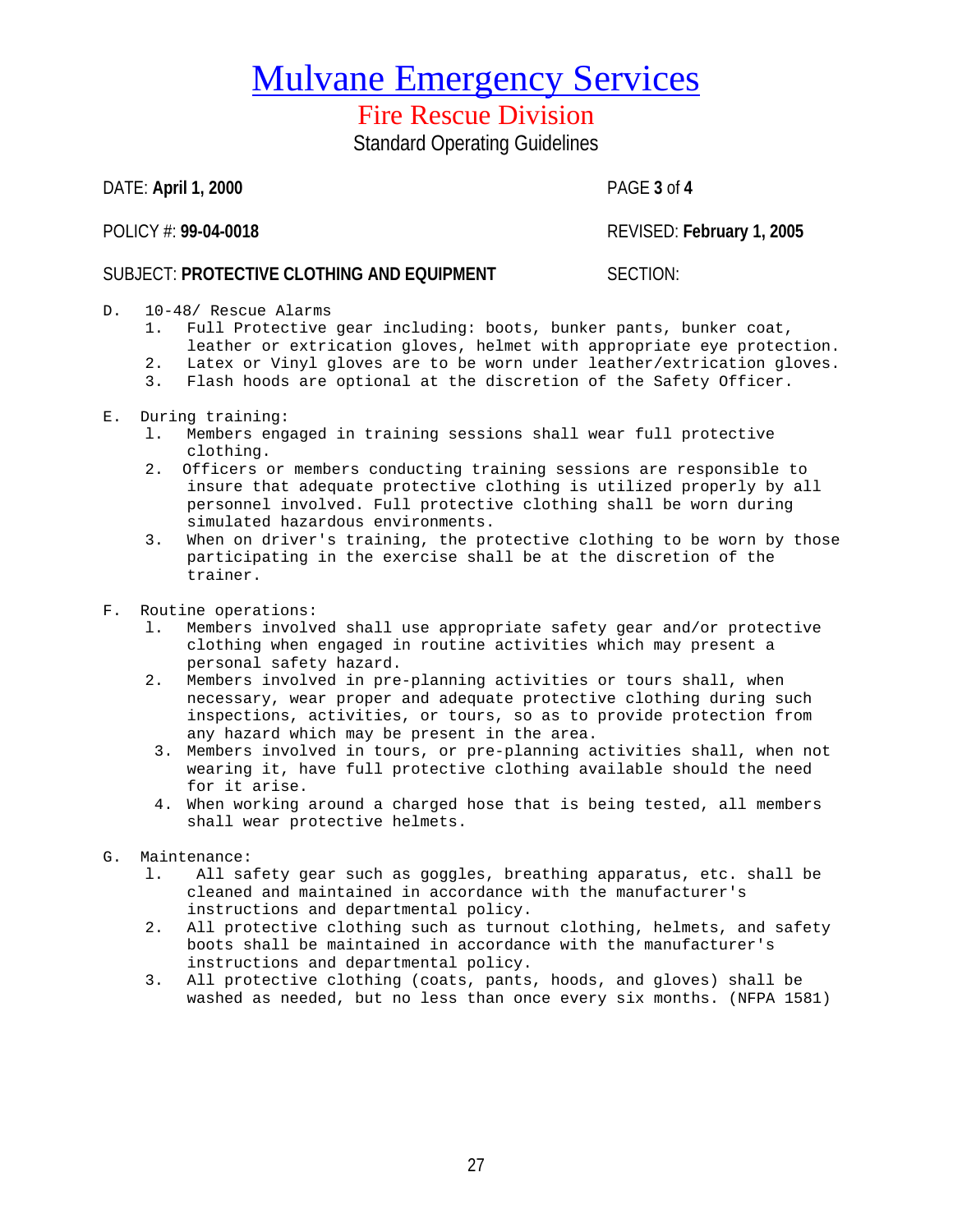Fire Rescue Division

Standard Operating Guidelines

DATE: **April 1, 2000** PAGE **4** of **4**

POLICY #: **99-04-0018** REVISED: **February 1, 2005**

### **SUBJECT: PROTECTIVE CLOTHING AND EQUIPMENT SECTION:**

- 4. Protective clothing with small holes or rips are not to be considered needing replacement unless there is a considerable number of them.
- 5. The Department shall provide at least one washing machine in a designated cleaning area for the purpose of cleaning protective clothing. (NFPA 1581)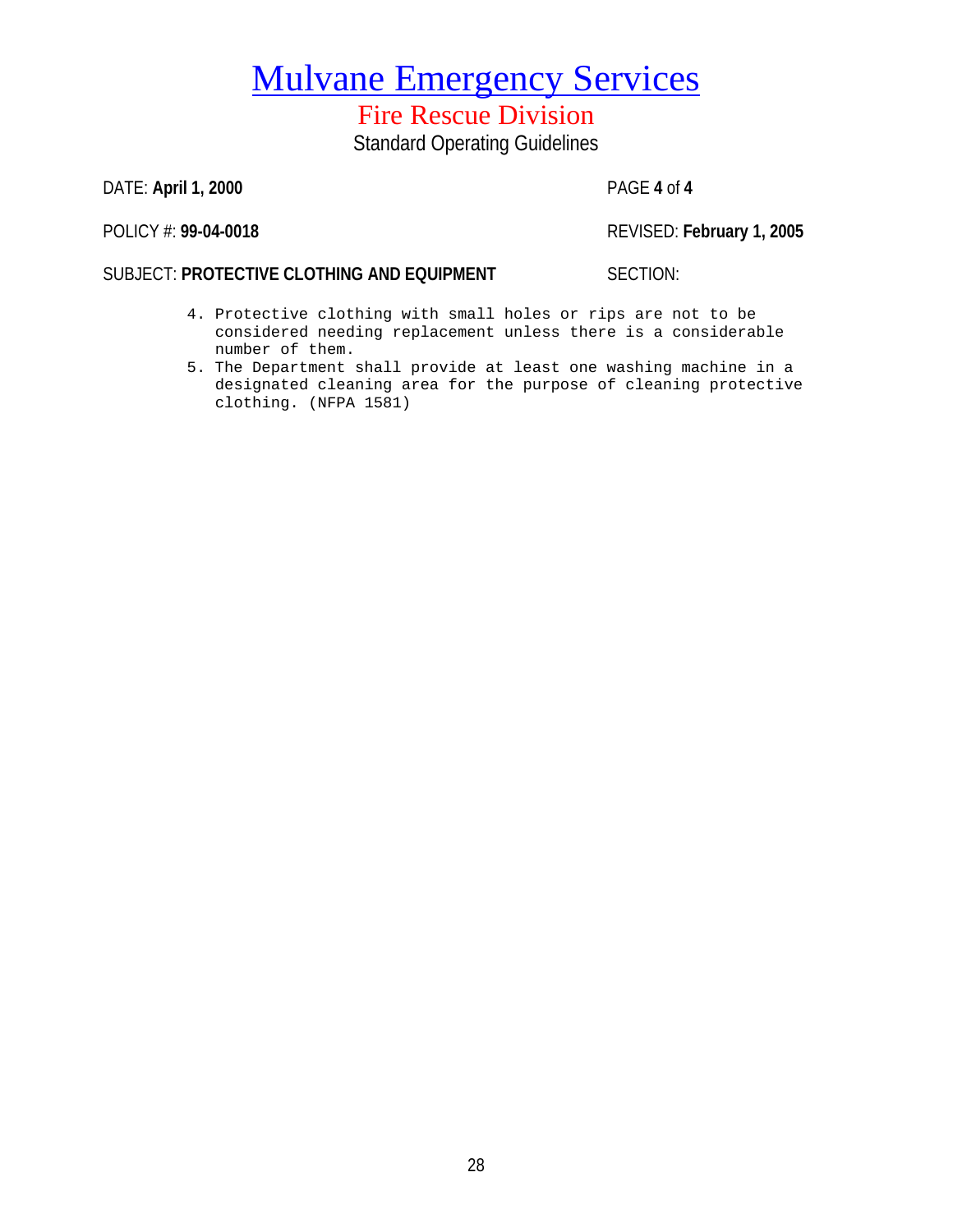Fire Rescue Division

Standard Operating Guidelines

DATE: **March 1, 1999** PAGE **1** of **1**

POLICY # **99-04-0020** REVISED: **November 2000**

### SUBJECT: **SELF CONTAINED BREATHING APPARATUS** SECTION:

A. SCBA'S are provided for and shall be worn in all:

- 1. Hazardous atmospheres.
- 2. Suspected hazardous atmospheres.
- 3. May become hazardous atmospheres.<br>a. This includes all structural
	- This includes all structural fires, vehicle fires, CO Alarms and unknown hazard situations.
- B. Fire fighters must work in two teams of two when wearing SCBA'S.
	- When there is a team of personnel operating with SCBA'S a second team should be available to enter into the scene should a crisis occur.
	- 2. This team shall consist of at least 2 fire fighters with SCBA'S donned and ready to enter the crisis area.
- C. When working in a confined space SCBA'S shall be worn.
- D. The City has a positive SCBA program. These SCBA'S have Grade D air in them (ANSI/CGA G7.l). This air is tested quarterly and the cylinders are tested every five years.
- E. All personnel must pass the qualitative fit test annually and be clean shaven.
- F. Spectacles:
	- 1. Spectacle strap or temple bars are prohibited.
	- 2. Soft contact lenses are permitted.
	- 3. HARD CONTACTS LENS ARE PROHIBITED.
- G. Face piece/Face Seal:
	- 1. Head covering breaking seal prohibited.
	- 2. Protective hood under SCBA face piece/head harness prohibited.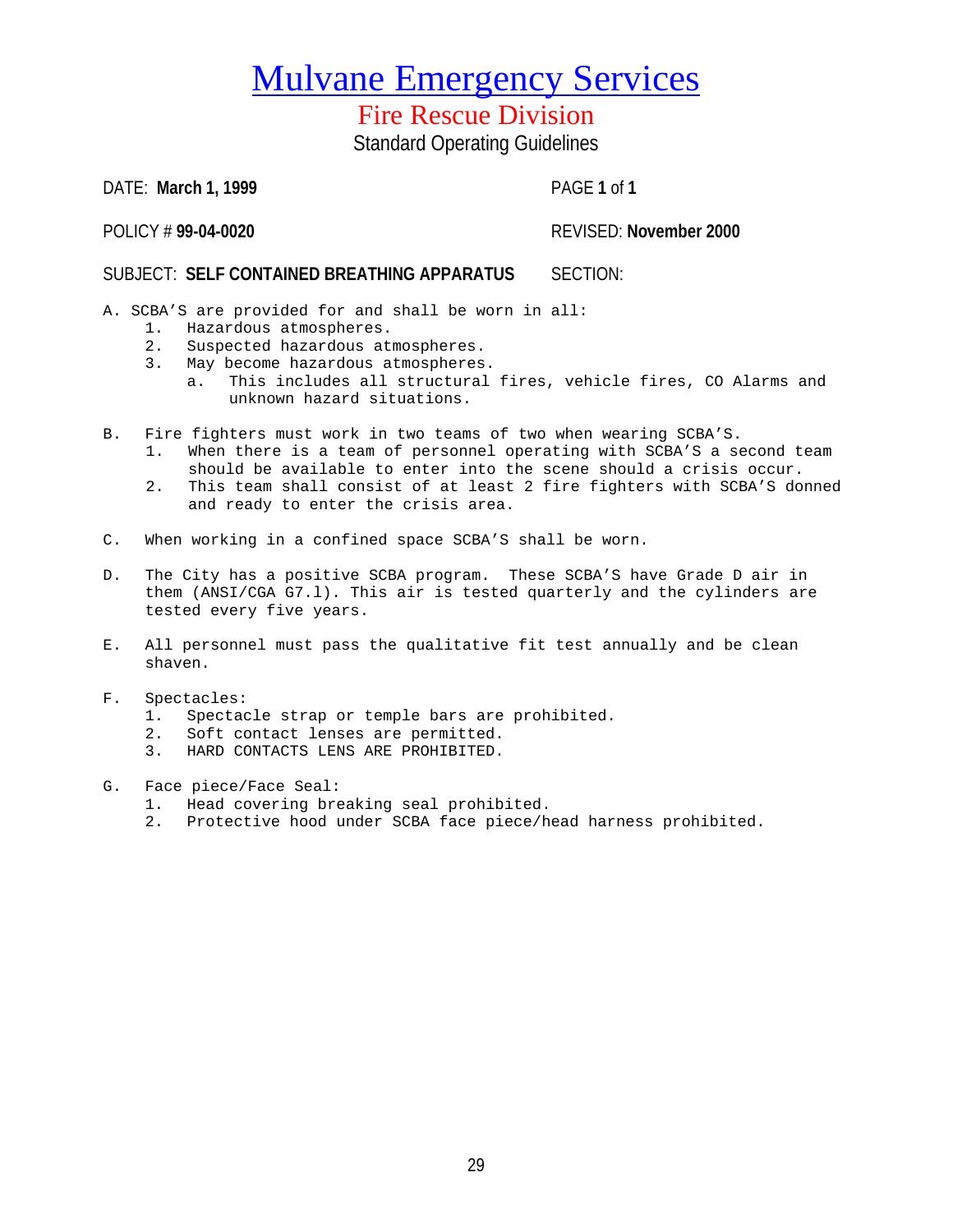Fire Rescue Division Standard Operating Guidelines

DATE: **March 1, 1999** PAGE **1** of **2**

POLICY #: **99-04-027** REVISED: **June 22, 2005**

### SUBJECT: **PERSONAL ALERT SAFETY SYSTEM** SECTION:  **(P.A.S.S.)**

### **Purpose:**

To provide policy and guidelines relative to the proper use of Personal Alert Safety System (P.A.S.S.) devices to all Fire Department members operating at an emergency incident or training exercise.

P.A.S.S. devices are intended to help save a firefighters life if they become unconscious, disoriented, lost, trapped, low on air, or are in need of assistance for any other reason.

### **Policy:**

- A. Fire Department members shall utilize and wear P.A.S.S. devices as prescribed by these policies and procedures contained herein.
- B. Use of P.A.S.S. as defined and prescribed within this policy shall be considered mandatory during emergency operations and/or whenever the chance or risk of personal injury to Fire Department members may exist.
- C. The Fire Department shall provide its members with the proper type of approved P.A.S.S. devices and training on the use of P.A.S.S devices, currently available.
- D. All P.A.S.S. devices shall be inspected before and after every use. Batteries shall be changed every 6 months.

### **Responsibility:**

- A. The Director of Public Safety has the overall responsibility to insure that the members abide by Fire Department policies regarding the use of P.A.S.S. devices.
- B. All Fire Department members are directly responsible for their personal safety and shall utilize P.A.S.S devices as prescribed within this policy.
- C. Fire Department members will be responsible for maintaining and testing the P.A.S.S. device that is issued to them.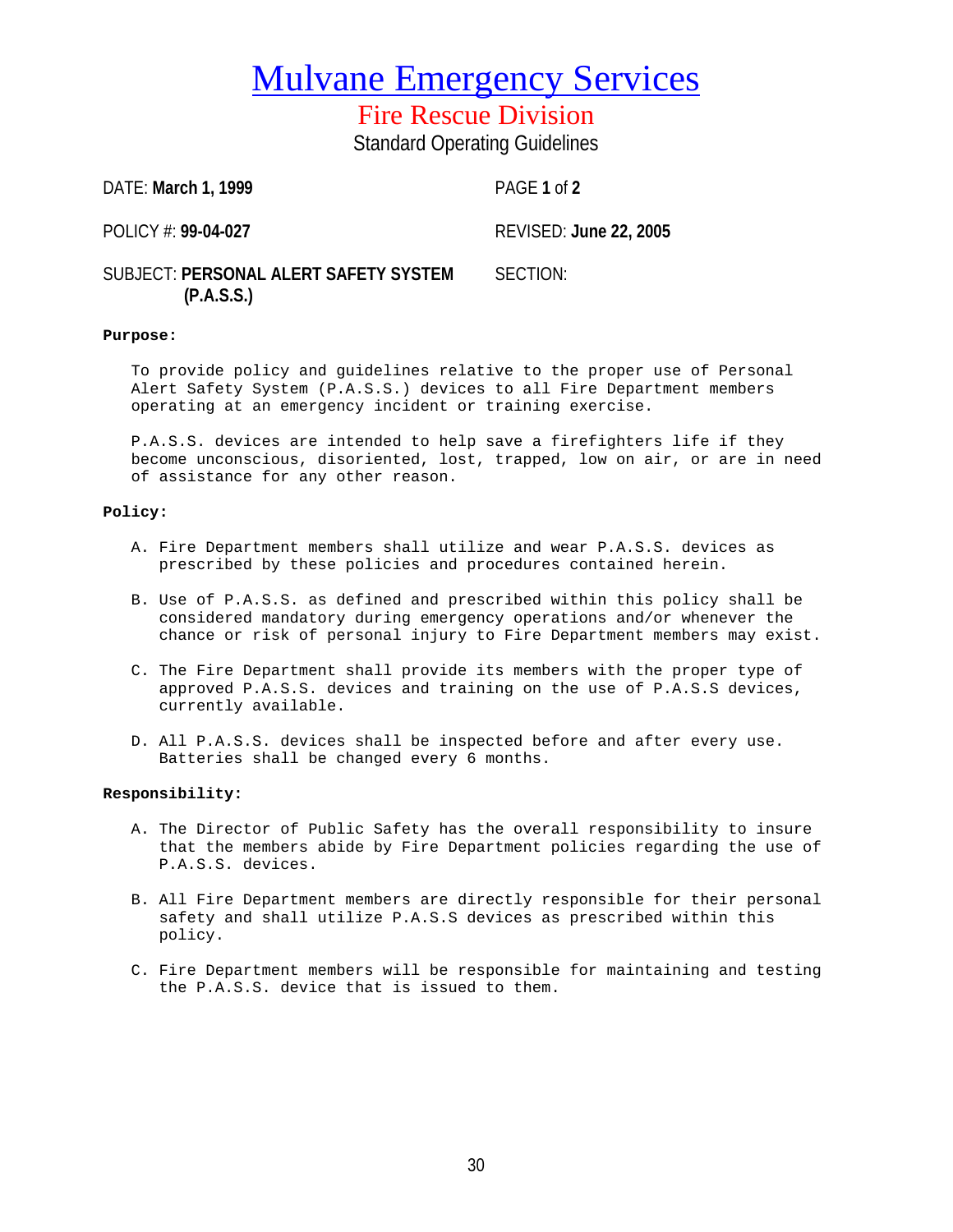Fire Rescue Division Standard Operating Guidelines

DATE: **March 1, 1999** PAGE **2** of **2**

POLICY #: **99-04-027** REVISED: **June 22, 2005**

SUBJECT: **PERSONAL ALERT SAFETY SYSTEM** SECTION:

### **General Procedures:**

- A. All personnel shall be issued and trained on the maintenance and operation of a P.A.S.S. device.
- B. All personnel shall be issued a *Super Pass II* P.A.S.S. device with their protective gear.
- C. All P.A.S.S. devices shall meet N.F.P.A. 1982.
- D. All S.C.B.A. apparatus shall have an integrated *Pass Device* installed on the breathing apparatus.
- E. The *Super Pass II* shall be activated prior to all fire ground operations, training, and hazardous material incidents.
- F. The P.A.S.S. device shall be attached to the outside of the personal protective gear.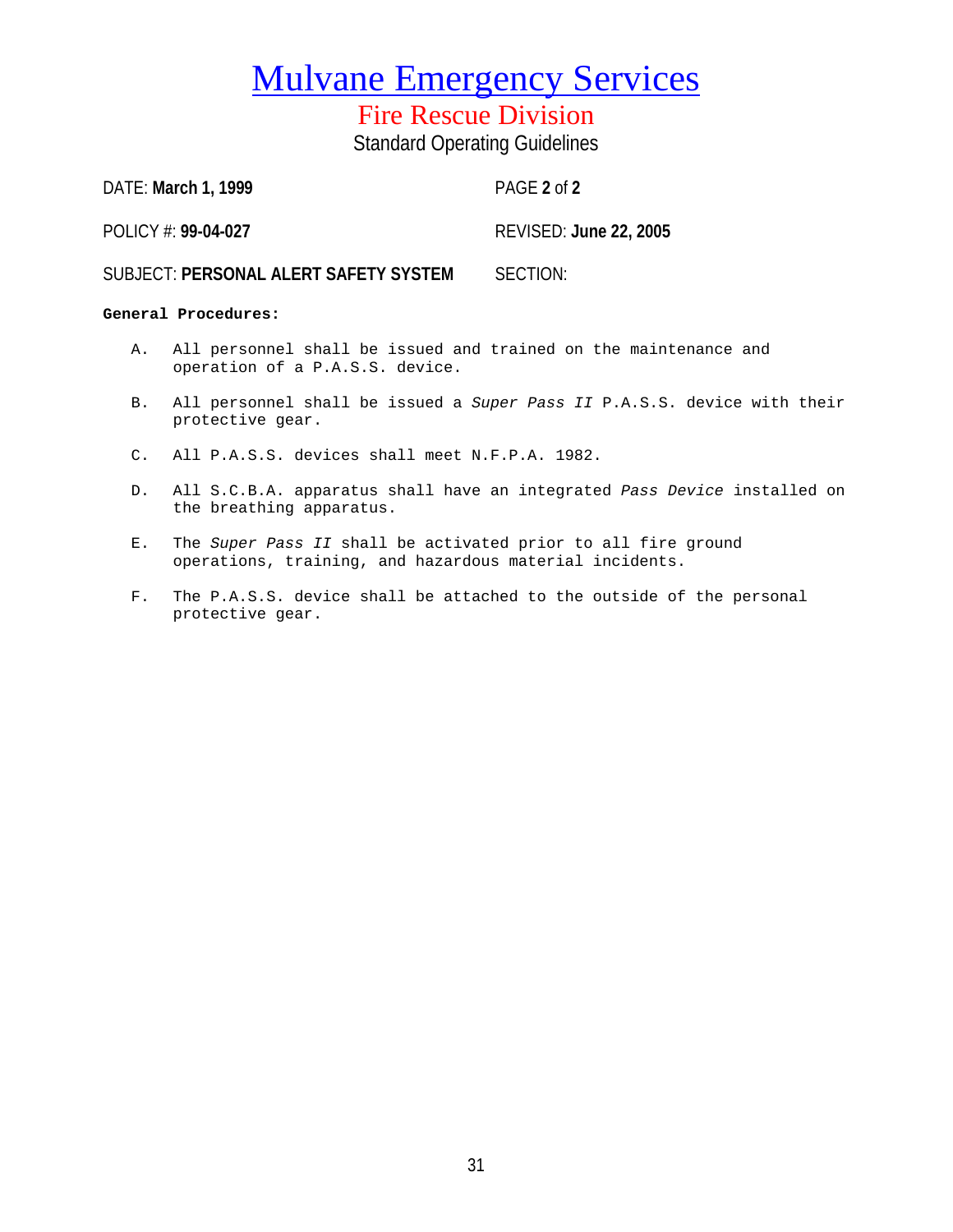Fire Rescue Division

Standard Operating Guidelines

DATE: **March 1, 1999** PAGE **1** of **1**

POLICY #: **99-04-034** REVISED: **June 22, 2005**

SUBJECT: **PERSONNEL ACCOUNTABILITY** SECTION:

### **Purpose:**

To establish a coordinated system of monitoring and tracking personnel and/or units actively engaged in operations on an emergency incident.

To enable the Incident Commander to identify, locate and account for all personnel operating on the scene of an emergency incident.

### **Policy:**

All members of the Mulvane Emergency Services shall operate under these procedures at all emergency incidents.

### **Responsibility:**

The Incident Commander is responsible for accounting for all members responding to a situation. He/She is responsible to obtain names of those personnel responding for Mutual Aid. The Safety Officer should gather this information.

### **Procedure:**

- A. Before un-boarding a fire unit, the firefighter should place his/her *Super Pass II accountability key* on the vehicle clip, in the cab.
- B. The IC or designated person(s) shall gather the vehicle clips at the scene and use them on the command board to track the members.
- C. As units are released from the scene, the IC will return the clips to the proper vehicle.
- D. All members will make sure they reattach their *accountability key* to their P.A.S.S. device.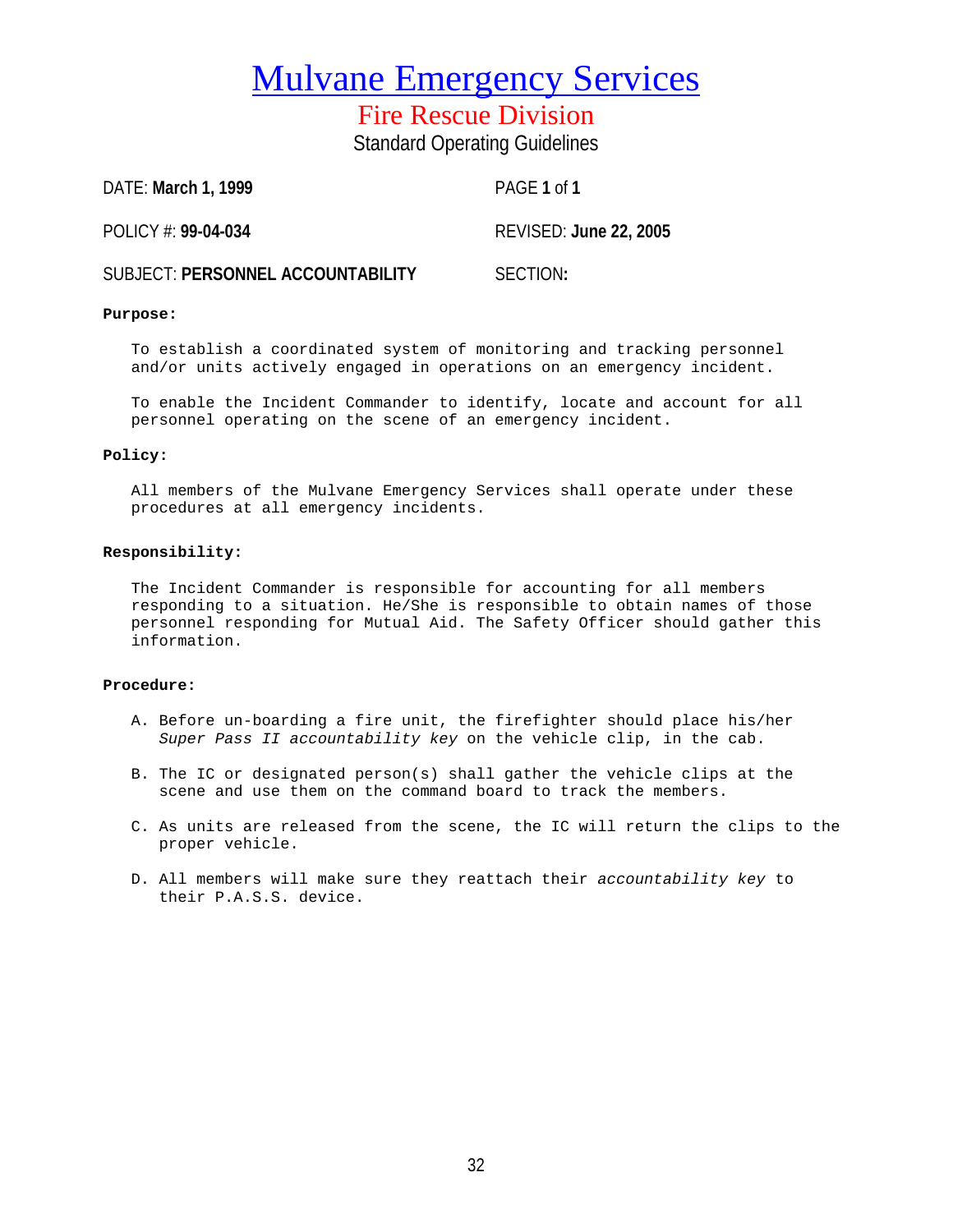Fire Rescue Division

Standard Operating Guidelines

DATE: **June 22, 2005** PAGE **1** of **2** POLICY #: **99-04-035** REVISED:

### SUBJECT: **PERSONNEL ACCOUNTABILITY REPORT** SECTION:

### **Purpose:**

To provide the Incident Commander with guidelines and policies with regard to a Personnel Accountability Report (PAR)

### **Policy:**

Personnel Accountability Report (PAR) will be initiated by the Incident Commander at specific benchmarks throughout the duration of an incident. These benchmarks include:

- **1.** 20 minutes of elapsed time into an incident, and every 30 minutes thereafter until incident command deems the incident under control.
- 2. Report of a missing/trapped crew or individual.<br>3. Any sudden change in incident conditions that m
- **3.** Any sudden change in incident conditions that may be hazardous to operating personnel occur (building collapse, vapor cloud release, flashover, etc).
- 4. A change from offensive to defensive tactics.
- 5. Report of the incident under control.
- 6. Any time the Incident Commander deems that it is beneficial to the safety of operating personnel.

### **Responsibility:**

The Incident Commander is responsible for accounting for all members at an emergency incident.

Branch, Division, and Group supervisors shall be able to account for all personnel operating under their command.

### **General Report Procedures:**

A. When it is necessary to conduct a PAR, the Incident Commander will announce over the radio that all functional groups and divisions shall stand ready for a PAR. When the functional group supervisors hear this prompt, they shall immediately account for all personnel that are assigned under their control. This accounting should take no longer than 30 seconds.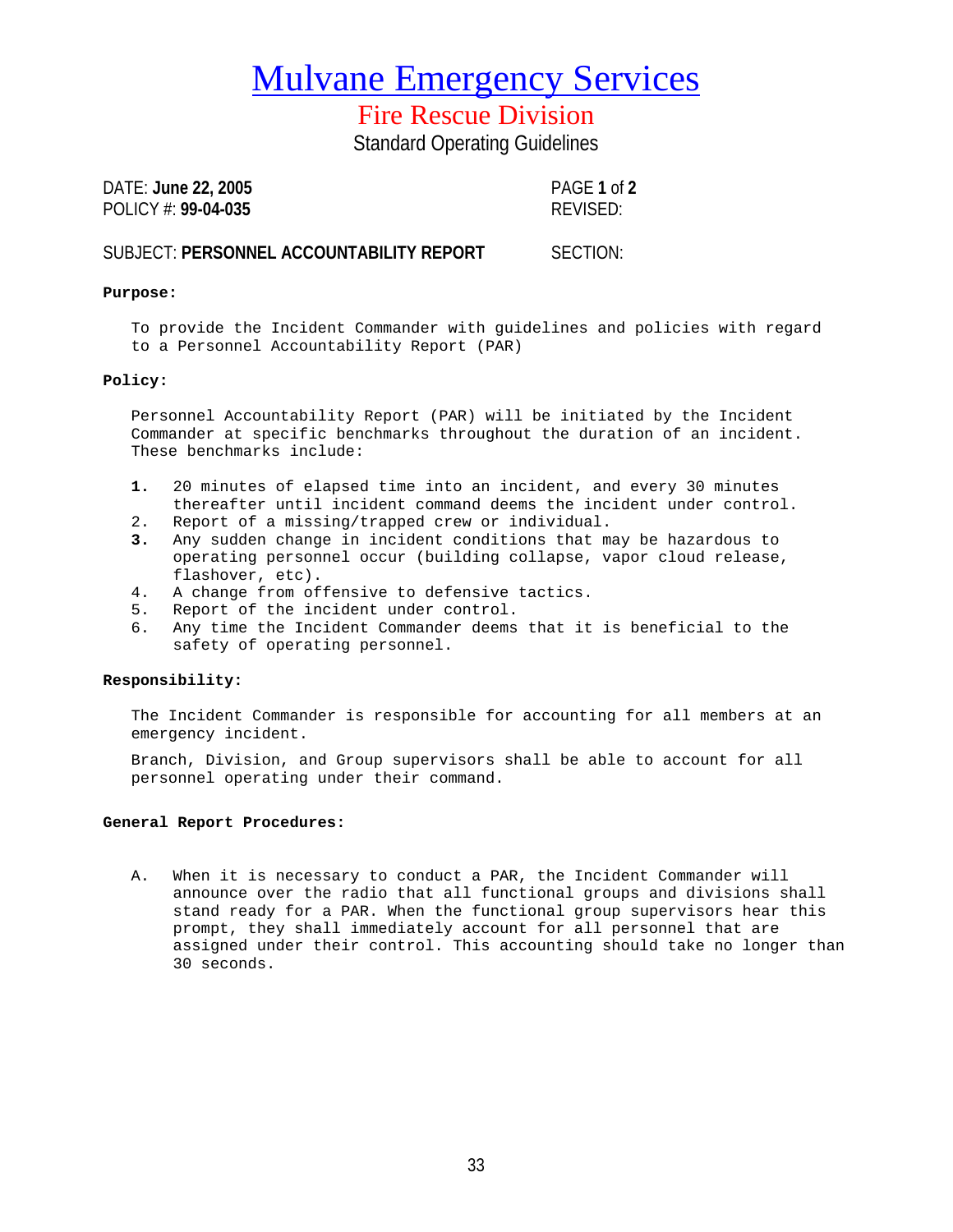Fire Rescue Division Standard Operating Guidelines

DATE: **June 22, 2005** PAGE **2** of **2**

POLICY #: **99-04-035** REVISED:

### SUBJECT: **PERSONNEL ACCOUNTABILITY REPORT** SECTION:

- B. After 30 seconds have elapsed; the Incident Commander shall call each functional group via the radio and verify their accountability. As an example, "Command to Fire Attack---verify that you have a PAR". Fire Attack to Command ----Fire Attack has PAR with 4". The Incident Commander then cross-references this information on the command board to ensure that the functional group report is correct. This process should take no longer than 1-2 minutes to complete. Once a PAR is conducted and all personnel are accounted for, The Incident Commander shall mark the time and incident conditions.
- C. If the Incident Commander calls a group and does not get a response, he/she should proceed to the next group and verify their PAR. When the list of groups has been gone through, the Incident Commander shall recall the group that failed to respond. If he/she does not get a response from this group again, he/she shall activate the RIC, giving RIC the last known location of the group and how many individuals were assigned in it. The RIC shall proceed to the last reported location and verify that the group is in trouble. If the RIC has verified that the personnel are in danger, the Incident Commander shall initiate RIC procedures.
- D. If after conducting a PAR, a functional group reports that there are members missing from the group, the Incident Commander shall activate the RIC, giving them the RIC the number of missing members and the last reported area of operation. The RIC will attempt to locate and confirm if the missing personnel are either lost or accounted for.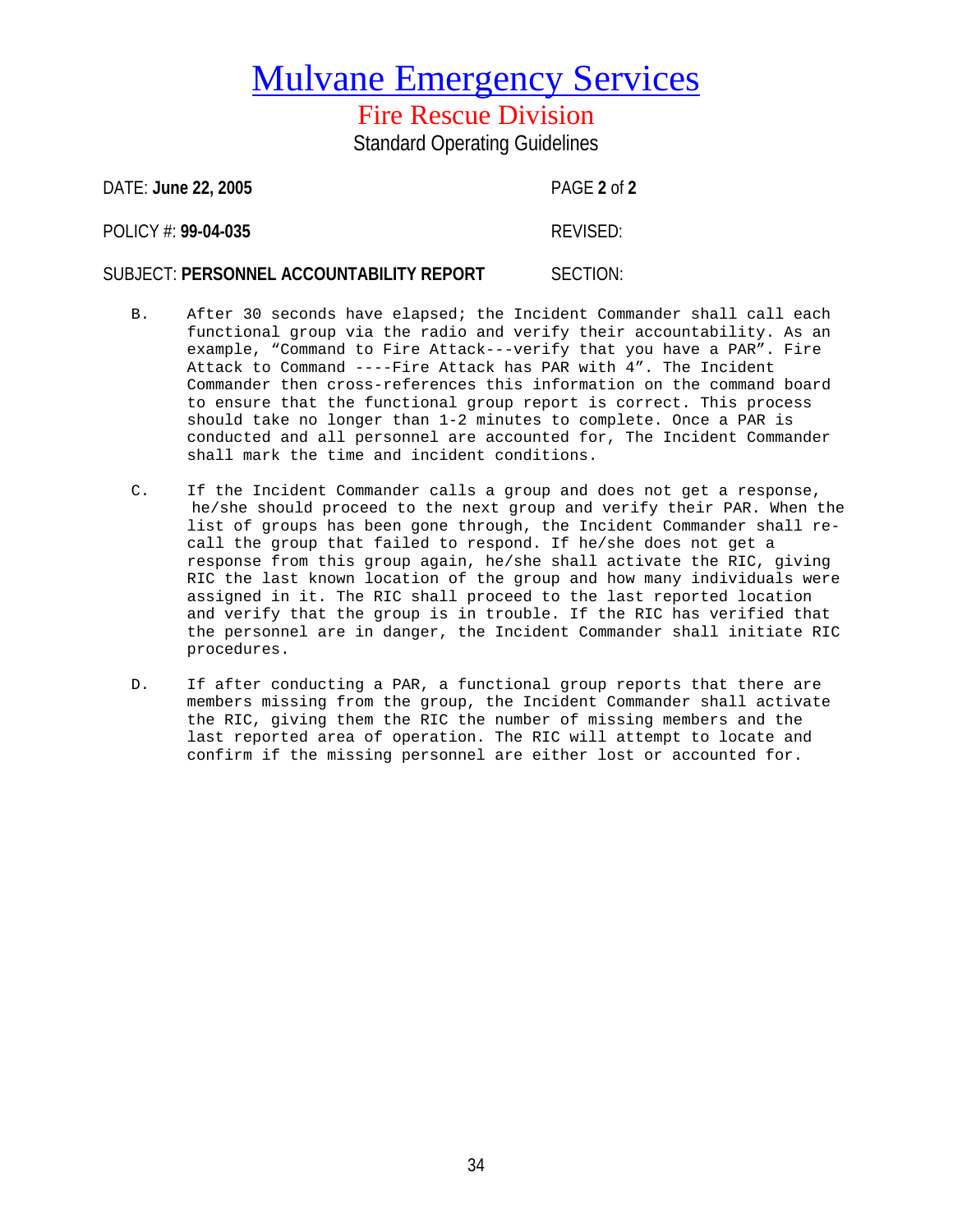## Fire Rescue Division Standard Operating Guidelines

| DATE: March 1, 1999         | PAGE 1 of 1 |
|-----------------------------|-------------|
| POLICY # 99-04-0031         | REVISED:    |
| SUBJECT: HEARING PROTECTION | SECTION:    |
|                             |             |

- A. If there is a noise level over 9OdBA on the apparatus hearing protection must be worn.
- B. If the noise level is over 9OdBA on tools and equipment hearing protection must be worn.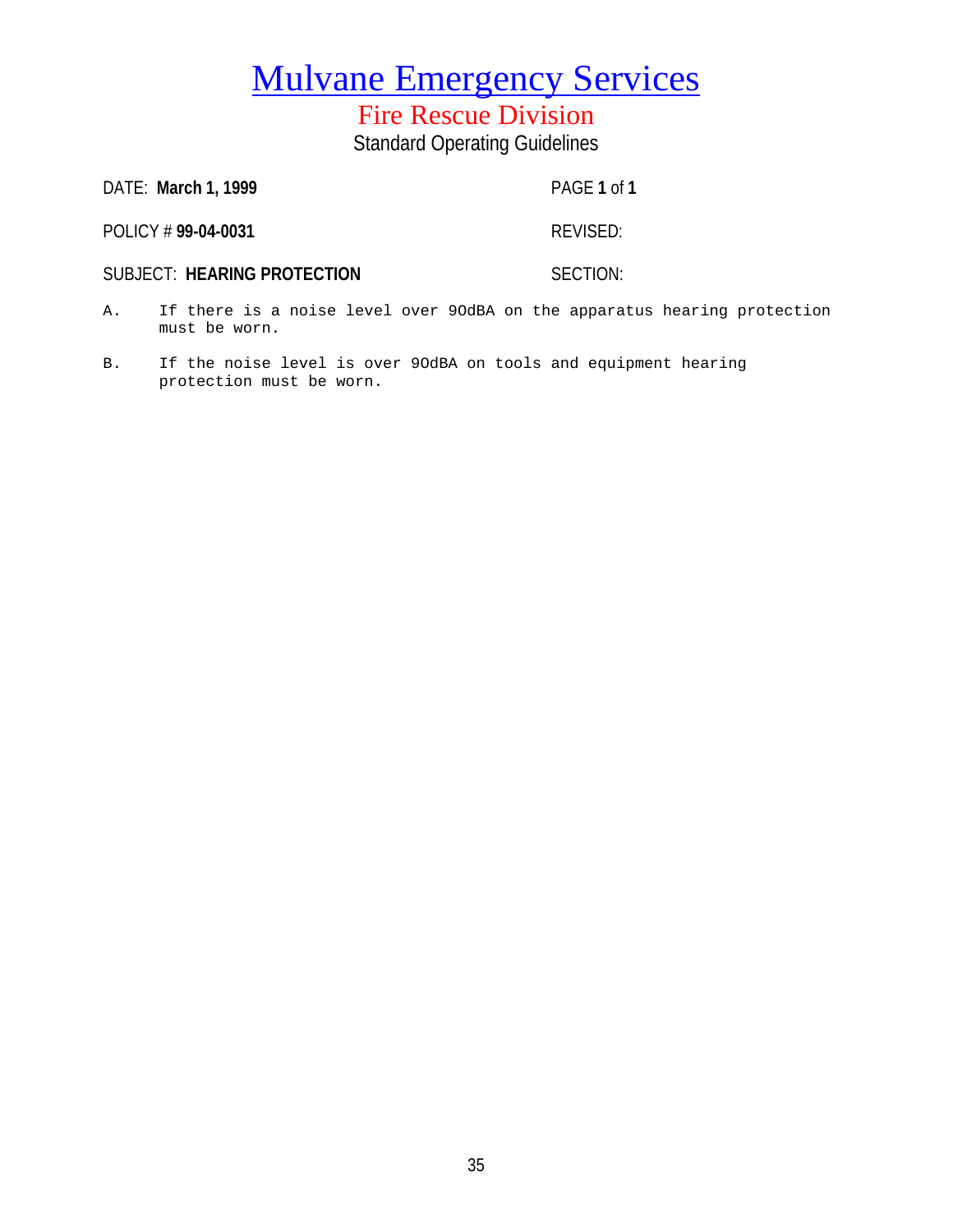## Fire Rescue Division Standard Operating Guidelines

DATE: **March 1, 1999** PAGE **1** of **1**

POLICY # **99-04-0032** REVISED: **October 27, 2007**

### SUBJECT: **INCIDENT COMMAND** SECTION:

The purpose of the Incident Command System is to eliminate unnecessary radio traffic and eliminate duplicate efforts between the Officer in Charge and the fire ground officers. NIMS guidelines will be followed.

Guidelines:

- A. "COMMAND" will be established on any call that has more than one fire unit responding.
- B. Once "COMMAND" has been established at an alarm it can be passed to a Fire Officer. On injury accidents "COMMAND" will be the responsibility of the Duty Officer or Fire Officer.
- C. "COMMAND" should be assumed by the highest ranking fire officer. It however can be passed to another officer of the department after they have conferred on all aspects of the operation.
- D. "COMMAND has the authority to establish designated groups and divisions. These divisions and groups can consist of units such as the interior division and the search and rescue group.
- E. After "COMMAND" has been established:
	- 1. All radio traffic from the dispatcher shall come to "COMMAND".
	- 2. All radio traffic from the fire scene to the dispatcher shall come from "COMMAND".
- G. "COMMAND" must assume or delegate the following functions:
	- 1. Assessment of incident priorities.
		- a. First Priority LIFE SAFETY
		- b. Second Priority Incident Stabilization
		- c. Third Priority Property Conservation
	- 2. Perform size-up.
	- 3. Select strategic mode.
		- a. Offensive, can it be done safely?
		- b. Defensive, do we have adequate resources?
	- 4. Establish strategic and tactical goals, as in:
		- a. Rescue
		- b. Extinguishment
		- c. Minimizing loss to property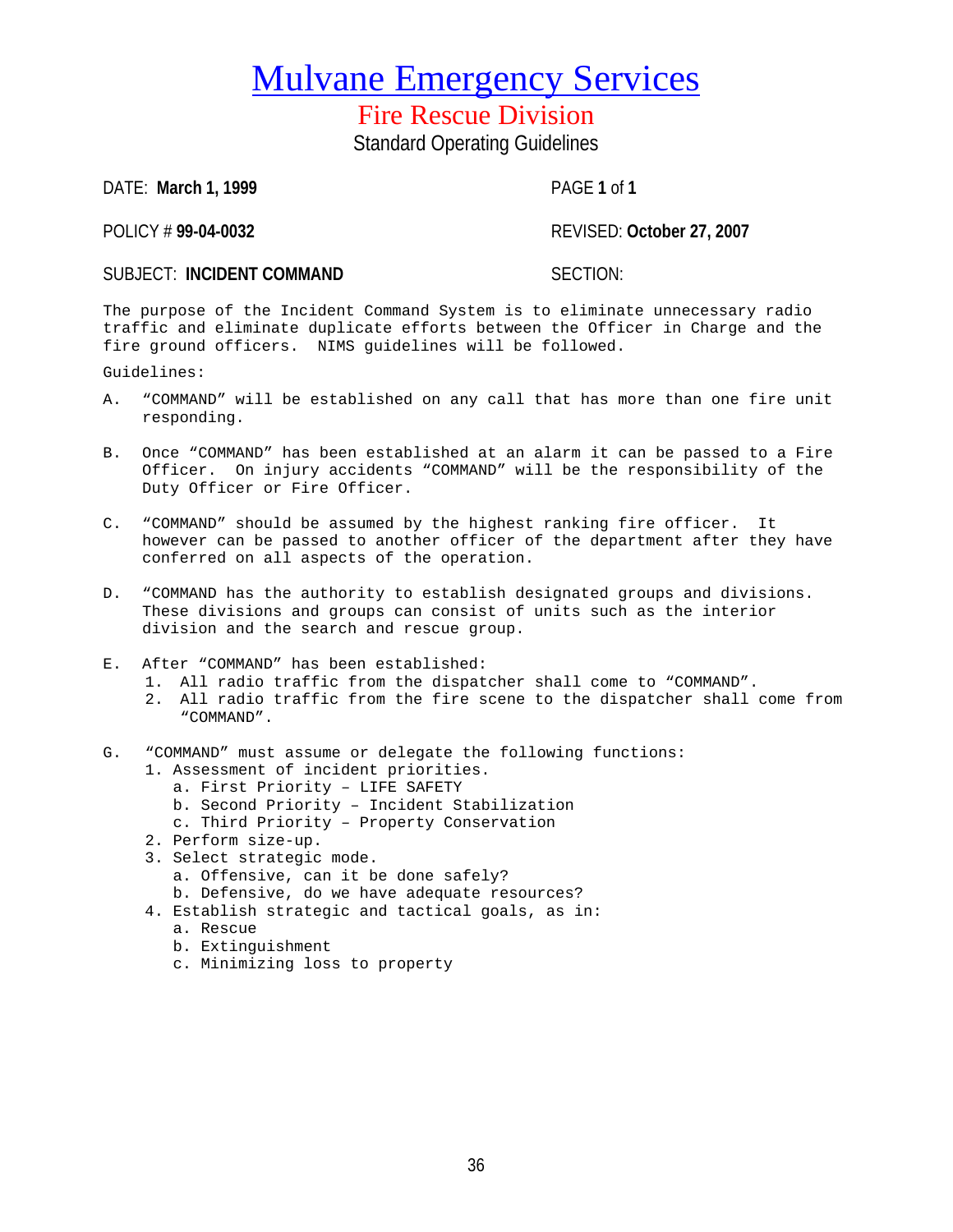Fire Rescue Division Standard Operating Guidelines

DATE: **March 1, 1999** PAGE **1** of **2**

POLICY #: **99-04-037** REVISED: **June 22, 2005**

### SUBJECT: **EMERGENCY INCIDENT REHABILITATION** SECTION:

#### **Purpose:**

To provide policy and guidelines relative to emergency incident rehabilitation of all Fire Department members operating at an emergency incident or training exercise.

#### **Policy:**

The EMS Division of the Mulvane Emergency Services will provide Emergency Incident Rehabilitation at emergency operations and training exercises where strenuous physical activity or exposure to heat or cold exists. The on scene Incident Commander will initiate Emergency Incident Rehabilitation.

#### **Responsibility:**

The Incident Commander will establish a Rehab Sector or Group when climatic or environmental conditions indicate that rest and rehabilitation is needed for personnel operating at an incident scene or training evolution. A member will be placed in charge of the sector or group and shall be known as Rehab officer.

Climatic or environmental conditions that indicate the need to establish a Rehabilitation Area are: heat stress index above 90 F or wind chill index below 10 F.

#### **General Procedures:**

- A. **Hydration** A critical factor in the prevention of heat injury is the maintenance of water and electrolytes. During heat stress, the members should consume at least one quart of water per hour. Re-hydration is important even during cold weather operations where despite the outside temperature, heat stress may occur during firefighting or other strenuous activity when protective clothing is worn. Caffeine and carbonated beverages should be avoided during heat stress because it interferes with the body's water conservation mechanisms.
- B. **Nourishment** The department shall provide food at the scene of an incident when units are engaged for two or more hours. Fatty and/or salty foods should be avoided.
- C. **Rest** The "two air bottle rule" or 45 minutes of work time, is recommended as an acceptable time limit prior to mandatory rehabilitation. Members shall re-hydrate (at least 8 oz.) while SCBA cylinders are being changed. Firefighters having worked for two 30 minute rated bottles or 45 minutes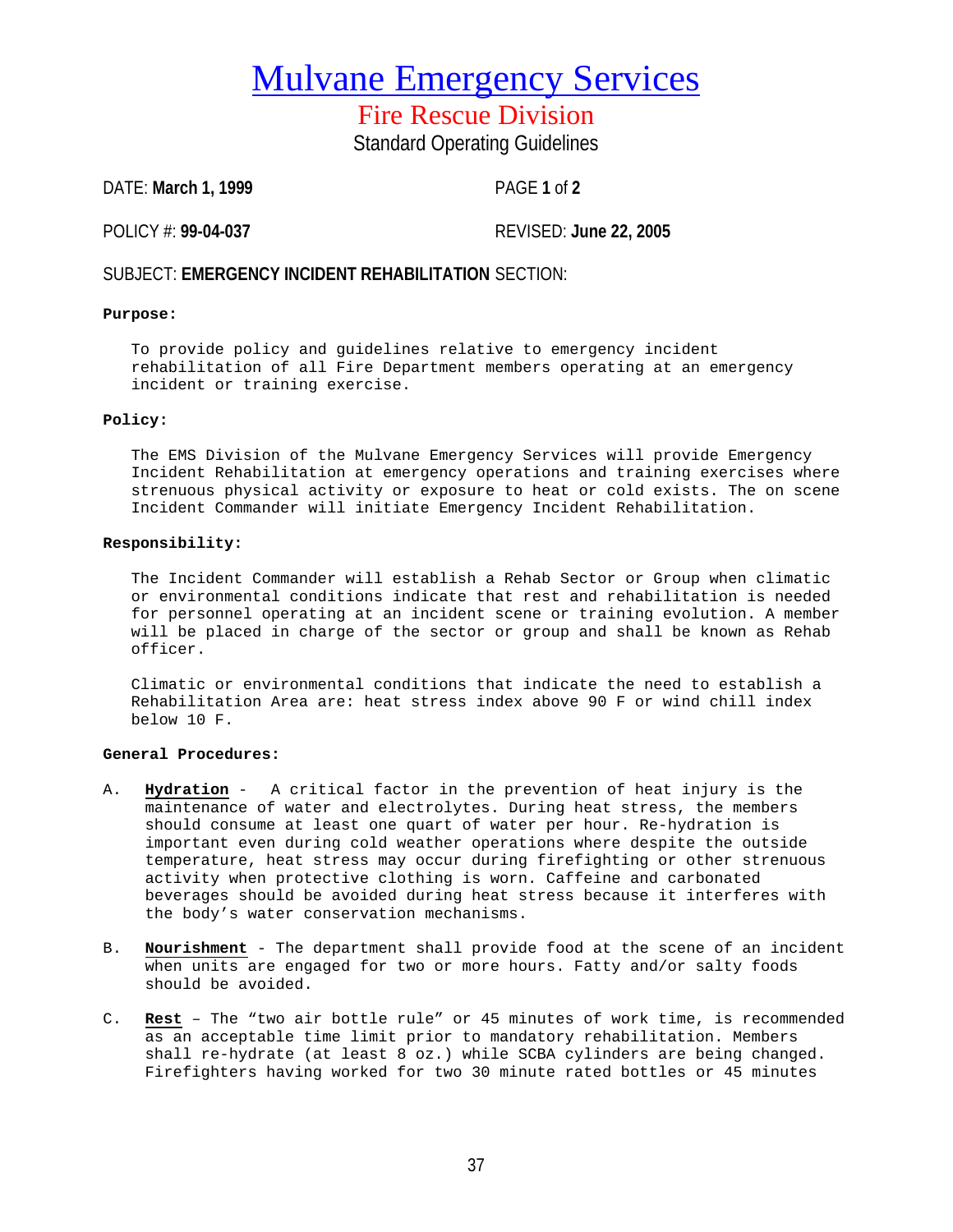Fire Rescue Division Standard Operating Guidelines

DATE: **March 1, 1999** PAGE **2** of **2**

POLICY #: **99-04-037** REVISED: **June 22, 2005**

SUBJECT: **EMERGENCY INCIDENT REBILITATION** SECTION:

shall be immediately placed in the Rehabilitation Area for rest and evaluation. Rest shall not be less than ten minutes. In all cases, the objective evaluation of a member's fatigue level shall be the criteria for rehab time.

- D. **Recovery** Members in the Rehabilitation Area should maintain a high level of hydration.
- E. **Medical Evaluation** If a member's heart rate exceeds 110 beats per minute, an oral temperature should be taken. If the member's temperature exceeds 100.6 F, he/she should not be permitted to wear protective clothing. If it is below 100.6 F and the heart rate remains above 110 beats per minute, rehabilitation time should be increased. EMS personnel on scene have authority to increase or decrease rehabilitation time per vital signs.
- F. **Blood Pressure -** Will be taken as soon as possible after entering rehab and compared to baseline vitals. If asymptomatic it is at the discretion of the evaluating EMT/MICT to return the Firefighter to duty.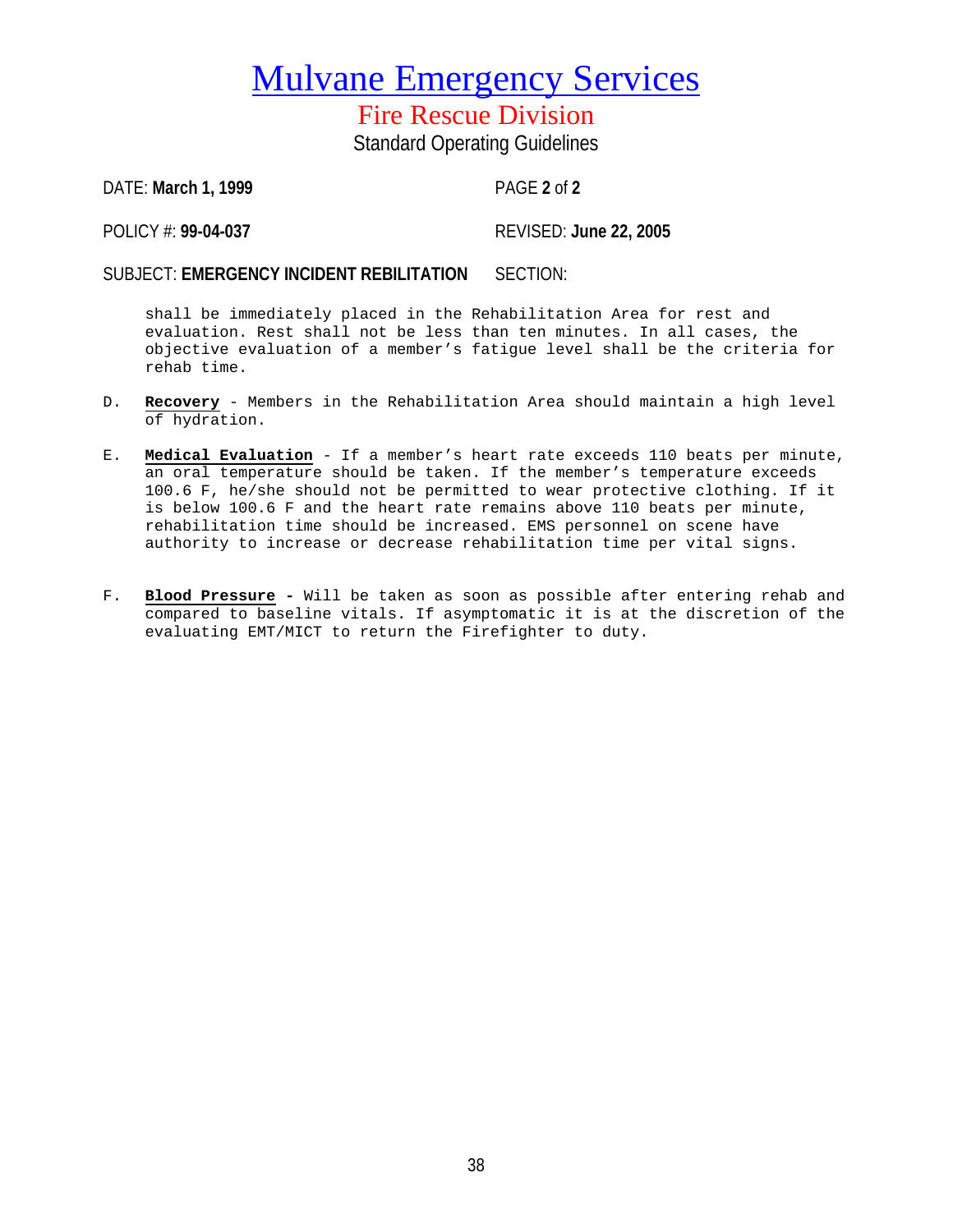### Fire Rescue Division

Standard Operating Guidelines

| DATE: June 22, 2005                       | PAGE 1 of 2 |
|-------------------------------------------|-------------|
| POLICY #: 99-04-038                       | REVISED:    |
| SUBJECT: RAPID INTERVENTION CREW (R.I.C.) | SECTION:    |

#### **Purpose:**

To establish a procedure for the deployment of a Rapid Intervention Crew (R.I.C.) or 2 in 2 out crew, in accordance with NFPA 1500 and OSHA 29 CFR 1910.134.

This procedure shall provide direction for operating in atmospheres that are Immediately Dangerous to Life and Health (IDLH) or potentially IDLH atmospheres while adhering to accepted standards of firefighter safety.

#### **Policy:**

- A. A R.I.C. shall be established anytime one of the following conditions exist:
	- 1. Structure fire where SCBA and 1 ¾" hose line or larger will be used.
	- 2. Personnel are operating inside of an IDLH or potentially IDLH atmosphere.
	- 3. Incidents with the possibility of collapse or entrapment of personnel.
	- 4. Incidents where personnel might become lost or disoriented.
	- 5. When deemed necessary by the Incident Commander.
	- 6. EXCEPTIONS<br>a. There
		- There is information that an immediate risk to life safety exists within the interior IDLH atmosphere.
		- b. There is a realistic expectation of successfully performing a rescue.
- B. The RIC will consist of two (2) or more personnel in full protective clothing with SCBA donned. The RIC will have a separate charged hose line in place (if required) along with any basic equipment needed to initiate rescue.
- C. The RIC should not be assigned to other duties that would in anyway delay or impede a rescue effort.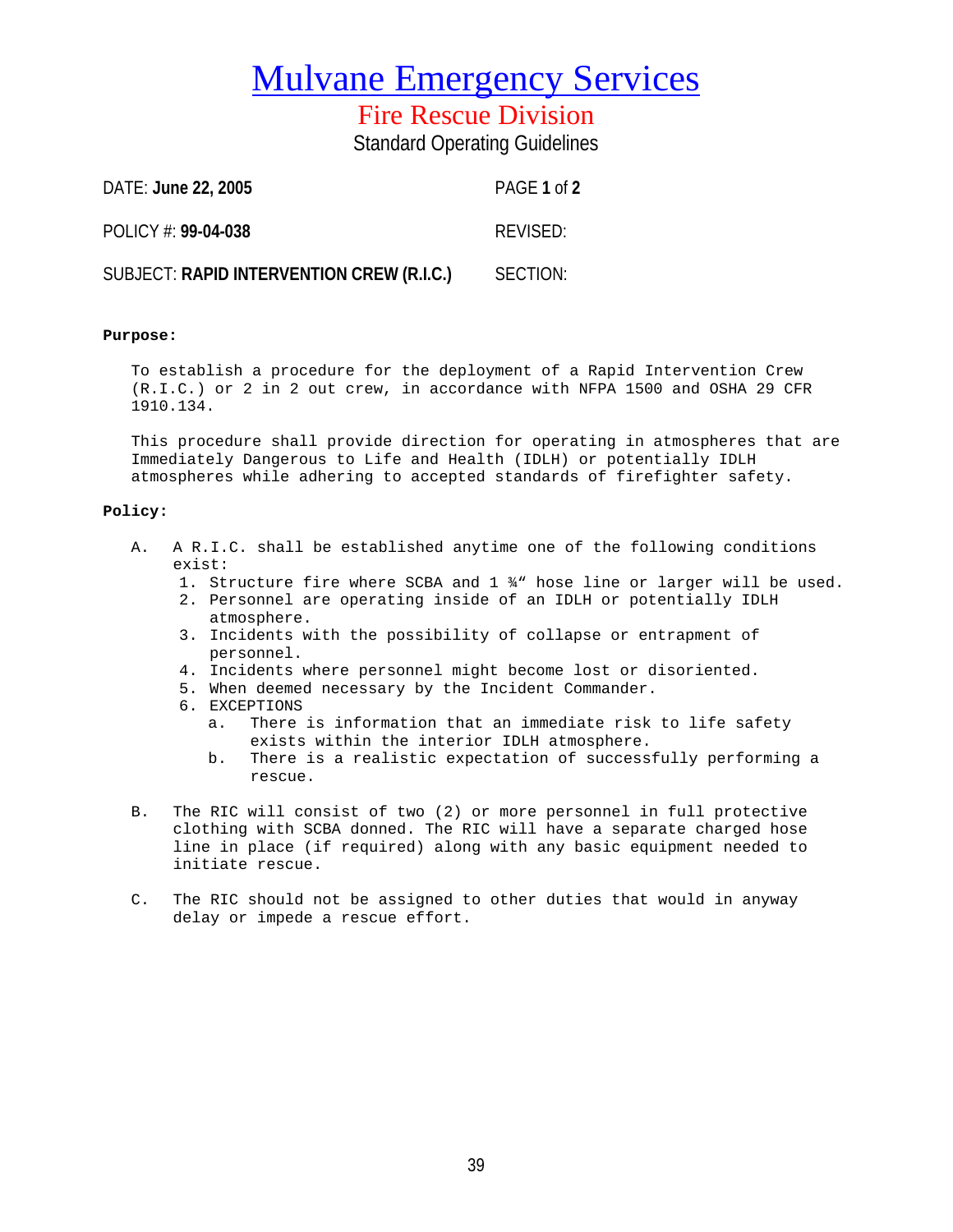Fire Rescue Division

Standard Operating Guidelines

| DATE: June 22, 2005                       | PAGE 2 of 2 |
|-------------------------------------------|-------------|
| POLICY #: 99-04-038                       | REVISED:    |
| SUBJECT: RAPID INTERVENTION CREW (R.I.C.) | SECTION:    |

#### **Responsibility:**

- A. It will be the responsibility of the Incident Commander to establish a RIC in accordance with NFPA 1500 and OSHA 29 CFR 1910.134.
- B. RIC will be initiated by the Incident Commander upon receipt of information indicating firefighters are in need of assistance.

#### **General Procedures:**

- A. RIC members shall stay in voice or visual contact with interior members if possible.
- B. Suggested equipment for RIC.<br>1. Spare SCBA with face pie
	- 1. Spare SCBA with face piece.<br>2. Sufficient ground ladders.
	- Sufficient ground ladders.
	- 3. Life line<br>4. Forcible
	- 4. Forcible entry tools (flathead axe, hooligan bar, bolt cutters, etc), lights, power saws, and other equipment deemed necessary.
	- 5. A portable radio for each two-person team.
- C. A RIC member may be assigned other duties by the Incident Commander, provided that such duties do not interfere with the ability to perform the specific function of RIC or cause the crew to abandon their position. Examples:
	- 1. Incident Command
	- 2. Pulling hose line
	- 3. Ground level ventilation
	- 4. Equipment retrieval ( if within 50' )
	- 5. Lighting

However, at least one (1) RIC member should be responsible for tracking the interior crews at all times.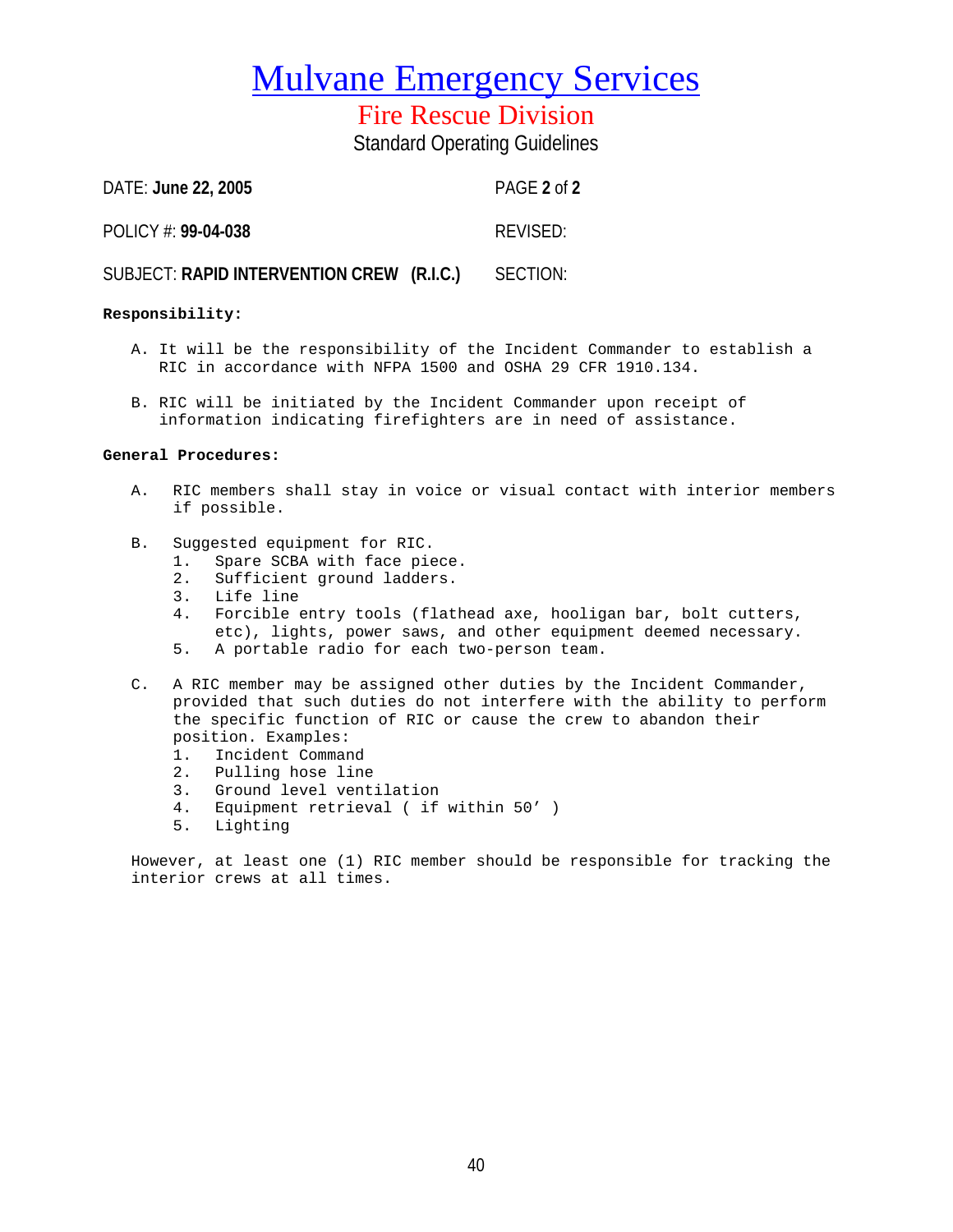Fire Rescue Division Standard Operating Guidelines

DATE: **April 1, 2000** PAGE **1** of **6**

POLICY # **00-04-002** REVISED: **OCTOBER 18, 2007**

### SUBJECT: STRUCTURE FIRES SECTION:

#### **Purpose:**

To establish guidance for fighting structure fires. This guideline insures that initial fire ground operations will be handled by arriving apparatus on scene as quickly and efficiently as possible.

#### **Policy:**

All personnel shall observe the practices and precautions established in this guideline when responding to the report of a structure fire.

#### **Responsibility**:

The incident commander may adapt and modify the guideline as required by the magnitude of the emergency and existing conditions.

#### **General Procedures:**

- A. Fire fighter safety and health shall be the overriding consideration at all emergency response operations and shall take priority over all other factors.
- *B.* All personnel shall check in and out by the established Passport Accountability System *(Policy # 99-04-034).*
- C. All fire fighters shall wear NFPA compliant protective clothing.
- D. Self-contained breathing apparatus (SCBA) with PASS alarm shall be worn by fire fighters operating in, adjacent to or above active fire areas.
- E. Fire fighters shall operate in pairs.
- F. A two person backup team wearing full protective equipment including SCBA's with PASS alarms shall be provided when fire fighters operate in, adjacent to or above active fire areas *(SOG# 99-04-038).*
- G. The backup team shall have a charged 1 3/4" attack line.
- H. Fire fighters shall use care and caution when entering burning structures.
- I. Stand off to side when opening doors/windows. Limit damage to structure when forcing entry.
- J. All fire fighters shall maintain a clear means of escape when entering active fire areas.
- K. Personnel shall remain alert for fire ground safety and health hazards:
	- 1. Overhead power lines.
	- 2. Vehicular traffic
	- 3. Hazardous materials
	- 4. Back draft and flashover condition.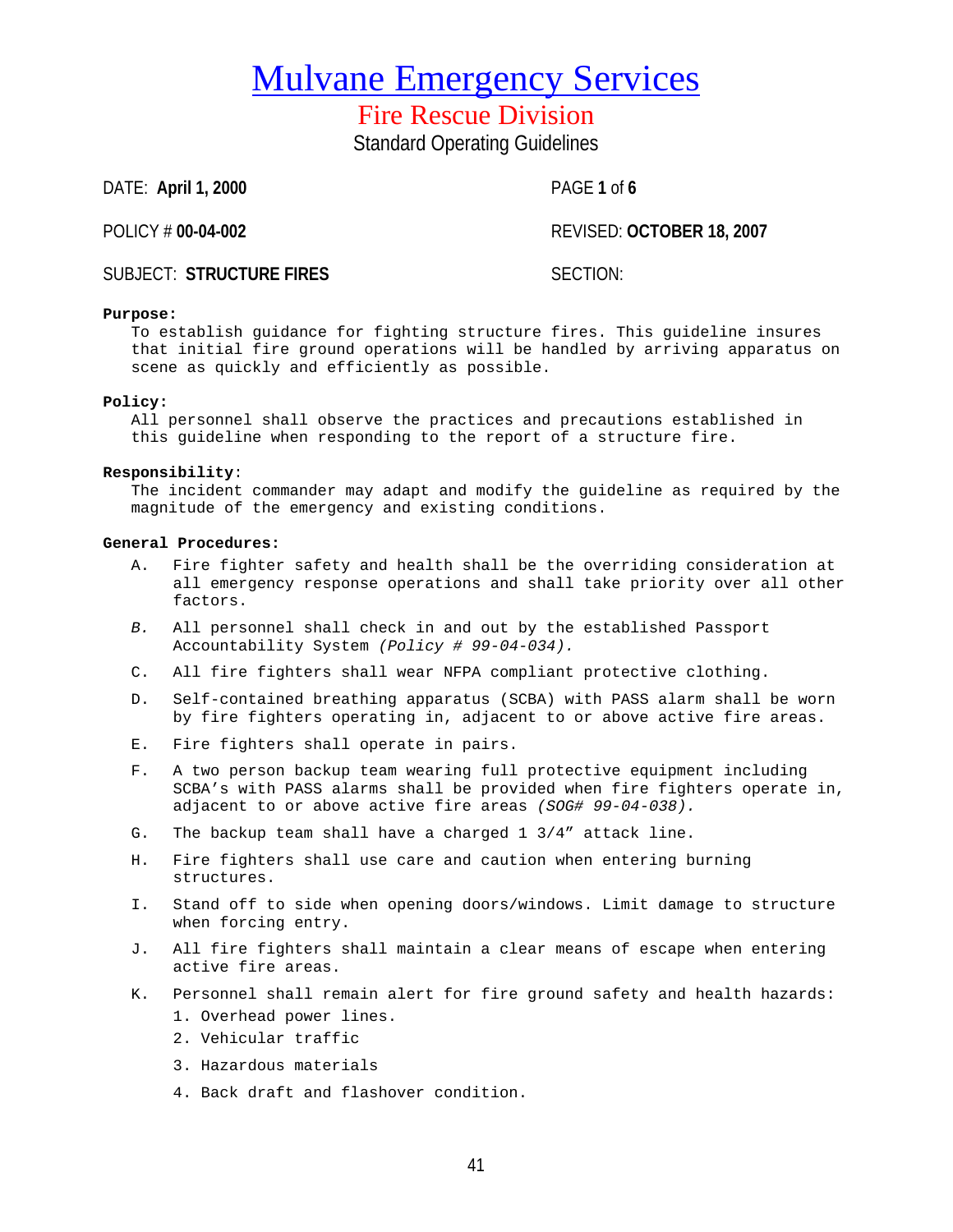Fire Rescue Division Standard Operating Guidelines

DATE: **April 1, 2000** PAGE **2** of **6**

### POLICY # **00-04-002** REVISED: **OCTOBER 18, 2007**

### SUBJECT: STRUCTURE FIRES SECTION:

- 5. Structural failure—steel truss roofs, overhangs and false fronts
- 6. Any condition that does not look or feel right
- 7. All hazards shall be reported to the IC/ Safety Officer.
- 8. Personnel shall report all injuries and/or symptoms of illness to the IC/ Safety Officer.

#### **Incident Management**

#### **Actions Size-Up**

- A. The Duty Officer or ranking on-scene officer shall assume incident command and establish the incident management system.
- B. Establish scene control and security.
- C. Establish traffic control as required by the situation/location.
- D. Request assistance from law enforcement as required.
- E. Remove civilians to a safe location
- F. Have dispatch contact Red Cross if temporary housing or other assistance is required by the family.
- G. Request Mutual Aid as required by the situation.

#### **Fire Ground Operations Size-Up**

- A. Command shall review pre-incident plan if applicable.
- B. Command shall conduct a 360 degree survey and size-up the situation to identify priorities and tactics.
- C. Priorities
	- 1. Life/safety issues (is everyone out of the structure)
	- 2. Incident Stabilization
	- 3. Property Conservation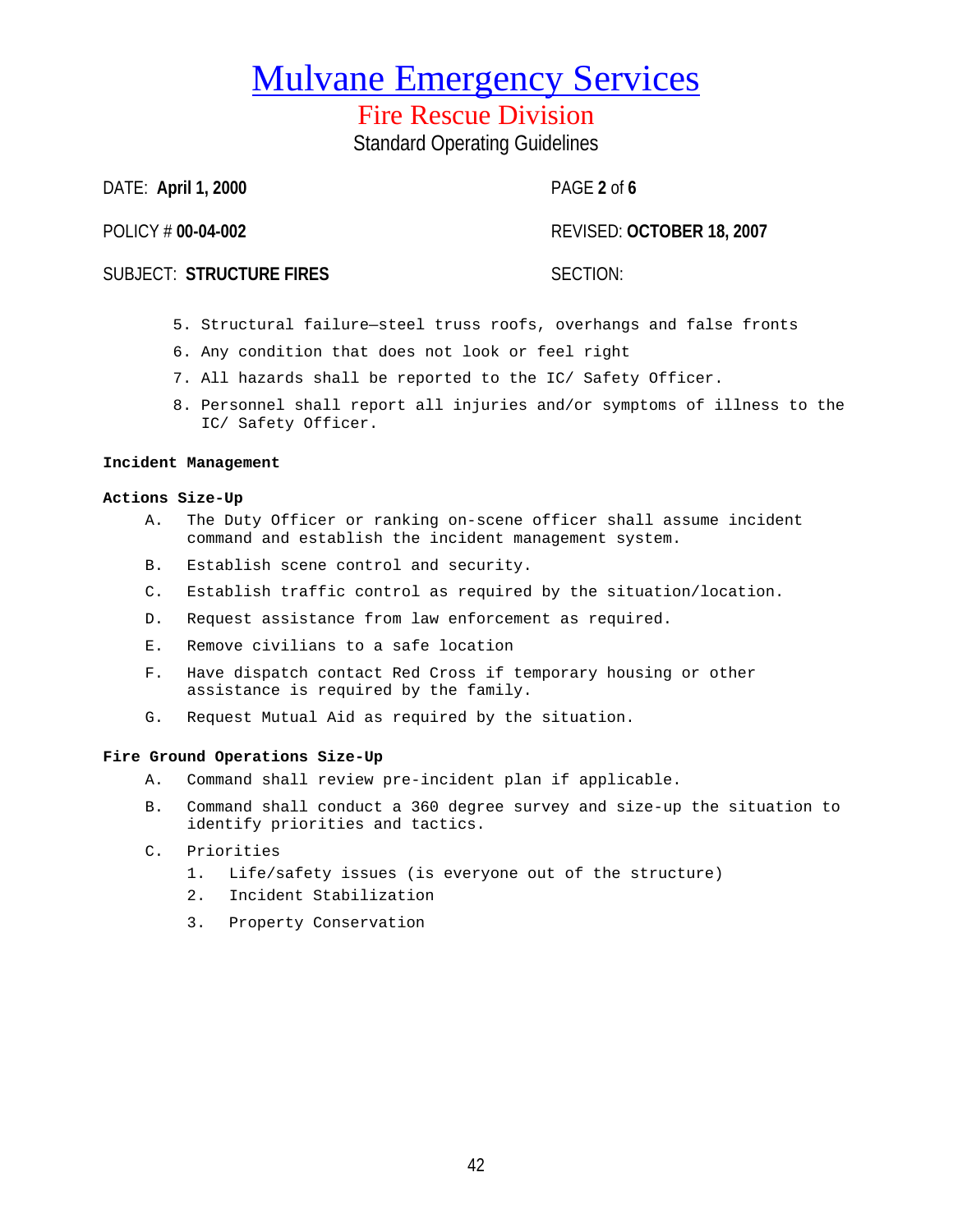### Fire Rescue Division Standard Operating Guidelines

DATE: **April 1, 2000** PAGE **3** of **6**

POLICY # **00-04-002** REVISED: **OCTOBER 18, 2007**

### SUBJECT: STRUCTURE FIRES SECTION:

- D. Possible Hazards
	- 1. Fire location, intensity and involvement
	- 2. Entry and exit points
	- 3. Exposures
	- 4. Weather conditions
	- 5. Special hazards/conditions
- E. Command shall identify and communicate priorities and tactics.
- F. Search and rescue
- G. Offensive—interior fire attack and ventilation
- H. Defensive—exterior fire attack and protect exposures
- I. Identify priorities and tactics by life/safety issues, water supply and staffing.
- J. Secure Utilities
- K. Shut off electric and gas services. Contact the appropriate service and notify them utilities have been cut off.
- L. Establish Water Supply
- M. A water supply should be established.
- N. The first arriving engine may or may not lay an initial supply line.
- O. If smoke showing, the supply line should be a minimum of 5".
- P. Connect additional units to other hydrants as available.
- Q. If available hydrants are not adequate, treat as a rural structure fire.
- R. Position drop tank for drafting.
- S. Establish a tanker shuttle.

#### **Search and Rescue Operations**

A. As determined by existing conditions ventilate (forced or vertical) structure to reduce heavy smoke before entry is made.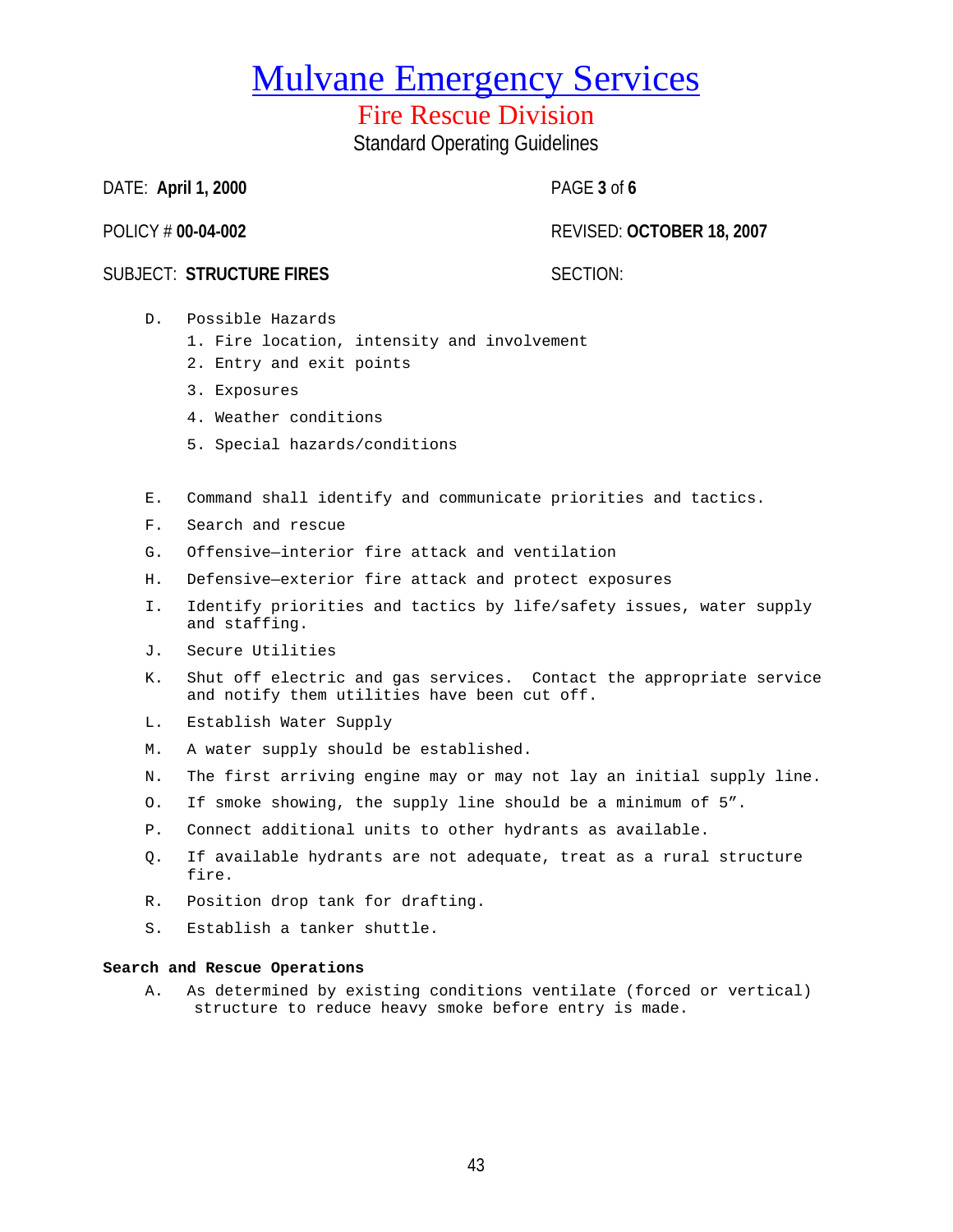# Fire Rescue Division

Standard Operating Guidelines

DATE: **April 1, 2000** PAGE **4** of **6**

POLICY # **00-04-002** REVISED: **OCTOBER 18, 2007**

### SUBJECT: STRUCTURE FIRES SECTION:

- B. Interior Search and Rescue Operations shall not be started until a R.I.C. has been established *(SOG# 99-04-038).*
- C. Search and rescue shall be performed by two person teams (buddy system) wearing full protective gear including SCBA's with pass alarms with a fully charged attack line.
- D. Chose rule of right or left and be consistent.
- E. Maintain contact with attack line.
- F. Perform primary search (fire area, floor above fire and fire floor) and secondary search (other areas of structure).
- G. Identify rooms/areas that have been searched.

#### **Interior Fire Attack**

- A. As determined by existing conditions ventilate (forced or vertical) structure to reduce heavy smoke before entry is made.
- B. Interior Fire Attack Operations shall not be started until a R.I.C. has been established *(SOG# 99-04-*038).
- C. Attack fire by suitable mean— attack line or fire extinguisher.
- D. Attack from the unburned side if possible.
- E. Coordinate with additional attack teams.
- F. Minimize property damage. When possible remove or cover furnishings.
- G. Maintain contact with attack line.

#### **Exterior Fire Attack / Exposure Protection**

- A. Exterior fire attack shall be performed by two person teams (buddy system) wearing full protective gear including SCBA's with pass alarms.
- B. Based on existing conditions SCBA's may be omitted at the discretion of the safety officer or Incident Commander.
- C. Coordinate with attack teams.

### **Vertical Ventilation**

- A. Coordinate ventilation with other fire ground operations.
- B. Fire fighters operating on roofs shall operate in pairs and wear full protective including SCBA's with pass alarms.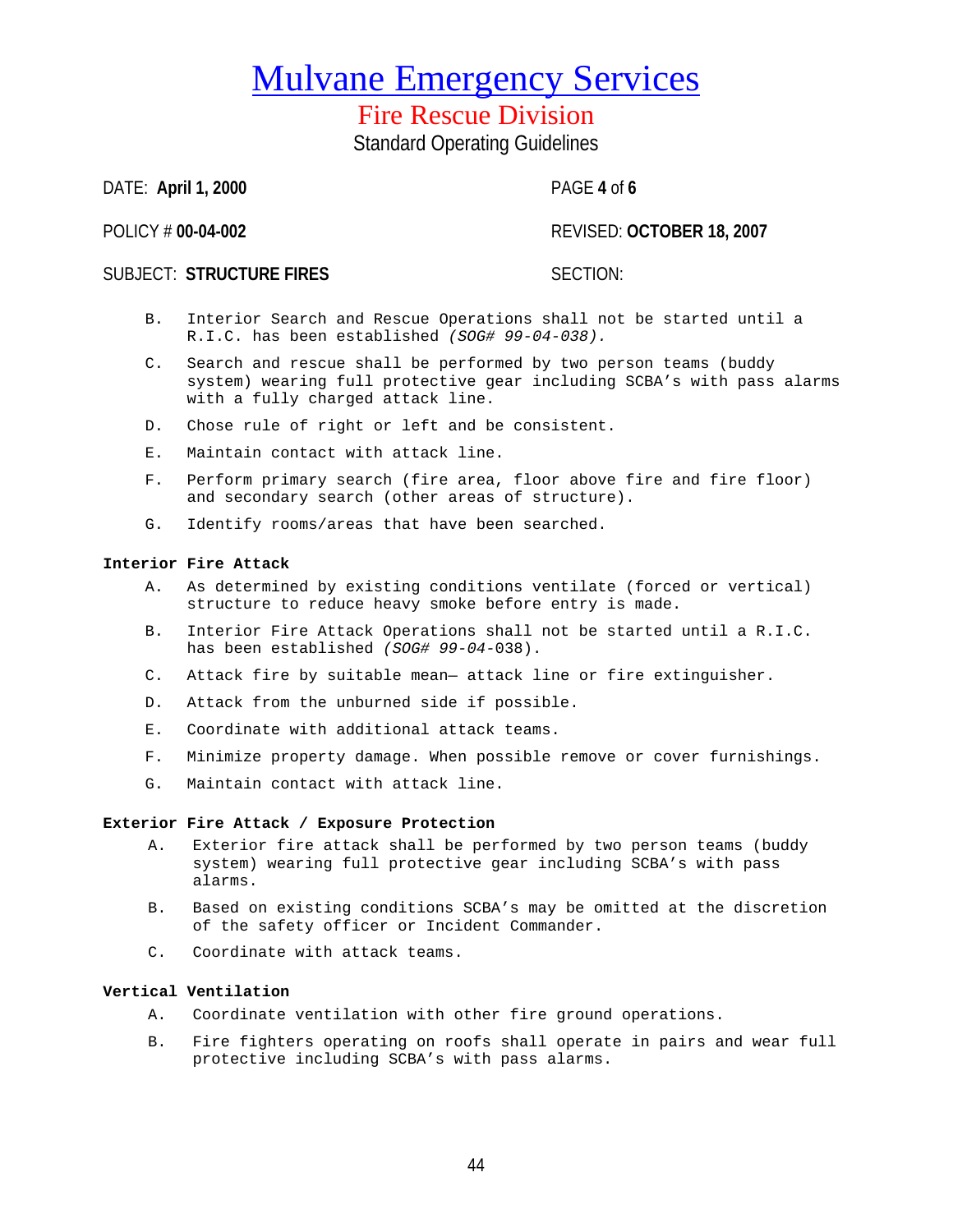Fire Rescue Division Standard Operating Guidelines

DATE: **April 1, 2000** PAGE **5** of **6**

### POLICY # **00-04-002** REVISED: **OCTOBER 18, 2007**

### SUBJECT: STRUCTURE FIRES SECTION:

- C. Place two ladders for alternate means of escape.
- D. Place roof ladder on roof. Fire fighters shall remain on the roof ladder.
- E. Cut ventilation hole at the desired location using suitable tools.

#### **Forced Ventilation**

- A. Coordinate ventilation with other fire ground operations.
- B. Fire fighters positioning forced ventilation equipment shall operate in pairs and wear full protective equipment including SCBA's with pass alarms.
- C. Place positive pressure fan.
- D. Provide a second opening in structure to ventilate desired room/area.

#### **Salvage and Overhaul**

- A. Salvage and overhaul shall be performed by two person teams (buddy system) wearing full protective gear including SCBA's with pass alarms.
- B. Based on existing conditions SCBA's may be omitted at the discretion of the IC / Safety Officer.
	- 1. CO levels shall be continually monitored by overhaul crews utilizing the Orion Multi Gas Detector. If CO levels are below 35 PPM, the Safety Officer or IC may allow crews to remove SCBA's.
- C. Protect structure/contents from unnecessary damage.
- D. Locate and extinguish all hot spots.
- E. A minimum of one (1) foot of un-burned material should be uncovered or removed.
- F. Structural integrity shall be monitored during all overhaul operations.
- G. Place structure in a safe condition.

#### **Incident Termination**

- A. Determine fire origin and cause.
- B. Preserve any evidence if arson is suspected.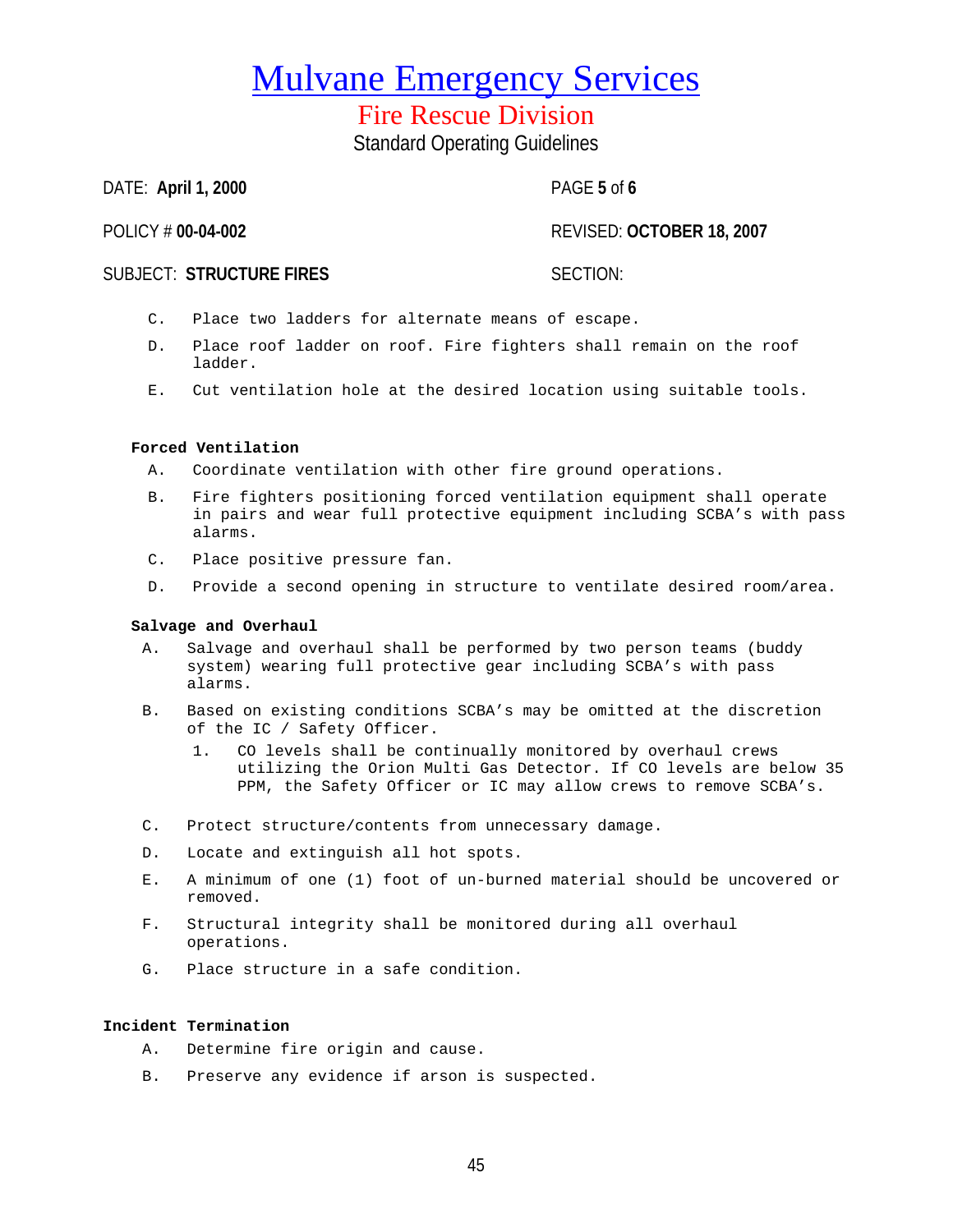Fire Rescue Division Standard Operating Guidelines

DATE: **April 1, 2000** PAGE **6** of **6**

POLICY # **00-04-002** REVISED: **OCTOBER 18, 2007**

### SUBJECT: STRUCTURE FIRES SECTION:

- C. Return control of structure to owner/tenant.
- D. Be sure the fire is completely extinguished before returning to station.
- E. Insure that all personnel are accounted for before leaving scene.
- F. Communicate to dispatch (by radio) that the incident has been terminated and that all units are returning to station.
- G. Clean apparatus and equipment.
- H. Replace used or damaged equipment on apparatus.
- I. Fuel apparatus.
- J. Conduct a debriefing as required for the incident.
- K. Note any signs of stress, injuries or complaints of illness. Ensure follow-up.
- L. Complete incident reports.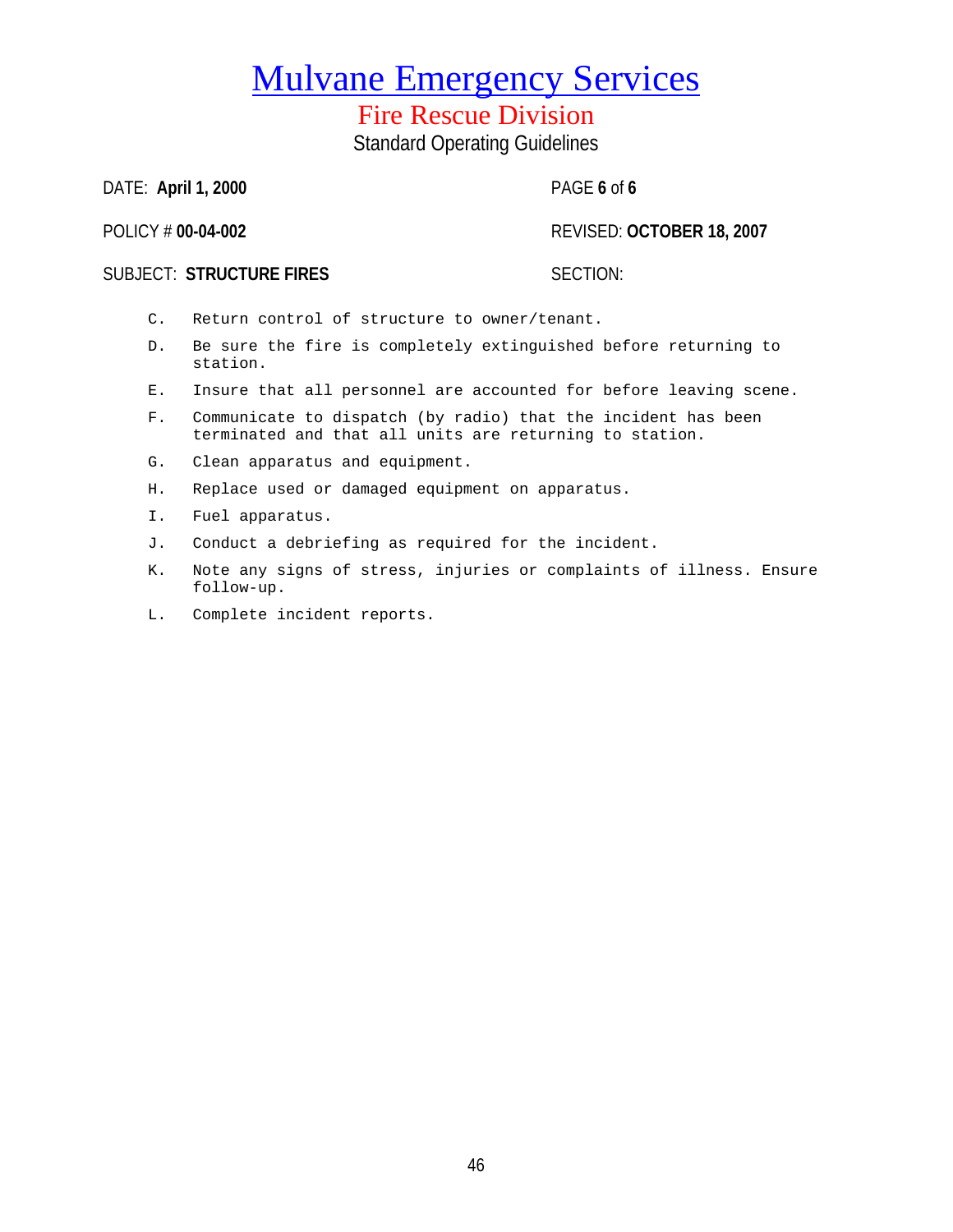Fire Rescue Division Standard Operating Guidelines

DATE: **April 1, 2000** PAGE **1** of **1**

POLICY # **00-04-003** REVISED: **October 18, 2007**

SUBJECT: DEFENSIVE MODE SUBJECT: SECTION:

- A. Once the Incident Commander has declared a defensive mode, no personnel will enter a structure.<br>1. Defensive mode will
	- 1. Defensive mode will be announced over the radio by the Incident Commander.
	- 2. Dispatch will re-issue structure fire page announcing defensive mode.
	- 3. All Pump Operators will sound the air horn with three long blasts which means all personnel need to immediately evacuate the structure.
	- 4. A PAR will be conducted to account for all personnel.
- B. Fire fighters will wear full protective gear and be equipped with activated P.A.S.S. devices and S.C.B.A. as needed.
- C. Charged hose lines of not less than 1 ½ inches with at least a 90-gallon per minute nozzle will be used.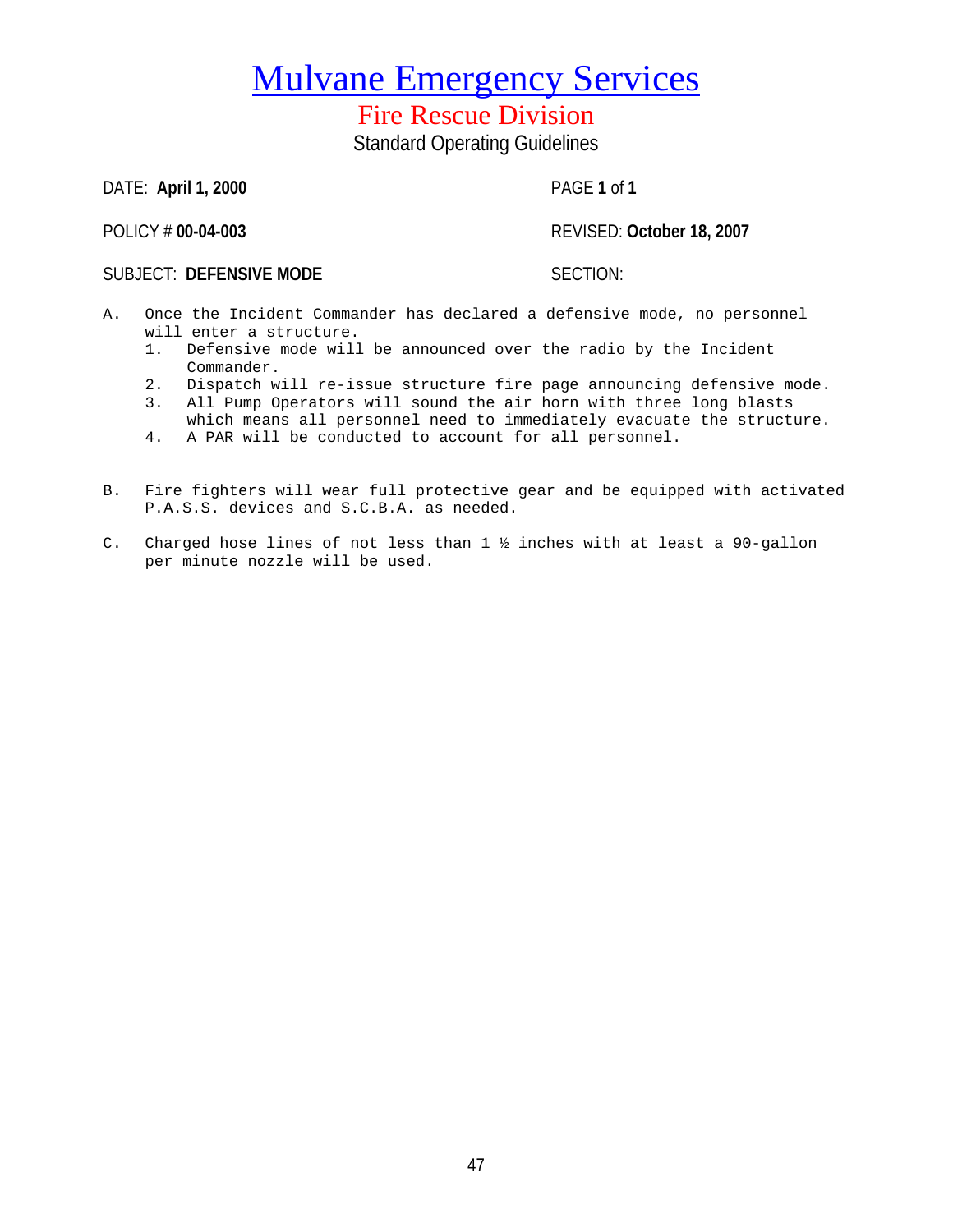# Fire Rescue Division

Standard Operating Guidelines

| DATE: October 27, 2007         | PAGE 1 of 1    |
|--------------------------------|----------------|
| POLICY # # 07-10-0005          | <b>REVISED</b> |
| SUBJECT: ELECTRICAL DISCONNECT | SECTION:       |

- A. Upon responding to any structure fire where an electrical meter is the only immediate means of disconnecting power, it shall be disconnected only upon the order of the Incident Commander.
- B. Only personnel who have been trained and cleared by the Mulvane Utility Department or the Rural Electrical Service Provider shall be authorized to disconnect the electric meter.
- C. Appropriate Gloves and other safety equipment deemed necessary to safely disconnect the electric meter will be worn.
- D. Any Fire Department personnel who have been trained and authorized by the Mulvane Utilities Department shall provide the Director of Public Safety that authorization in writing.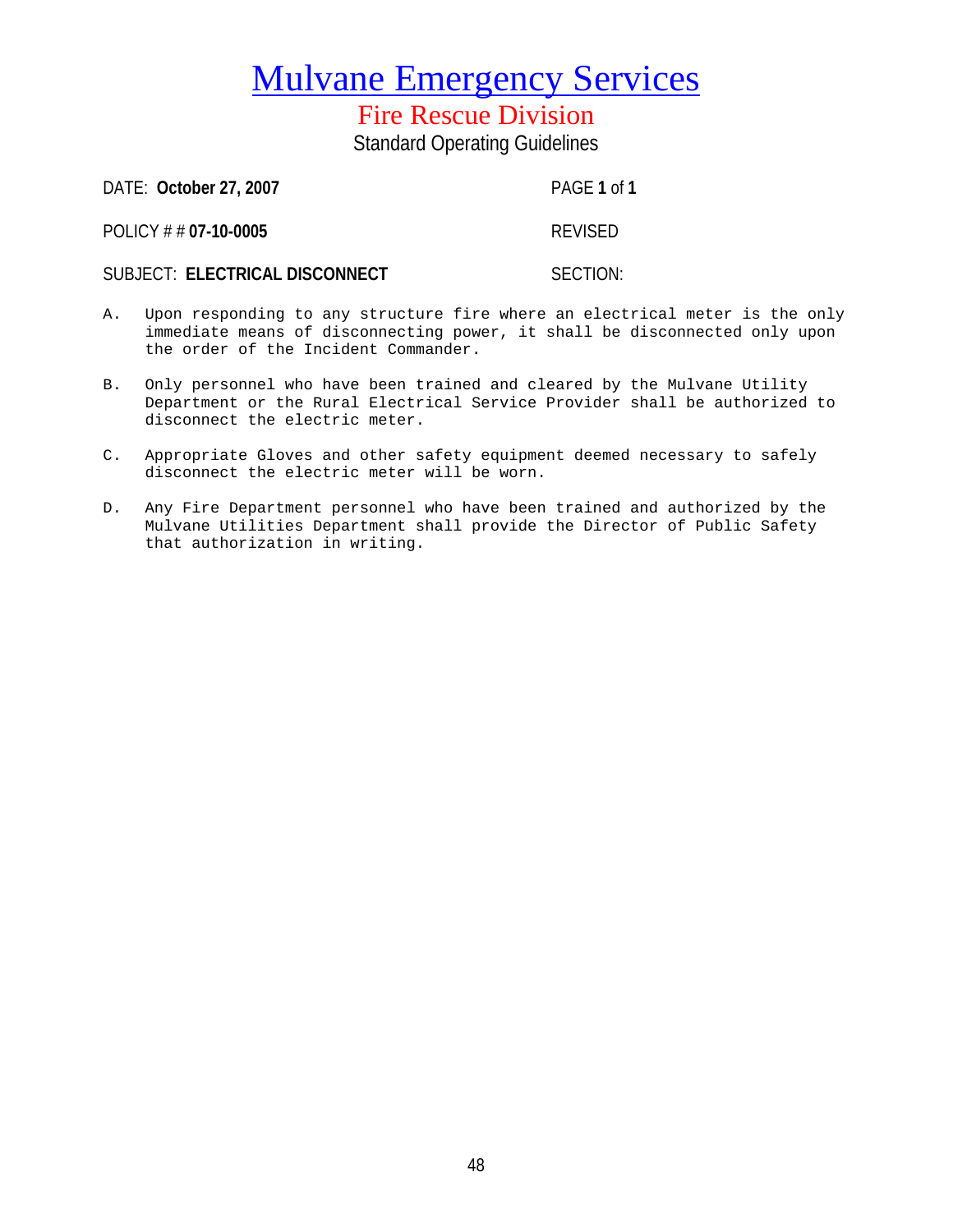Fire Rescue Division Standard Operating Guidelines

DATE: **April 1, 2000** PAGE **1** of **1** POLICY # **00-04-005** REVISED SUBJECT: STORM SPOTTING **SUBJECT: STORM SPOTTING** 

- A. When paged out for storm spotting all personnel will report to the Emergency Services Building meeting room for truck assignments.
- B. The Duty Officer or a Fire Division Officer, depending on the manpower available will make truck assignments.
- C. All units sent out will have at least two (2) trained spotters in the cab of the truck.
- D. Units will check on scene and give their post assignments to the dispatcher.
	- 1. Units should then stay off the radio unless they need to report conditions that comply with the National Weather Service reporting guidelines. (I.E.; Hailstones>3/4" size, winds>60 mph, wall clouds, etc.) These reports should go to the Command.
- E. Units will remain at their watch sites until recalled by Command. Command will make truck assignments if another alarm comes out while units are storm spotting.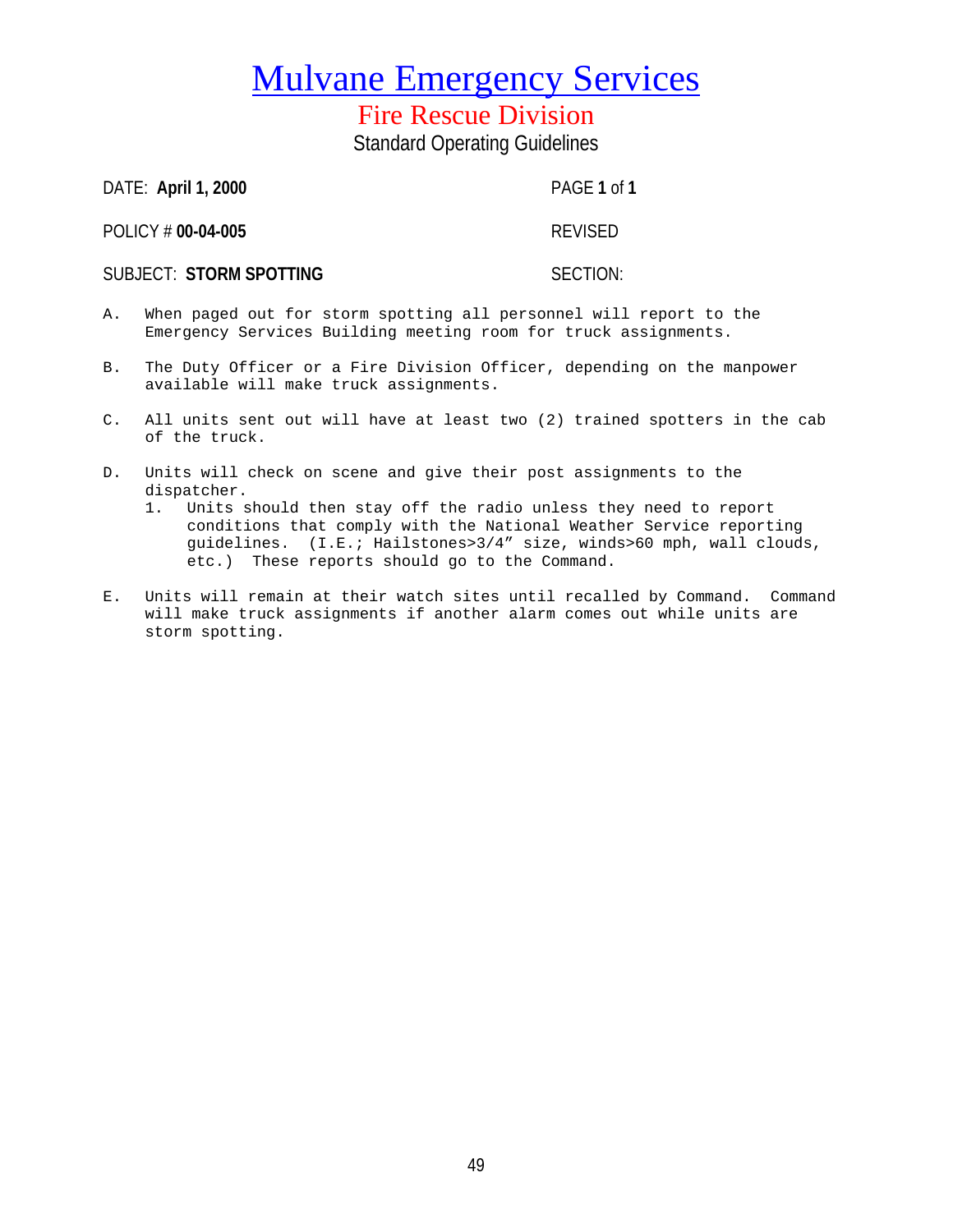Fire Rescue Division Standard Operating Guidelines

DATE: **January 25, 1999** PAGE **1** of **1**

POLICY # **08-01-0000** REVISED: **October 18, 2007**

### SUBJECT: HOSE TESTING PROCEDURE SUBJECT: HOSE TESTING PROCEDURE

- A. Hose testing is to be done once a year for all fire hose that is used for structural firefighting. In addition to pressure testing, all hose should be visually checked for holes, burns, or excessively worn outer jackets. At a minimum, helmets and gloves shall be worn during testing.
	- 1. Lay out hose to be tested in lines of convenient lengths. Examine all gaskets and replace gaskets that are worn of cracked.
	- 2. Connect a number of hose sections into test lengths of no more than 300 feet each, and attach a nozzle to the far end. Make a pencil mark on the hose jackets even to the couplings to check for movement after the test is completed. (Expect up to 1/8" movement on newly coupled hose.)
	- 3. Slowly fill the test lines to a pressure not to exceed 60 psi. During this time, inspect couplings for leaks, and tighten where necessary. Open the nozzle at the end of the test line and discharge all air from the line.
	- 4. For 3" and smaller hose, maintain a pressure of 250 psi for 5 minutes. For 5" hose, test to manufactures recommendations for 5 minutes. During this time, walk down the line and inspect for leaks or pinholes in the hose. Except for as necessary to inspect the hose and couplings, personnel should keep at least 15 feet away from the hose being tested.
	- 5. After 5 minutes, slowly open the nozzle to relieve pressure. Inspect the pencil marks you made at the couplings for movement.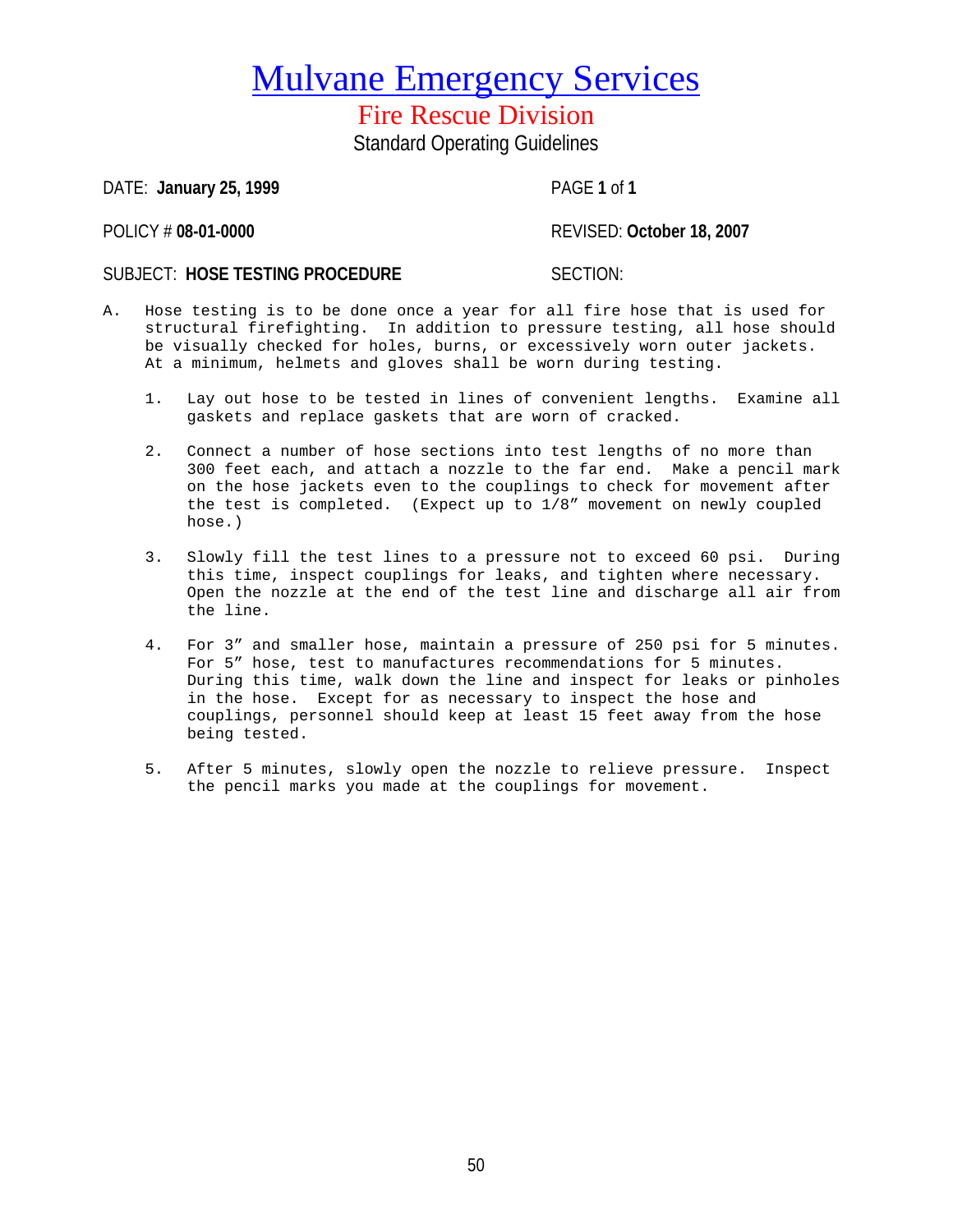Fire Rescue Division Standard Operating Guidelines

DATE: **December 31, 2000** PAGE **1** of **1** POLICY # **12-01-0000** REVISED SUBJECT: CO ALARMS SUBJECT: SECTION:

- A. When paged out for a CO Alarm, we will respond an Engine company with at least a minimum crew of 4 personnel.
	- 1. If dispatch advises that all personnel are out of the building, we will respond "regular traffic" or no red lights or sirens.
	- 2. If persons are still inside the building, if dispatch does not know if the structure is clear or there are reports of medical difficulties, we will respond "Emergency Traffic" or with red lights and sirens.

a. E.M.S. should also be started at this time.

- B. All personnel entering any CO Alarm structure will be wearing full protective gear with SCBA's and P.A.S.S. devices activated if at any time they encounter a reading of 35 PPM or greater.
	- 1. Fire fighters must work in teams of two when wearing SCBA'S.
		- a. When there is a team of personnel operating with SCBA'S a second team should be available to enter into the scene should a crisis occur.
		- b. This team shall consist of at least 2 fire fighters with SCBA'S donned and ready to enter the crisis area.
- C. Personnel should not be allowed back into the building or structure without SCBA's until CO levels reach an acceptable level.
	- 1. After ventilating a structure, it should be re-sealed and re-tested to ensure that the CO source is no longer present.
	- 2. Only electric fans should be used to ventilate a CO structure.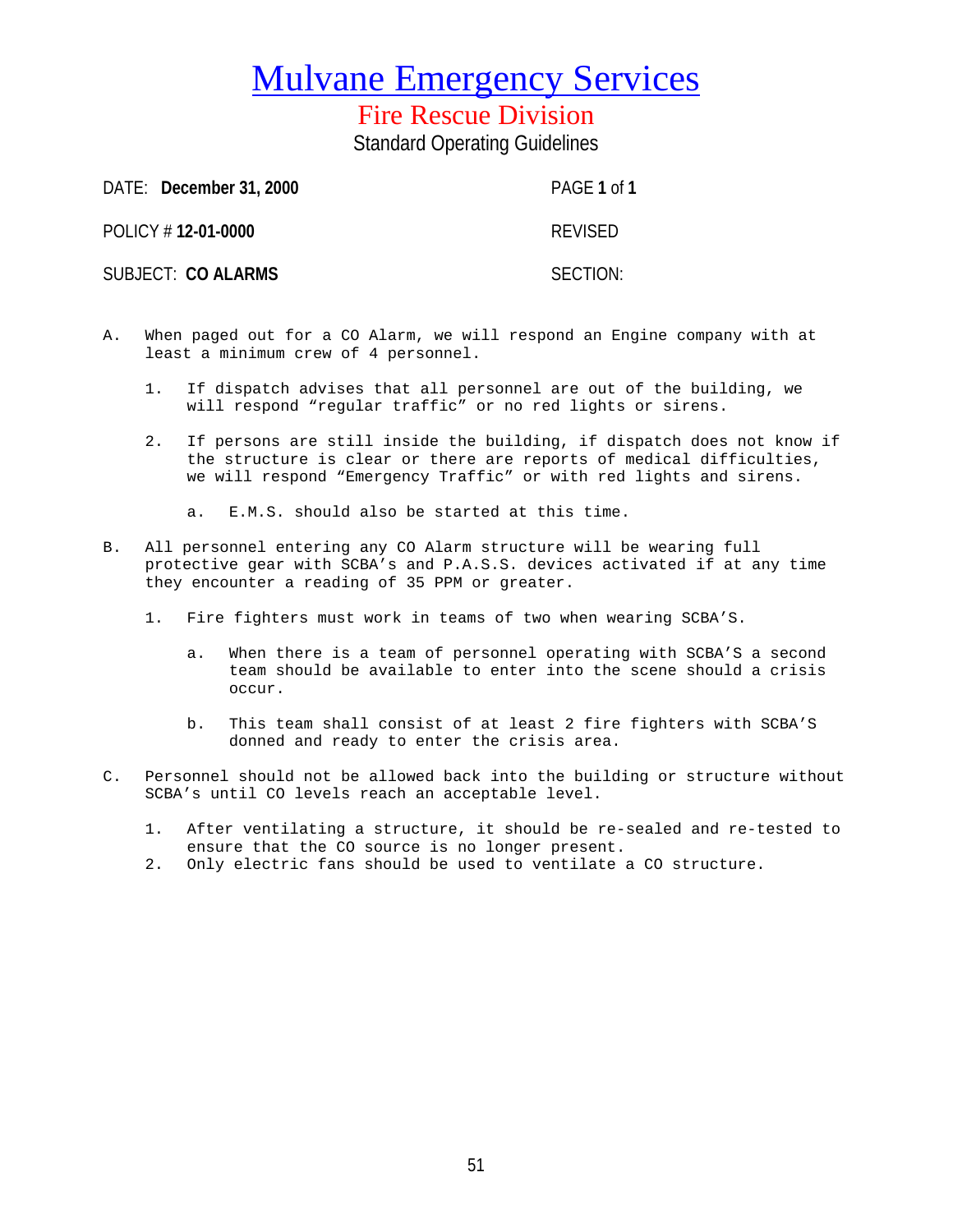Fire Rescue Division

Standard Operating Guidelines

DATE: **February 6, 2003** PAGE **1** of **1** POLICY # **03-01-0000** REVISED SUBJECT: **HYDRANT INSPECTIONS** SECTION:

- A. Hydrant inspections should be conducted twice a year. Hydrants should be flowed once a year. All teams have been assigned hydrants that they are responsible for inspecting.
	- 1. Begin with a visual inspection, checking the paint condition, properly numbered, caps are the proper color for the flow rate. Check for obstructions such as fences and shrubbery, street signs, etc.
	- 2. Remove caps and inspect nipple and cap threads for damage. Lubricate threads as needed.
	- 3. Check gaskets and replace if needed.
	- 4. Turn hydrant on and flush for a short period of time. Avoid unnecessary damage to lawns and road shoulders while flushing. Note any leaks from the bonnet, barrel, spindle, and ground.
	- 5. Turn hydrant off and verify that the hydrant is draining properly, and replace all caps moderately tight.
	- 6. Document inspections in the hydrant book, and inform your team leader of problems that need attention.
- B. Hydrant color coding as per NFPA standards. Caps will be coded as follows.

| Class AA | Lt. Blue | 1,500 GPM and above    |
|----------|----------|------------------------|
| Class A  | Green    | 1,000 GPM to 1,499 GPM |
| Class B  | Orange   | 500 GPM to 999 GPM     |
| Class C  | Red      | Less than 499 GPM      |
|          |          |                        |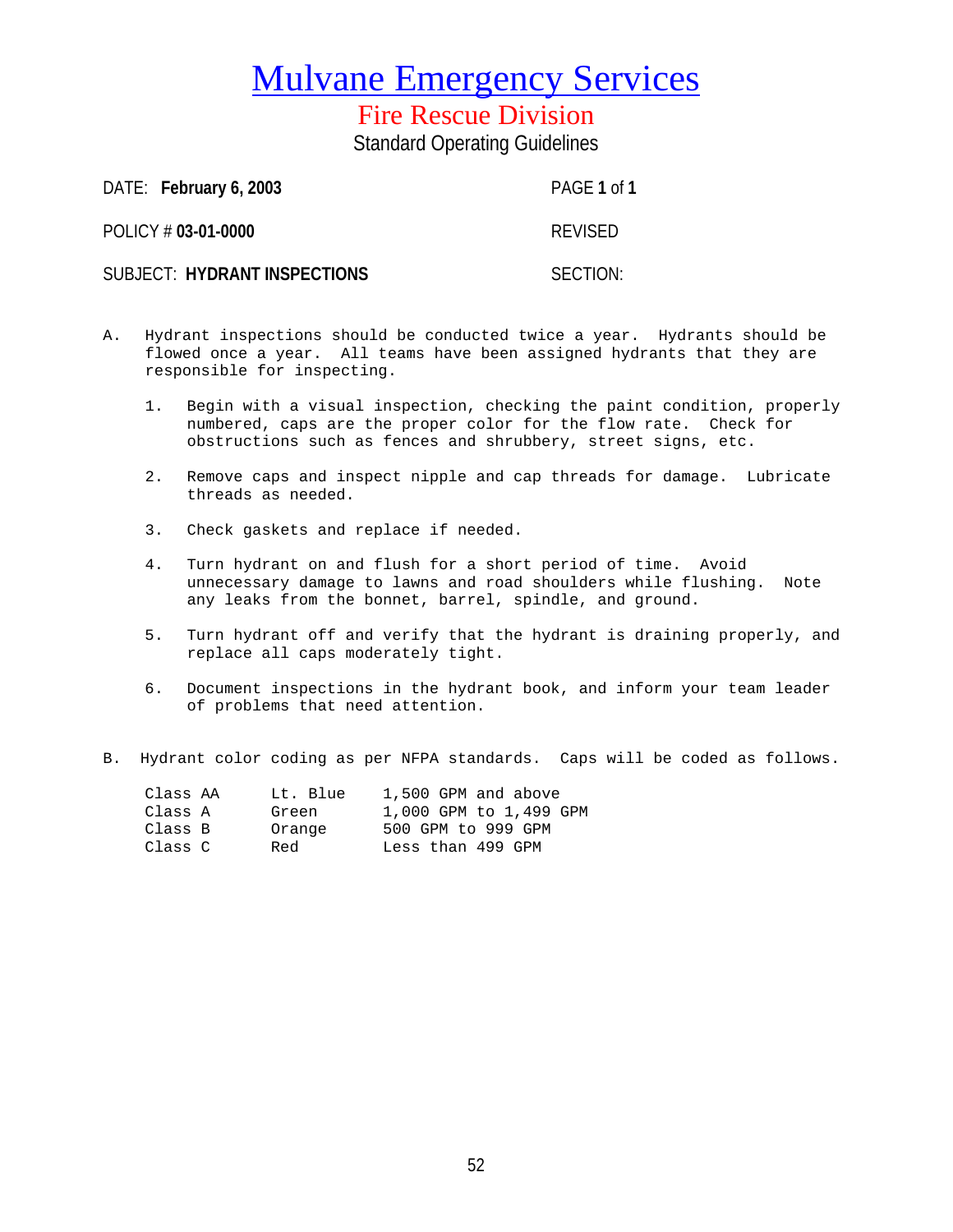Fire Rescue Division

Standard Operating Guidelines

DATE: **October 18, 2007** PAGE **1** of **3** POLICY # **07-10-0001** REVISED SUBJECT: **HAZARDOUS MATERIALS** SECTION:

#### **Purpose**:

The overall objective during any hazardous materials incident is to stabilize the incident, to protect health, property, and the environment.

#### **Policy**:

This procedure shall serve as the outline for initial arriving personnel to follow when responding to or/and operating on the scene of a reported or identified hazardous materials incident.

#### **Procedure:**

- A. Response to any reported hazardous materials incident such as a leak, spill, fire or potential container failure shall be made with a defensive posture.
- B. Responding units should approach from an upwind and uphill direction. Avoid driving into vapor clouds or smoke.
- C. The Duty officer or Senior fire officer shall assess the incident from a distance upwind, uphill, and attempt to identify:
	- 1. The type of material involved.
	- 2. The quantity of the material involved.
	- 3. The possibility of contamination.
	- 4. The immediate exposure problem.
	- 5. The threat to life safety.
- D. Establish an Incident Safety Officer.
- E. If additional resources are needed contact:
	- 1. In the City of Mulvane or Sedgwick County, contact Sedgwick County Emergency Management and Sedgwick County Hazardous Materials Team.
	- 2. In Sumner County, contact Sumner County Emergency Preparedness and KSFM Regional Chemical Assessment Team (CAT).
- F. Prior to the arrival of Sedgwick Co. Haz-Mat Team or the Regional CAT, Command and a Safety Officer shall be established, the site should be isolated, and secured to prevent the spread of hazardous material(s) or the accidental contamination of personnel.
- G. First arriving personnel shall treat all containers as hazardous materials until proven otherwise. First arriving units shall avoid the use of water until the material or mixture is determined not to be water reactive and/or to avoid runoff.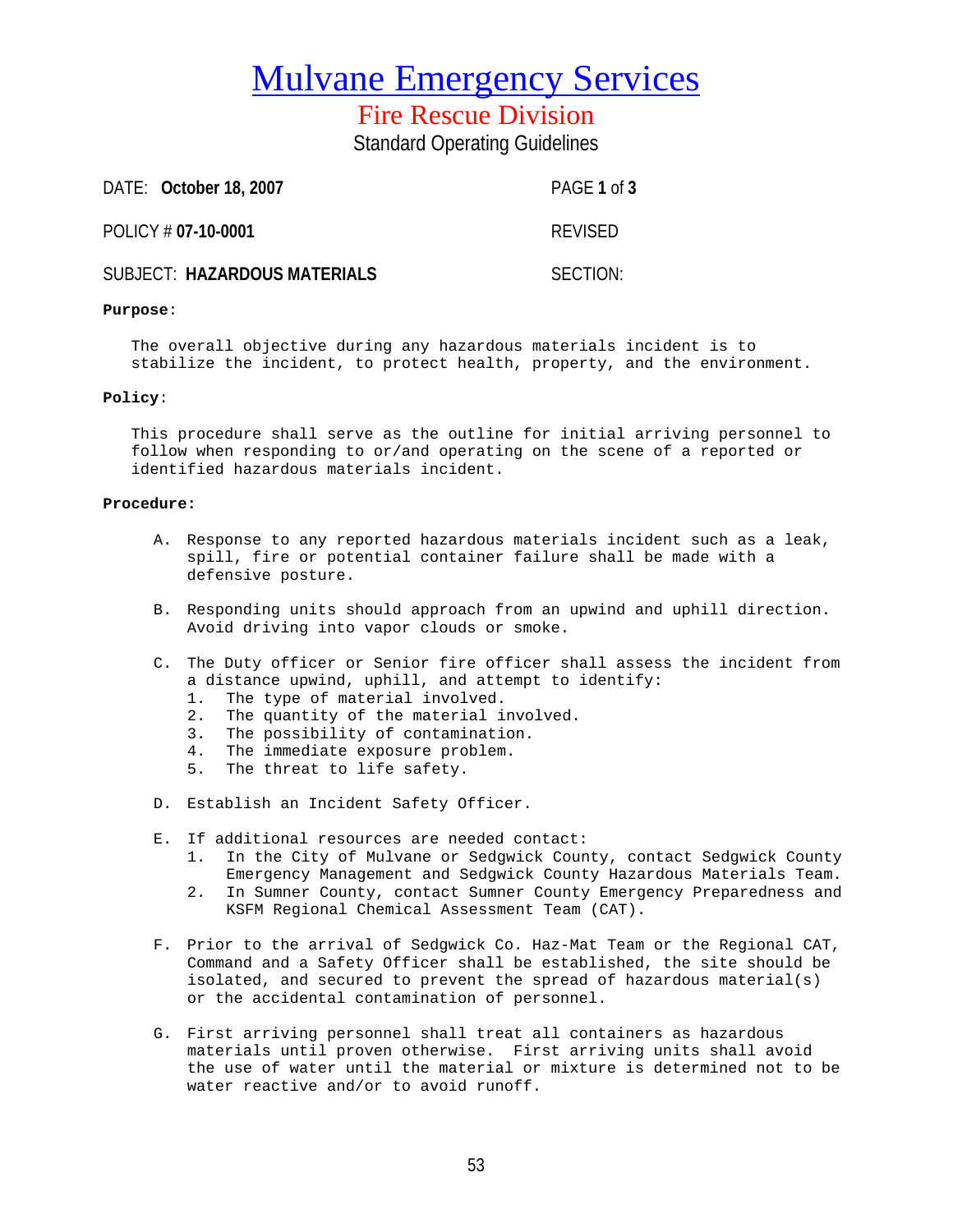Fire Rescue Division

Standard Operating Guidelines

DATE: **October 18, 2007** PAGE **2** of **3**

POLICY # **07-10-0001** REVISED

### SUBJECT: **HAZARDOUS MATERIALS** SECTION:

- H. Any water runoff that may be contaminated should be contained for later disposal.
- I. Decide if a close recon can be done safely by the fire department personnel on the scene. If so, commit two personnel to size-up the incident.<br>1 Perso
	- Personnel shall wear full structural fire fighting protective equipment including S.C.B.A. unless other wise instructed to by the Incident Commander.
		- a. The Mulvane Emergency Services department has purchased 4 Level B encapsulated suits that shall be kept in unit 455.
		- b. It will be the policy of this department to only use these suits when:<br>i. There i
			- There is an immediate life hazard, and extra protective equipment is needed to protect the rescuer.
			- ii. To protect personal protective gear from damaging chemicals or bloodborne pathogens.
		- c. Technical data sheets are to be found in the appendix.
		- d. All manufacture guidelines shall be followed.<br>e. These suits are disposable and should be disp
		- These suits are disposable and should be disposed of properly.
	- 2. Approach from upwind and uphill.
	- 3. Avoid contact with the hazardous material(s) and/or vapors.
	- 4. Monitor the atmosphere, assess the problem quickly, and return. i. Air monitoring equipment will be kept on E-401, E-402 and V-455.
	- 5. When it is possible to perform an immediate rescue, it should be accomplished with awareness of the risk and with a minimum number of personnel.
	- 6. In situations where a rescue is required, the protection and safety of the rescuers and victim is paramount. In such cases all means and methods to accomplish this rescue should be considered. 7. Establish a "gross decontamination area"
	-
- J. Identify and determine the hazards of the material(s) involved, and the guidelines for the safe handling of it, through the following reference sources:
	- 1. D.O.T. Emergency Response Guide book.
	- 2. Placards and/or labeling.
	- 3. Contact CHEMTREC.
	- 4. Contact the shipper and/or manufacture.
	- 5. Utilize other informational sources available.
- K. Decide on a Plan Of Action.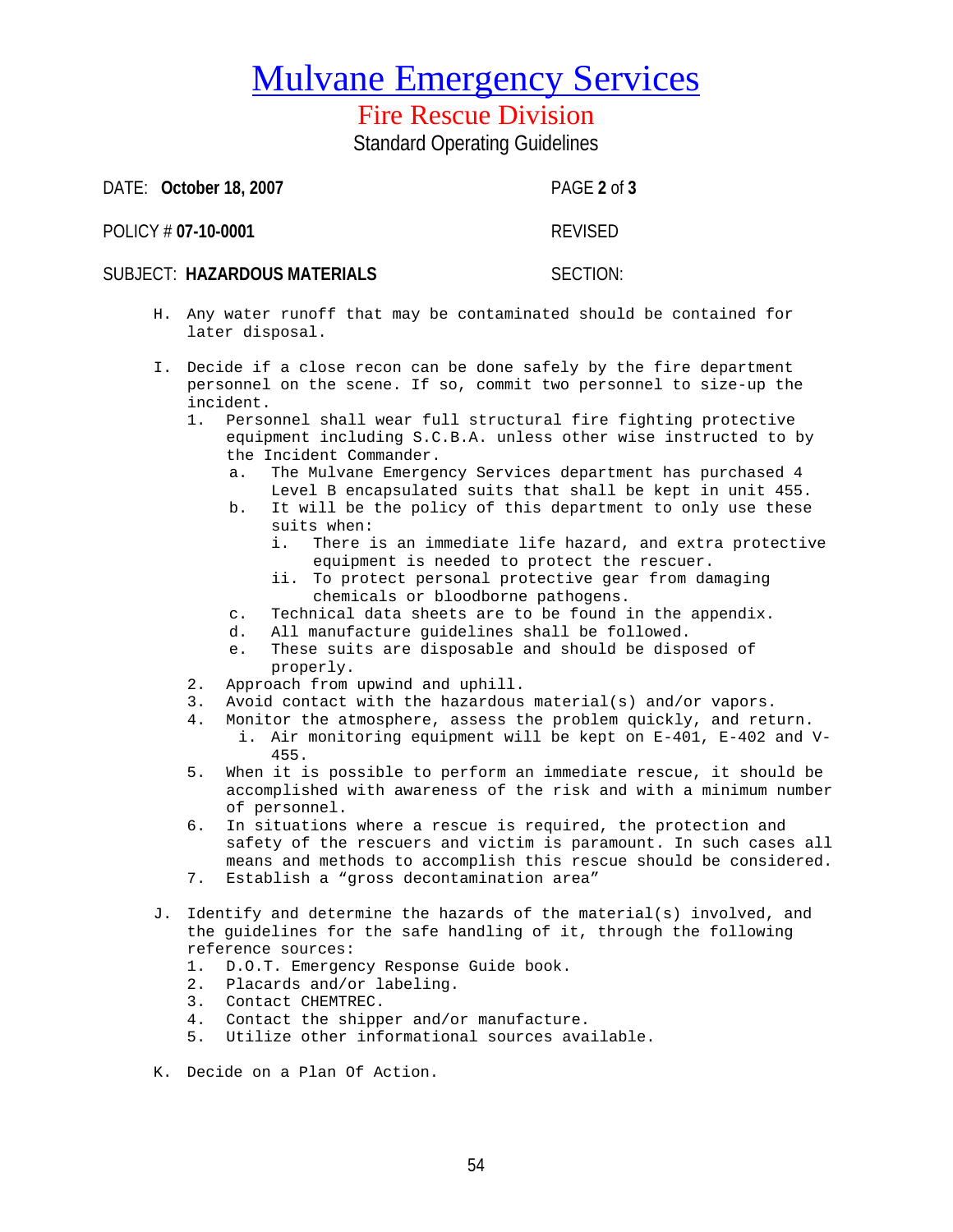Fire Rescue Division Standard Operating Guidelines

DATE: **October 18, 2007** PAGE **3** of **3** POLICY # **07-10-0001** REVISED SUBJECT: HAZARDOUS MATERIALS **SECTION:** 

#### **Cleanup and Disposal:**

The Incident Commander's responsibility, beyond that of preserving life and property, is only to identify and, if possible, contain the spilled material. Under most circumstances, no attempt should be made to "decontaminate" a spill unless directed and supervised by responsible parties from the industry and/or other technical advisors. Professional disposal companies and/or teams should be utilized for cleanup and disposal. Use of this resource is expected, but will normally occur after local expertise is on hand.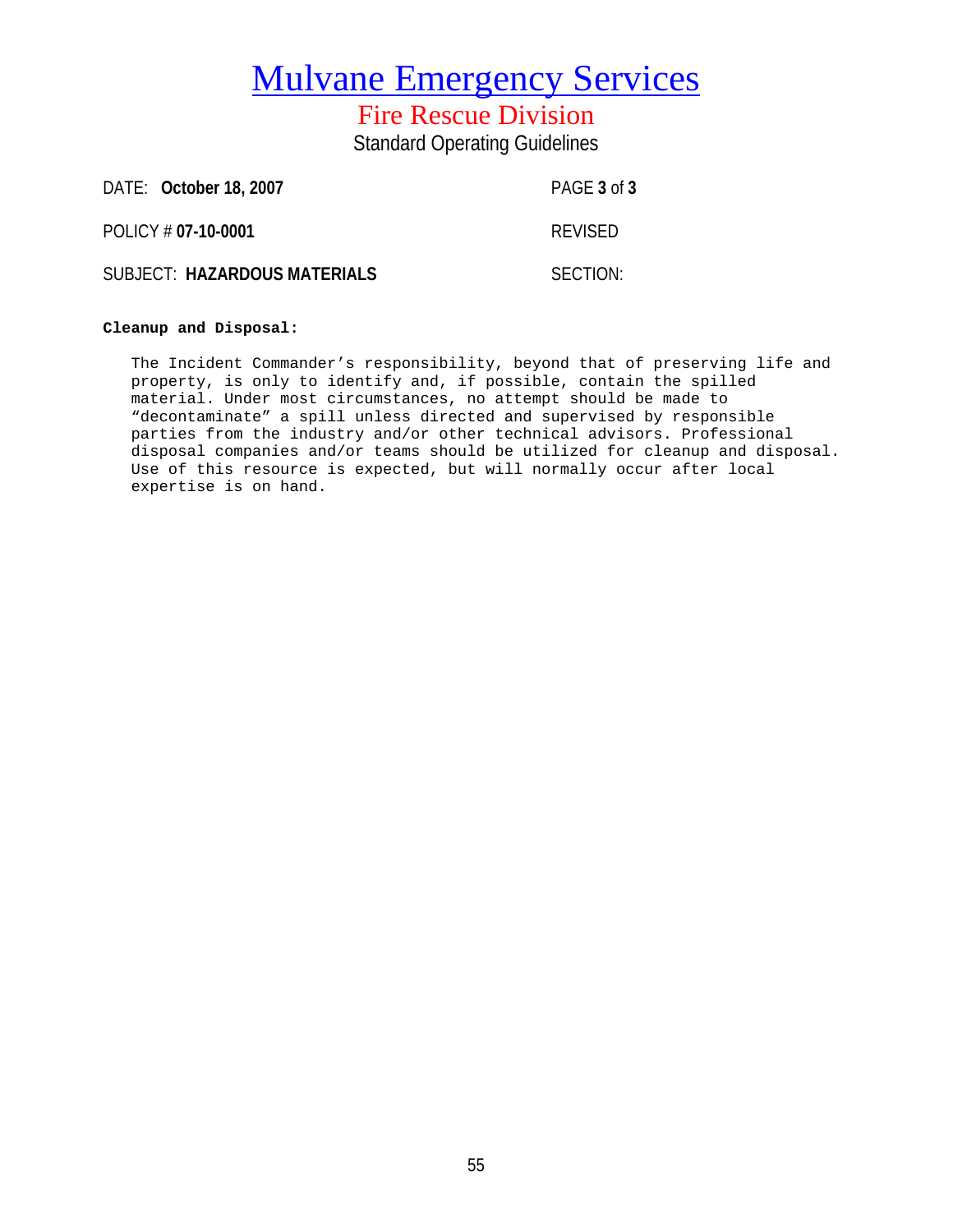Fire Rescue Division

Standard Operating Guidelines

| DATE: October 18, 2007                     | PAGF 1 of 3    |
|--------------------------------------------|----------------|
| POLICY # 07-10-0002                        | <b>REVISED</b> |
| SUBJECT: NATURAL/LIQUIFIED GAS EMERGENCIES | SECTION:       |

#### **Purpose:**

This guideline insures that initial operations will be handled by arriving apparatus on scene as safely and efficiently as possible.

#### **Policy:**

All personnel shall observe the practices and precautions established in this guideline when responding to the report of a Natural/Liquefied Gas Emergency.

#### **Responsibility**:

The incident commander may adapt and modify the guideline as required by the magnitude of the emergency and existing conditions.

#### **All Reported Gas Leaks should be responded to with Heighten Situational Awareness and Caution.**

#### **General Information:**

- A. Characteristics of gases
	- 1. Natural gas (methane) is colorless, treated with an odor detector, lighter than air -- rises and may be more predominant in the upper levels of a structure.
	- 2. LP gas (propane or butane) is colorless, treated with an odor detector, heavier than air -- settles and may be more predominant in the lower levels of a structure. Caution if the structure has strong air currents. As an example, up open stairways or stud channels as may happen in a wood frame balloon constructed building the vapors may also be found in the upper levels as well as the lower.

#### **Guidelines:**

#### **Information:**

- A. Obtain weather information (i.e. wind speed and direction) through Mulvane Dispatch.
- B. Apparatus should be staged so that only the minimum amount of equipment and personnel become exposed to the potential of an explosion.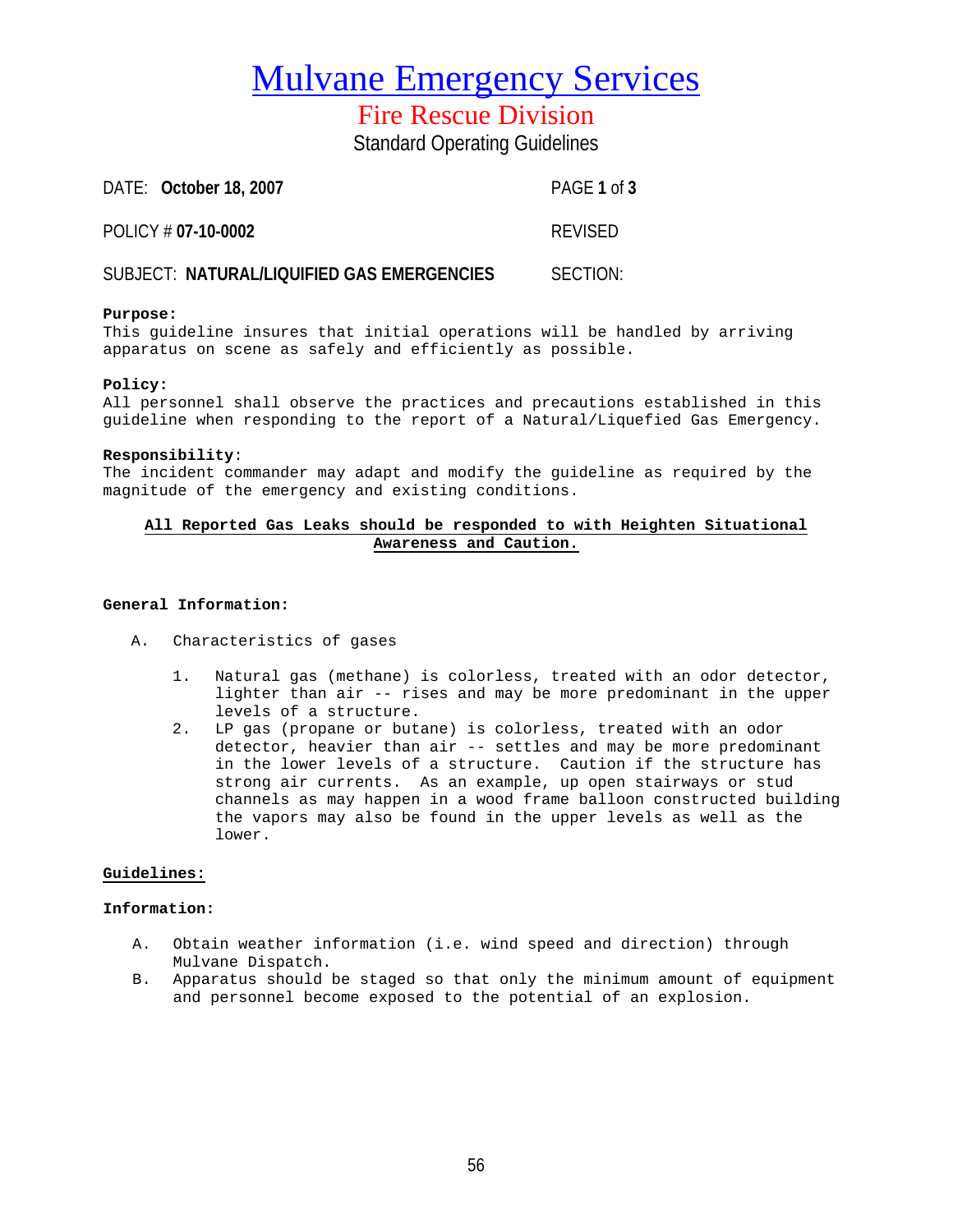Fire Rescue Division

Standard Operating Guidelines

DATE: **October 18, 2007** PAGE **2** of **3** POLICY # **07-10-0002** REVISED SUBJECT: **NATURAL/LIQUIFIED GAS EMERGENCIES** SECTION:

- C. As much information as possible should be obtained from the person reporting the leak; information such as the type of product, amount or size of the container, how long it has been leaking, are there any known ignition sources in the vicinity.
- D. Contact appropriate gas company representatives (i.e. KGS)

#### **Appropriate Utility Company will be called for all Reported CO/Gas Leaks.**

#### **Operational Procedures**

- A. If the strategy is to enter the affected area or structure, a briefing of personnel should occur with the pertinent details covered such as the type of gas, source of leak, ventilation in place, use of SCBA.
- B. The tactics should involve the minimum number (at least 2) personnel needed to accomplish them and all remaining personnel shall be staged in a safe and secure area. All operations that can be completed outside of the structure should be done outside. Every reported gas leak must be treated seriously and the risk to the firefighters managed as safely as possible.

#### **Use of Equipment**

- A. SCBA must be worn in contaminated or suspected areas of gas vapors. Should there be a leak, it is possible that the gas may displace the air in the area such as a basement and the area would be oxygen deficient and you could suffocate. Should an explosion occur, you will need to not only survive the explosion effect, but also the burning gases. While fire may only be a momentary flash, should you be inhaling a breath at that moment you could severely damage your respiratory system.
- B. To determine gas level concentrations use the Orion Multi-gas detector. The detector shall be turned on in a clean atmosphere away from on scene apparatus.

### **All Reported Gas Leaks will be approached with Full Turnouts, SCBA, & CGI (combustible gas indicator).**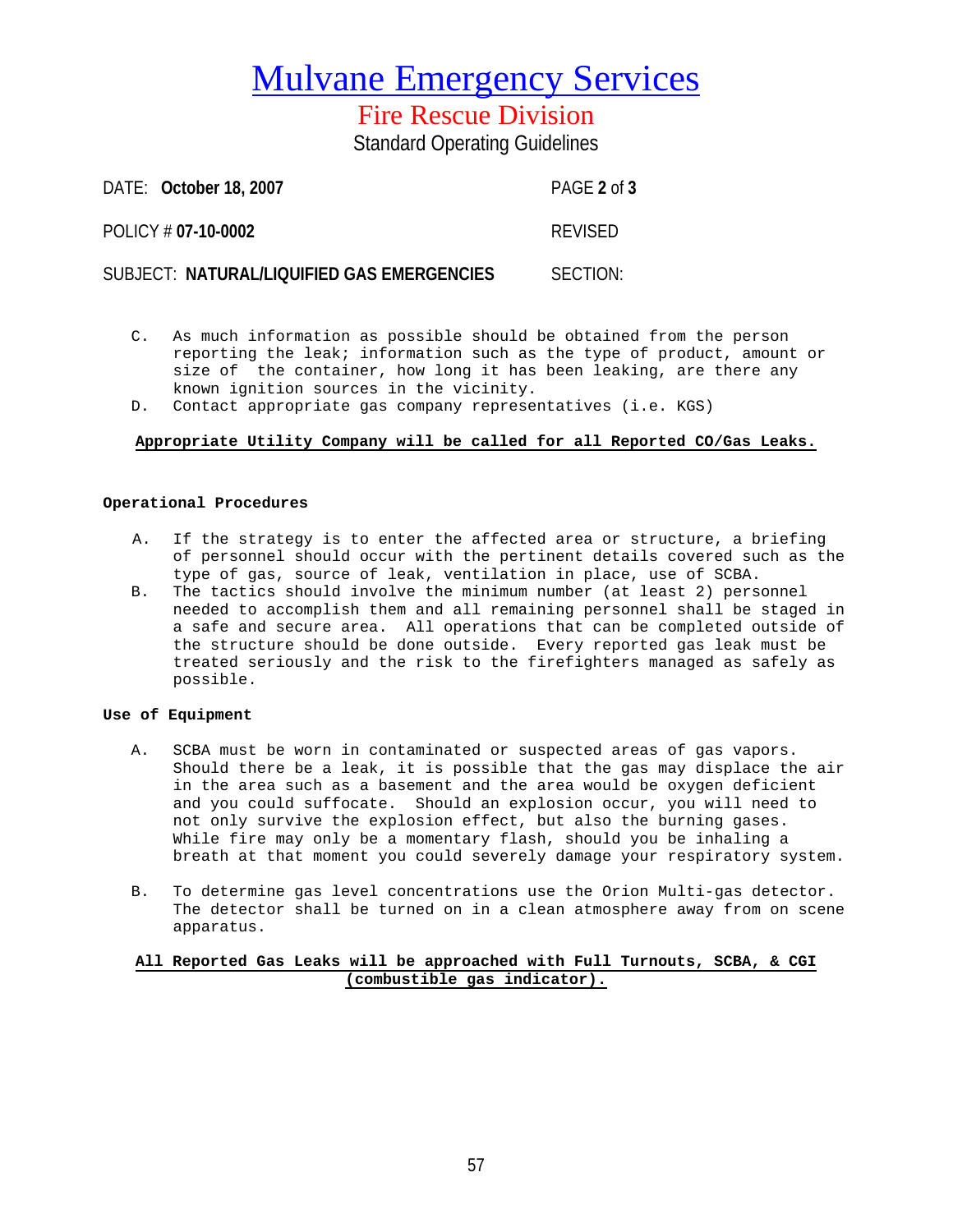Fire Rescue Division

Standard Operating Guidelines

DATE: **October 18, 2007** PAGE **3** of **3** POLICY # **07-10-0002** REVISED SUBJECT: **NATURAL/LIQUIFIED GAS EMERGENCIES** SECTION:

C. Ignition sources

- 1. While it is impossible to identify every potential ignition source, some of the more common ones to be considered are as follows:
	- a. Pilot lights of appliances
	- b. Motors that may start
	- c. Arcing from electrical switches opening or closing -- could be as small as a flashlight to as large as a knife switch on an electrical cut off.
	- d. Static electricity arc

#### **Conclusion:**

While it is impossible to outline every possible problem that may be encountered or anticipated dealing with gas leaks or solutions to resolve them, they should be treated with the utmost care. Personnel exposed to the consequences of an explosion should be limited to only the number required to perform the tactical assignment.

It is essential that a good size up be done, the real problems identified, a sound strategy developed and tactical assignments made to support the strategy.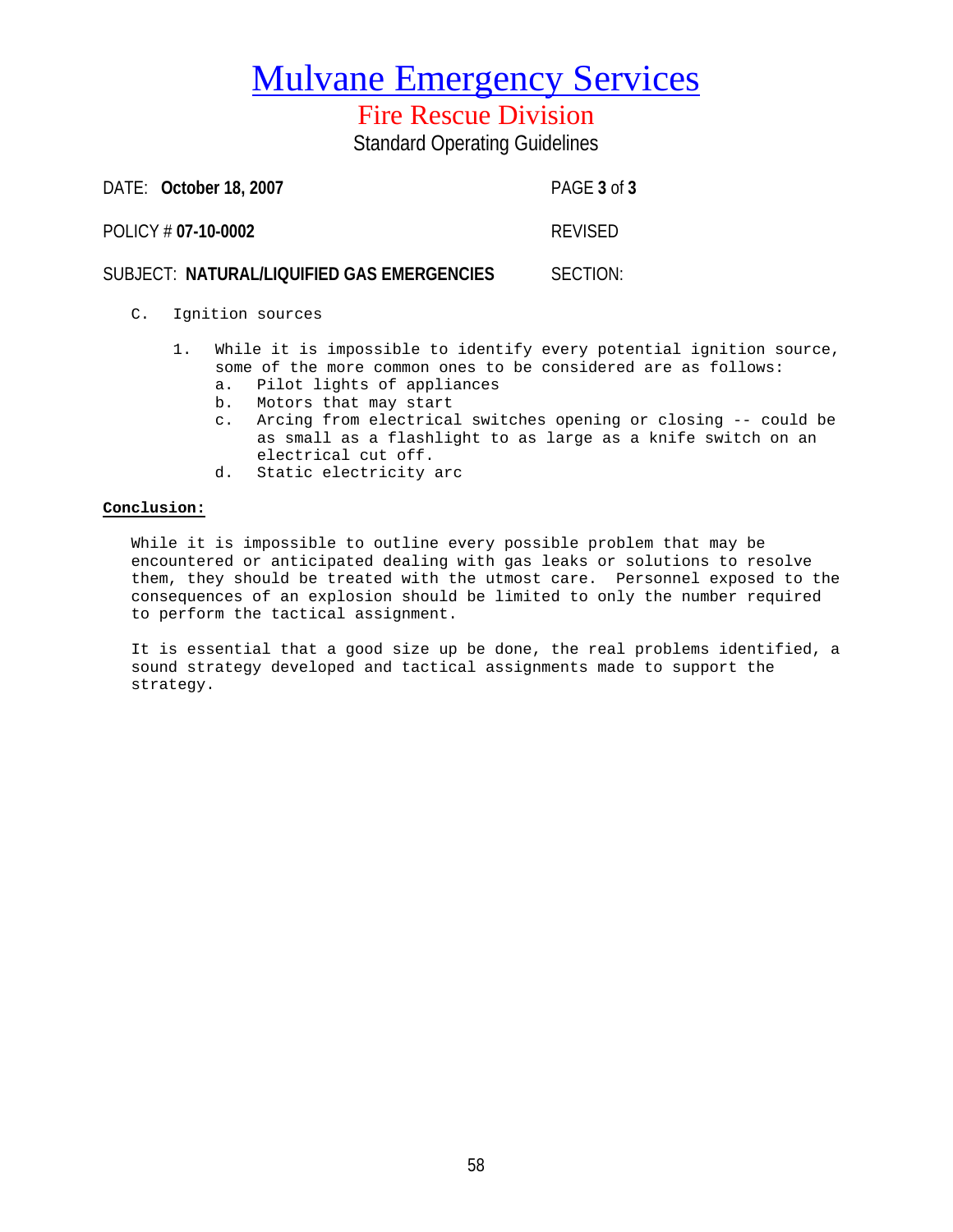Fire Rescue Division

Standard Operating Guidelines

| DATE: October 18, 2007           | PAGE 1 of 4    |
|----------------------------------|----------------|
| POLICY # 07-10-0003              | <b>REVISED</b> |
| SUBJECT: MOTOR VEHICLE ACCIDENTS | SECTION:       |

#### **Purpose:**

This guideline insures that initial MVA operations will be handled by arriving apparatus on scene as quickly and efficiently as possible.

#### **Policy:**

All personnel shall observe the practices and precautions established in this guideline when responding to the report of a Motor Vehicle Accident.

#### **Responsibility**:

The incident commander may adapt and modify the guideline as required by the magnitude of the emergency and existing conditions.

#### **General Procedures:**

- A. Reports of a MVA in the City or Fire Dist. #12 require the response of Rescue 407 and one Engine.<br>1 The Duty Officer or Se
	- The Duty Officer or Senior Officer on scene may request additional resources.
- B. Reports of a MVA outside of the Fire response district, requires the response of Rescue 407.
	- 1. The Duty Officer or Senior Officer on scene may request additional resources.
- C. Reports of a MVA pin or MVA on I-35 (south of milepost 34) requires the response of Rescue 407, and 2 Engines.
	- 1. The Duty Officer or Senior Officer on scene may request additional resources.
- D. If fire hazard exists, all personnel shall wear full protective equipment with SCBA. If no fire hazard exists, personnel shall wear traffic safety vest when operating outside of fire apparatus.

#### **Incident Management:**

#### **Actions Size-Up**

- A. The Duty Officer or Senior Fire Officer on scene shall assume incident command and establish the incident management system.
	- 1. Establish an overall survey of the incident.<br>a. Area should be surveyed for potential ha
		- Area should be surveyed for potential hazards such as fuel leaks, downed power lines, and vehicle stability.
	- 2. Establish scene control and security.
	- 3. Request assistance from law enforcement as required.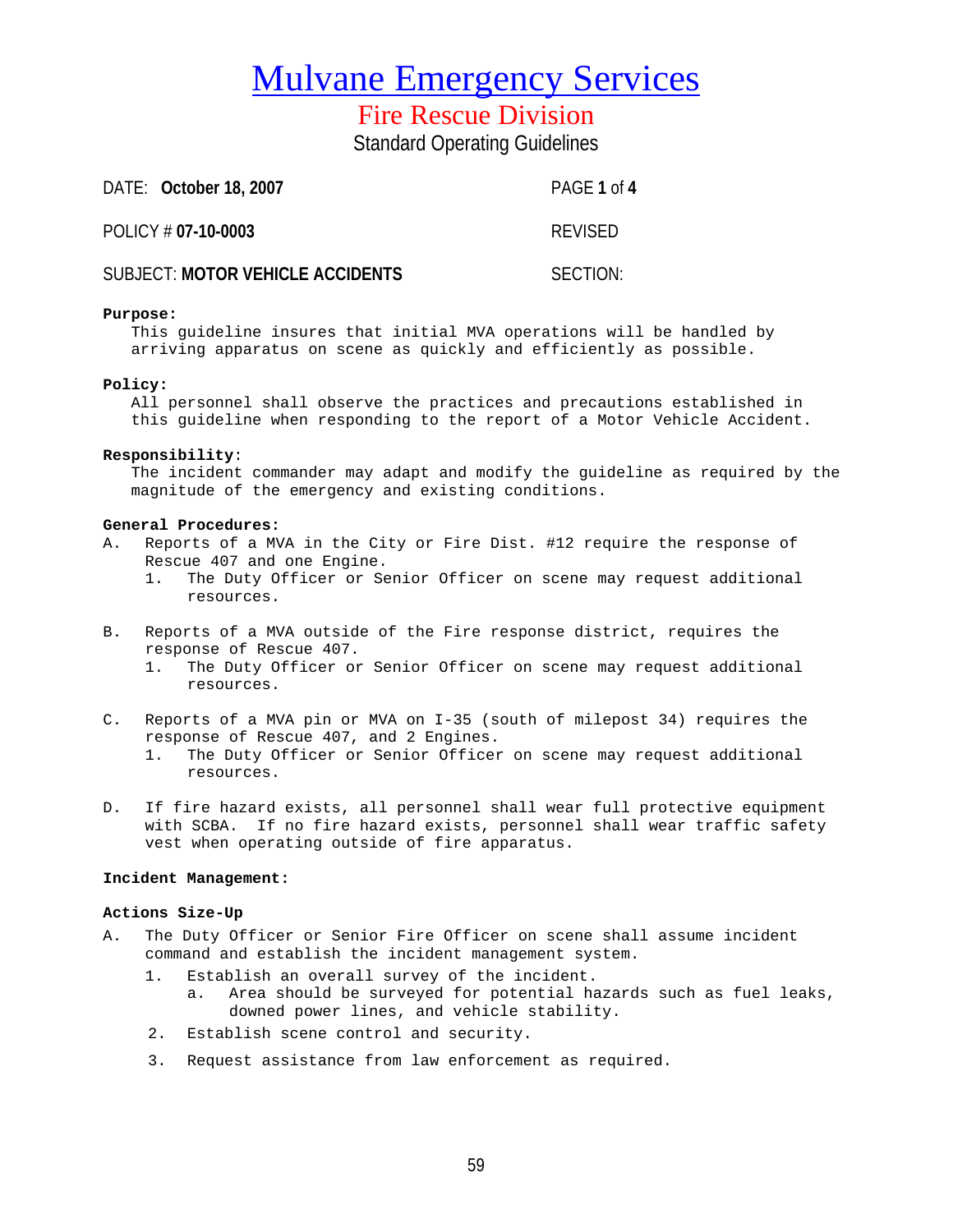### Fire Rescue Division

Standard Operating Guidelines

DATE: **October 18, 2007** PAGE **2** of **4**

POLICY # **07-10-0003** REVISED

### SUBJECT: **MOTOR VEHICLE ACCIDENTS** SECTION:

- 4. Remove civilians to a safe location.
- B. The Incident Commander must provide safe apparatus positioning for Fire/EMS crews and the accident scene.
	- 1. Position apparatus at least 100 feet from the accident scene, if the officer in charge deems traffic conditions warrant, traffic lanes shall be shut down until a scene survey can be completed and scene safe.
	- 2. Units should be parked at an angle, away from incident, with front wheels facing away from the incident.
	- 3. EMS should be positioned in front of the incident.
	- 4. Rescue vehicle should be placed near the accident scene.
	- 5. An Engine or other large apparatus should be placed to the rear of the incident to provide blocking.
	- 6. Apparatus may be repositioned after the scene survey is complete and hazards are identified or under control.

### **Actions Traffic Safety**

- A. Any auto accident scene that will require traffic control will be at the discretion of the officer in charge or the incident commander.
	- 1. Incidents involving hazardous materials, fuel leaks or an electrical emergency (wires down etc.) will have all traffic stopped until all the hazards have been removed.
	- 2. Accidents involving extrication or when the safety of the Fire/EMS crews is in danger due to the close proximity of passing vehicles, all or part of the roadway may need to be closed. This will be coordinated with police personnel on the scene.
	- 3. If no police personnel are on the scene and manpower permits, fire department personnel may assist in traffic control until a police unit arrives on the scene. At that time, traffic control will be turned over to the police agency.
	- 4. If no police units are on the scene and manpower is limited, traffic shall be stopped until the rescue/suppression activities are complete and the incident commander feels it is safe to let the traffic resume. If a firefighter is available at this time, he/she can assist with traffic control.

### **Actions Scene Stabilization**

- A. An overall survey of scene stabilization shall be performed by the officer in charge and will include but not limited to the following:<br>1. Stabilize vehicle(s) as required.
	- Stabilize vehicle(s) as required.
		- a. Any vehicle that is occupied with patients to be treated or is in an unsafe situation shall be stabilized.
		- b. Stabilize vehicles as required.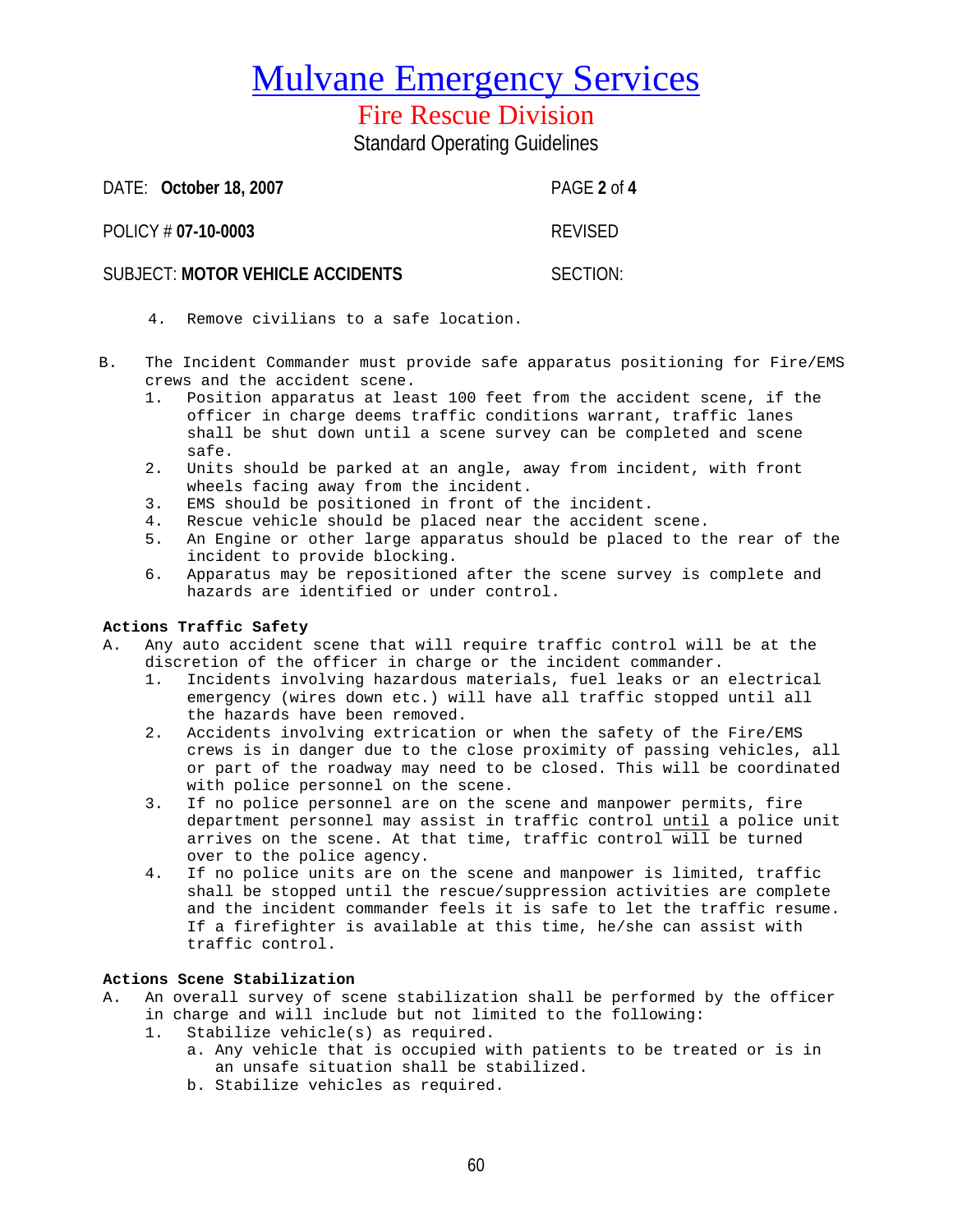### Fire Rescue Division

Standard Operating Guidelines

DATE: **October 18, 2007** PAGE **3** of **4**

POLICY # **07-10-0003** REVISED

### SUBJECT: **MOTOR VEHICLE ACCIDENTS** SECTION:

- c. Stabilization shall be performed on vehicles in unstable
- situations, such as on their side, roof or on uneven ground. d. Stabilization may include step chocks, wheel chocks, cribbing or
- securing with a winch or rope.
- e. Vehicle ignition system must be turned off, parking brake set and transmission in park or in neutral.
- B. Secure the vehicle (battery etc.)
- C. During time of darkness or limited lighting, scene lighting should be set up as soon as possible.

### **Subject or subject(s) trapped**

- A. Position apparatus (keeping in mind the use of the rescue tool).
- B. Control traffic.
- C. Complete scene survey.
- D. Place 1 3/4" attack line for stand-by.
	- 1. The line will be manned by a minimum of one person to protect the crew and patients. The safety line personnel shall be wearing full PPE and SCBA.
- E. Stabilize vehicles.
- F. Provide EMS assistance as required.
- G. The engine shall be positioned at the discretion of the incident commander.

**NOTE:** Consideration shall be given that the vehicle is not positioned too close to the scene and provides a suitable working area for the rescue tools.

- H. All hydraulic rescue tools shall be removed from apparatus, properly connected and operated to ensure correct operations. Hydraulic tools and hand tools should be staged in a tool staging area and should be placed in the outer action circle.
- I. Under the direction of the operations/extrication officer, extrication should be coordinated with EMS personnel to ensure the safety of all occupants in the vehicle. During extrication, blankets, small backboards etc. shall be used to protect the occupants.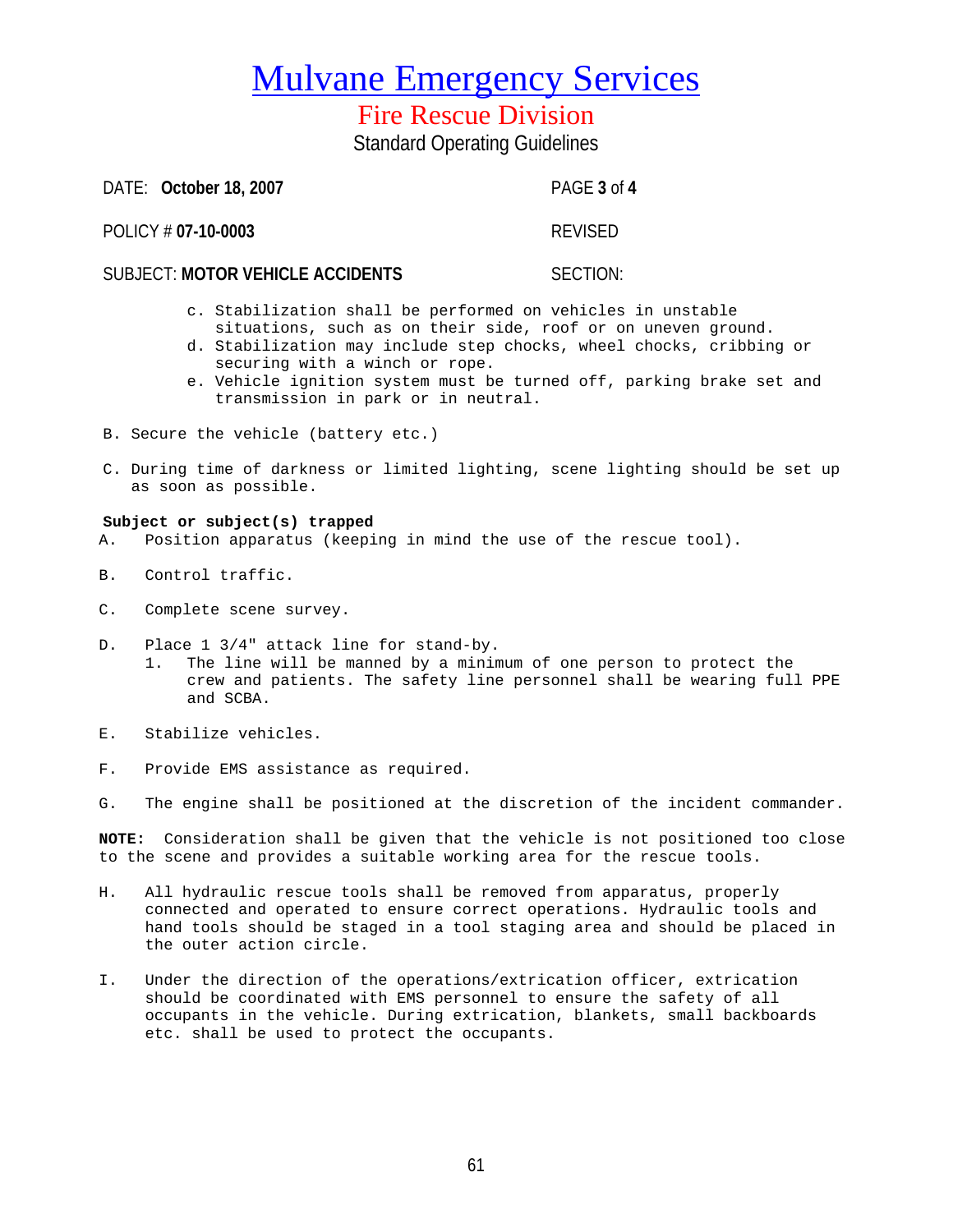Fire Rescue Division Standard Operating Guidelines

DATE: **October 18, 2007** PAGE **4** of **4** POLICY # **07-10-0003** REVISED SUBJECT: **MOTOR VEHICLE ACCIDENTS** SECTION:

J. No fire personnel will be permitted to be near the extrication site unless they are protected by full personal protective equipment (boots, gloves, coats, pants, helmet and eye protection).

**NOTE**: EMS personnel are well informed through training about proper protective equipment. The fire department incident commander shall be informed of EMS personnel not in proper protective equipment and determine if they need to be removed from the scene.

- K. At the termination of the incident all rescue tools shall be cleaned, refueled and readied for service.
- L. To stop any unsafe action that is taking place or about to take place the term "**STOP/FREEZE"** commands all persons to stop and correct the unsafe action.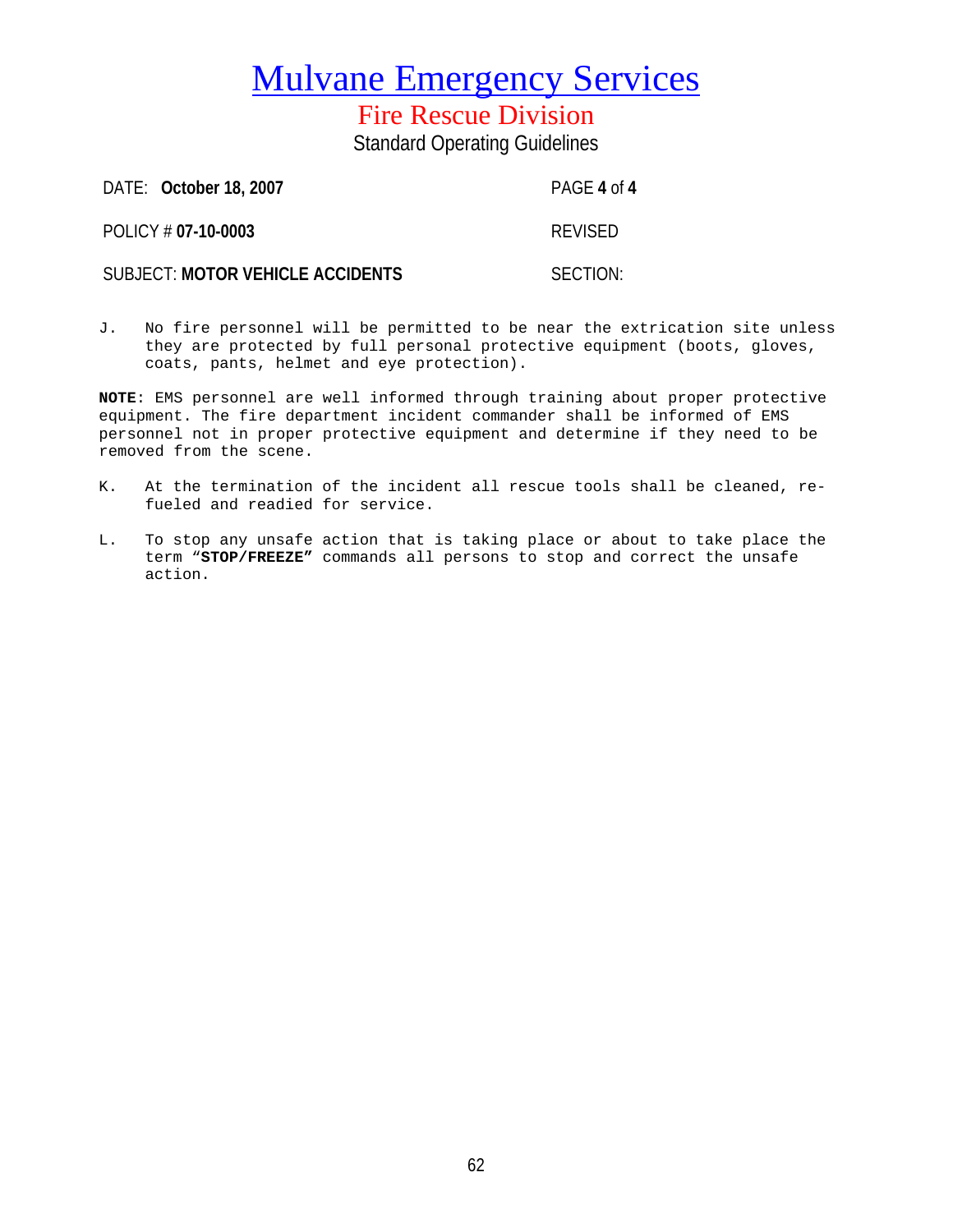Fire Rescue Division Standard Operating Guidelines

DATE: **March 8, 2004** PAGE **1** of **1**

POLICY # **04-01-0000** REVISED: **October 18, 2007**

SUBJECT: DICIPLINARY ACTION

- A. In employee matters of concern, employees of the department will adhere to the chain of command. It will be the responsibility of supervisory and management staff to see that the appropriate line has been followed when dealing with questions or concerns.
- B. The Director of Public Safety or the Fire Captain shall handle all disciplinary action. Discipline will be done on a case-by-case basis. Problems with crew members, the call itself, or any other problems must be placed in writing on an incident form and put in the mail box or given to the Director or the Fire Captain. No problems or complaints will be handled unless they are put in writing.
- C. Staff Members will review these complaints and make recommendations for a resolution. Any parties involved will be given the opportunity to give a written statement on their behalf.
- D. All complaints will be dealt with in a timely manner and an answer should be returned to the complainant within 30 days.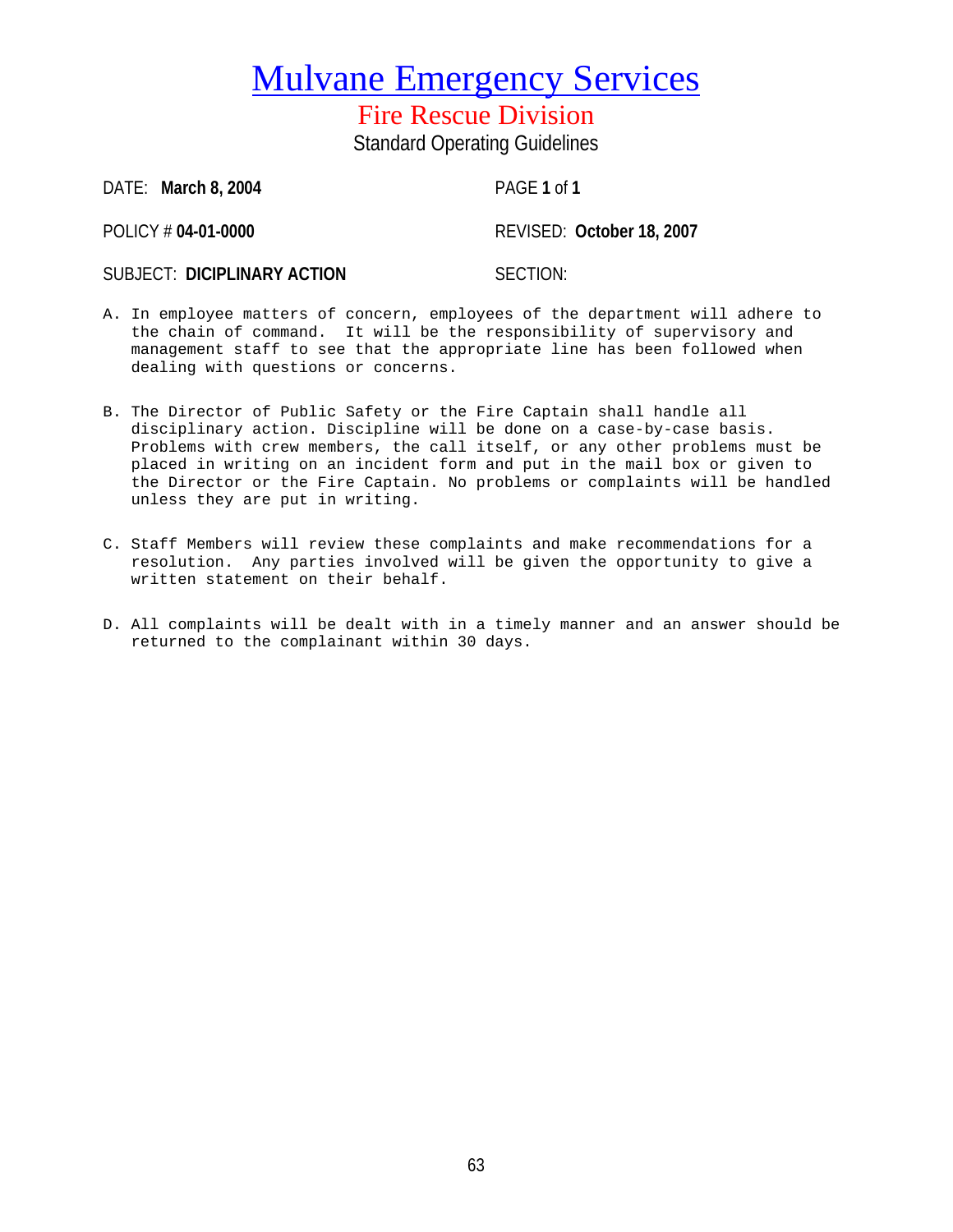Fire Rescue Division

Standard Operating Guidelines

DATE: **December 1, 2007** PAGE **1** of **1**

POLICY # 07**-12-0001** REVISED: **December 2007**

### SUBJECT: **Declaring a May Day**

- A. When a member or a member of a team encounters a problem they should transmit on the operating channel to command **"MAYDAY, MAYDAY, MAYDAY".**
- B. Some examples of when a Mayday's should be transmitted.
	- 1. Tangled, pinched, or stuck; low alarm activation
	- 2. Fall through a roof or floor.
	- 3. Tangled, pinched or stuck and cannot extricate self in 60 seconds.
	- 4. Caught in flashover.
	- 5. Zero visibility, no contact with hose or lifeline, do not know direction of exit.
	- 6. Primary exit blocked by fire or collapse, not a secondary exit in 30 seconds.
	- 7. Low air alarm, no exit (door or window) in 30 seconds.
	- 8. Cannot find exit (door or window) in 60 seconds.
- C. The member should transmit the following information;
	- 1. **L**: Location Location of where you are or where the problem is
	- 2. **U**: Unit Advise your radio number
	- 3. **N**: Nature Nature of the MAYDAY-What is the exact problem
	- 4. **A**: Assignment (Per IMS)- What was your assignment (ie:fire attack, search & rescue)
	- 5. **R**: Resources Needed What do you need
- D. The distressed firefighter or team should remain on the assigned radio channel. The firefighters PASS device should be activated.
- E. Lost or trapped firefighters should remain together.
- F. At this time, Command should advise all personnel to have all radio traffic cease.
- G. Command shall conduct a PAR if the location and identification of the lost or trapped firefighter is unknown.
- H. Command shall activate the RIT team. Command should advise the RIT team any information on the firefighters declaring the MAYDAY. Firefighting operations shall not cease and shall continue.
- I. If possible, assign the fire operations to another radio channel.
- J. Command should advise dispatch of the Mayday situation and advise if the RIT team has been deployed. The Director on Public Safety should also be advised of the situation.
- K. Command should advise dispatch when the Mayday situation has been concluded and move fire operations back to the assigned radio channel.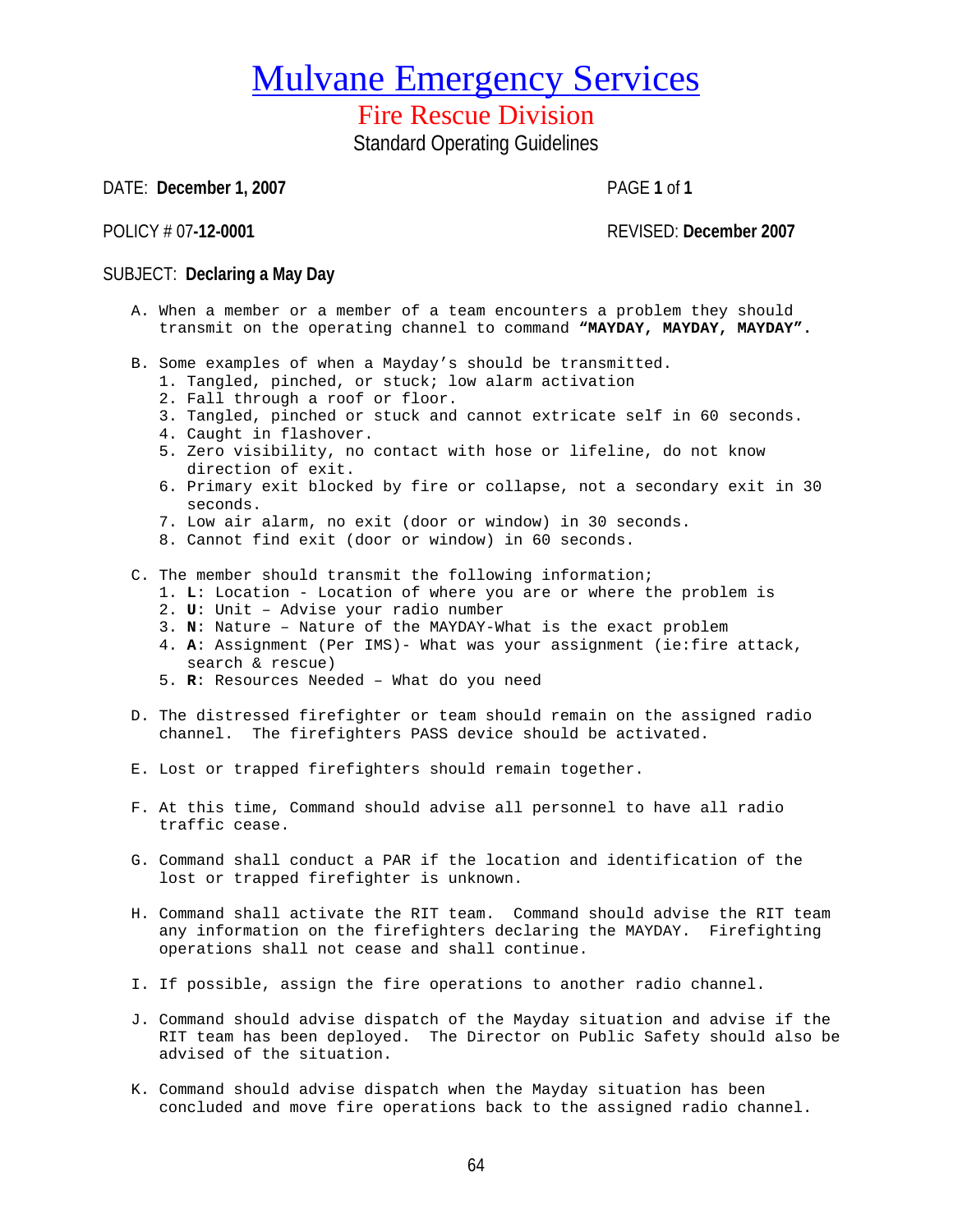Fire Rescue Division Standard Operating Guidelines

DATE: **January 01, 2012** PAGE **1** of **3** POLICY # 01-12-001 REVISED: SUBJECT: **Kansas Star Casino** SECTION:

#### **Purpose:**

To establish guidance for emergency incidents involving the Kansas Star Casino. This guideline insures that initial operations will be handled by arriving apparatus on scene as quickly and efficiently as possible.

#### **Policy:**

All personnel shall observe the practices and precautions established in this guideline when responding to emergency incidents at Kansas Star Casino.

#### **If an alarm has been cancelled by casino staff; the Duty officer and/or first arriving engine will continue in non-emergency traffic, confirm that no emergency exist and that the alarm has been reset and restored.**

#### **Responsibility**:

The incident commander may adapt and modify the guideline as required by the magnitude of the emergency and existing conditions.

#### **Guideline:**

#### **A) Responding**

1. Responding units will develop a preliminary plan based on the dispatch information.

2. The Duty Officer or Fire Officer in charge will clearly assign duties that deviate from standard practice.

3. Radio equipment will be placed on the appropriate channel **(Operations will be on Mulvane TAC 5).**

4. All apparatus will enter the complex off of the furthest South US Highway 81 entrance unless otherwise directed.

5. Always be cautious of exiting vehicles from the complex.

#### **B) Arrival**

1. Upon arrival the Duty officer or first arriving Fire Officer will give an appropriate size-up, establish command.

a. The Duty Officer/Fire Officer will proceed to the annunciator panel/employee entrance area and check for alarm activation. b. Contact will be made with Casino Security.

c. This area will serve as the command post for most fire incidents involving this property.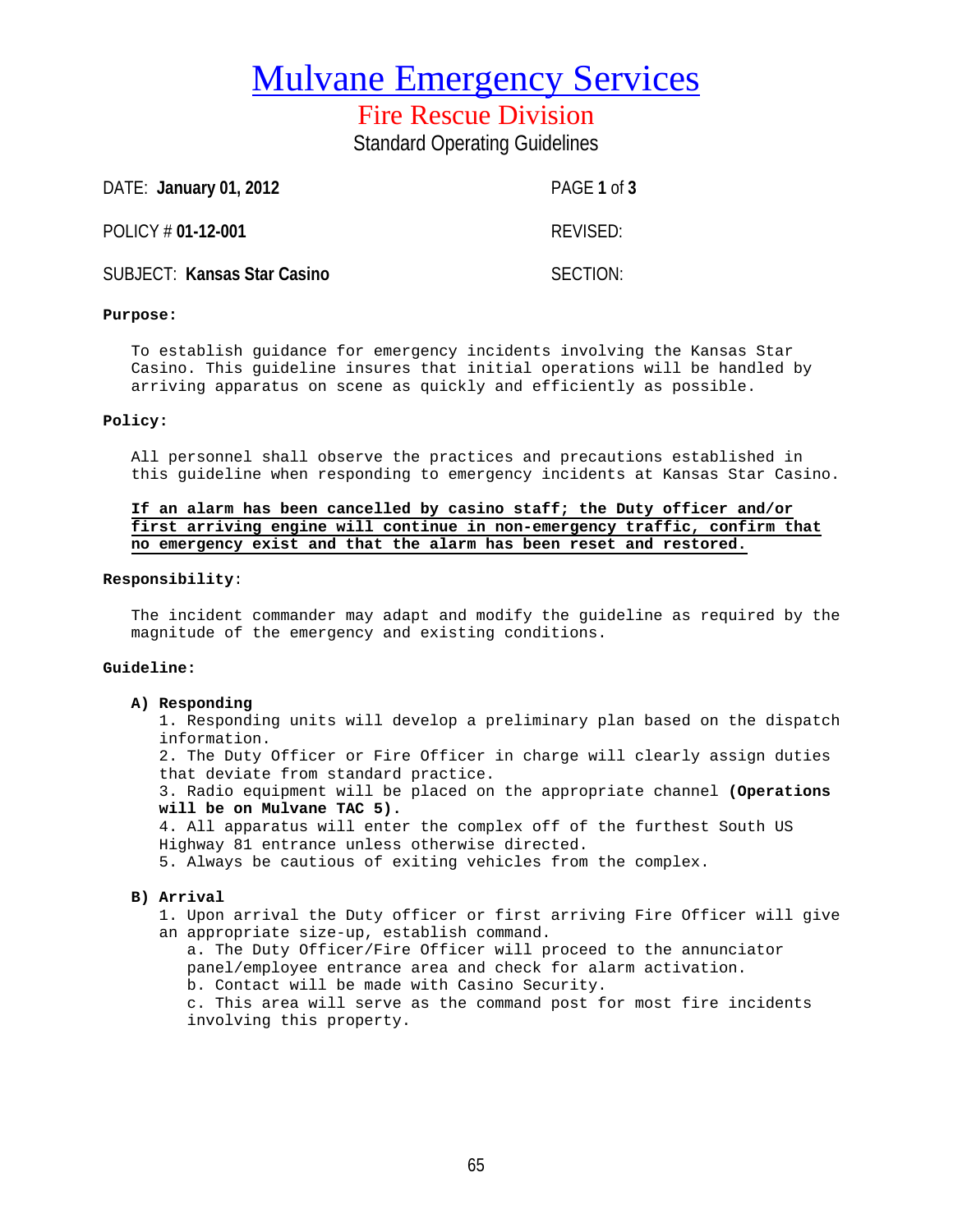Fire Rescue Division Standard Operating Guidelines

DATE: **January 01, 2012** PAGE **2** of **3** POLICY # **01-12-001** REVISED: SUBJECT: Kansas Star Casino SECTION:

#### **C) Nothing Showing/System Alarms**

1. Nothing showing/System Alarms will be considered any incident where no visible personal injury and/or property damage has occurred. 2. The first arriving engine will normally go to the building entrance as

directed by call type or Incident Command. 3. The second engine company should go to the fire department connection. They should prepare to make connection or lay a supply line or both. 4. The third engine company will go to the rear of the building. If rear is not accessible or other equipment already at rear go to a side not occupied or as directed by IC. This company shall remain flexible so that if it is needed in other areas it will be able to respond with a minimum

of delay.

5. The first arriving ladder company (SCFD Q34 or Derby Q82) will normally go the front of the building and take appropriate action unless otherwise directed by IC.

6. The second arriving ladder company shall take a position that will enable them to operate with the third engine company in the rear of the incident. This company shall remain flexible so that if it is needed in other areas it will be able to respond with a minimum of delay. 7. Rescues and EMS companies should be located near the command post. Such companies should remain flexible so that if needed in other areas they will be able to respond with a minimum of delay.

8. All remaining equipment should stage in area designated by IC. 9. Proper consideration will be given to assist the owner in correcting the problem (removing smoke/odors, calling utility companies, turning off power/gas etc.)

#### **D) Working Incidents**

1. This will be considered any incident where visible fire, moderate to large amounts of smoke is present and/or when any victim(s) are reported or encountered.

2. The first unit on the scene will communicate a working incident/fire. This indicates that the situation is of such seriousness that companies other than those initially arriving may be needed and those on the assignment should be prepared to go to work on arrival.

3. The first arriving engine company should position the fire apparatus at the most appropriate position to attack the fire and/or protect exposures or rescue.

4. The second engine company shall support the fire department connection, standpipe, Commercial Fires sprinklers, etc. unless otherwise directed. Report to the Incident Commander when ready to operate. 5. The third engine company will do the following in order of priority.

a. As directed by Incident Commander.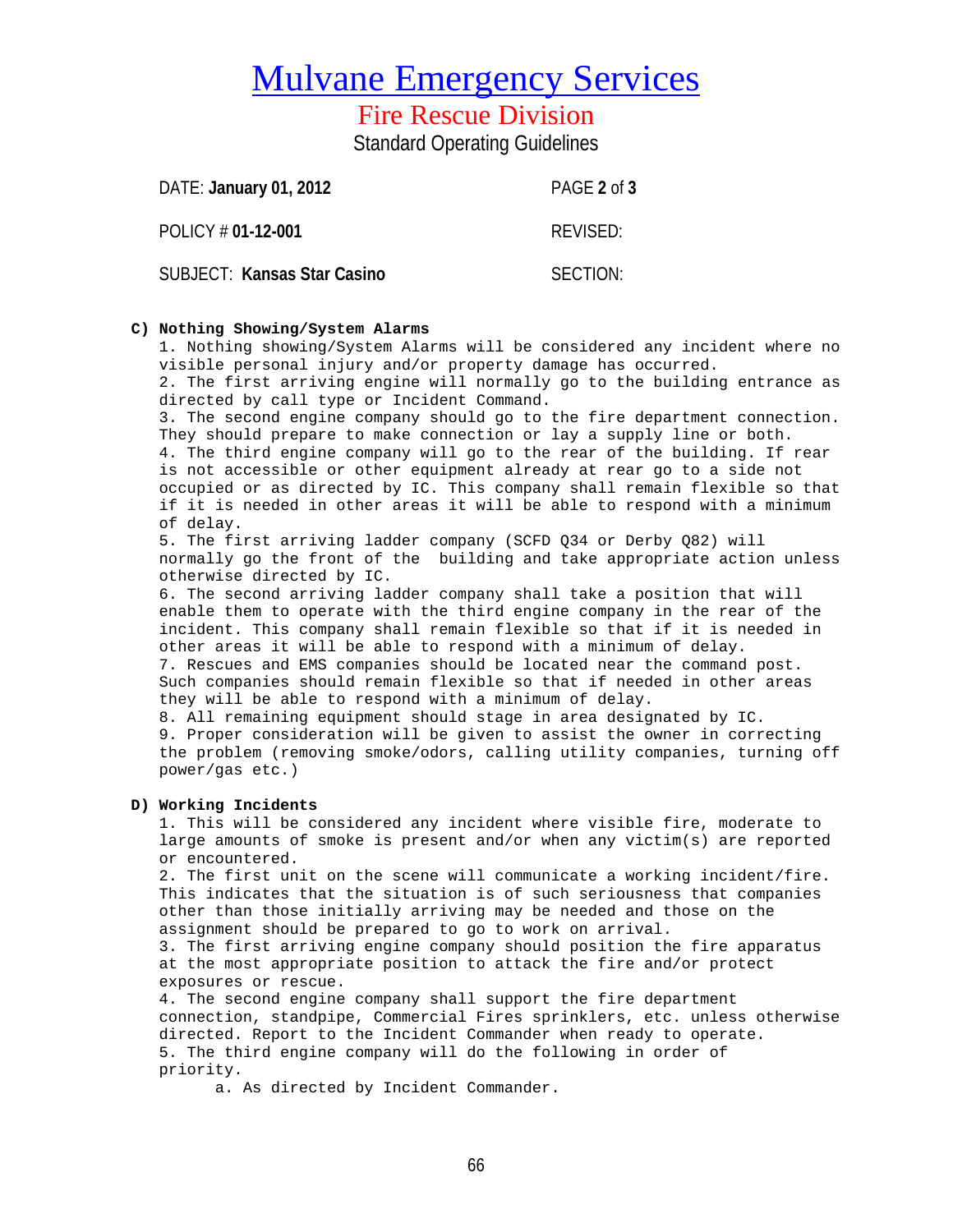# Fire Rescue Division

Standard Operating Guidelines

| DATE: January 01, 2012      | PAGE 3of 3 |
|-----------------------------|------------|
| POLICY # 01-12-001          | REVISED:   |
| SUBJECT: Kansas Star Casino | SECTION:   |

b. If Fire Department connections are not supported by second engine then proceed to Fire Department connection. c. Proceed to rear of building. If rear is not accessible or other engines at rear already, proceed to a side of building not occupied.

6. The first ladder company (SCFD Q-34 or Derby Q-81) will normally go to the front of the building or at the most advantageous position for search/rescue/ventilation. Or as directed by the Incident Commander. 7. The second arriving ladder company shall take a position that will enable them to operate with the third engine company in the rear of the incident. This company shall remain flexible so that if it is needed in other areas it will be able to respond with a minimum of delay. 8. IC will coordinate initial assignments and call for additional resources as needed. On all working incidents at least one rapid intervention crew shall be maintained by the IC.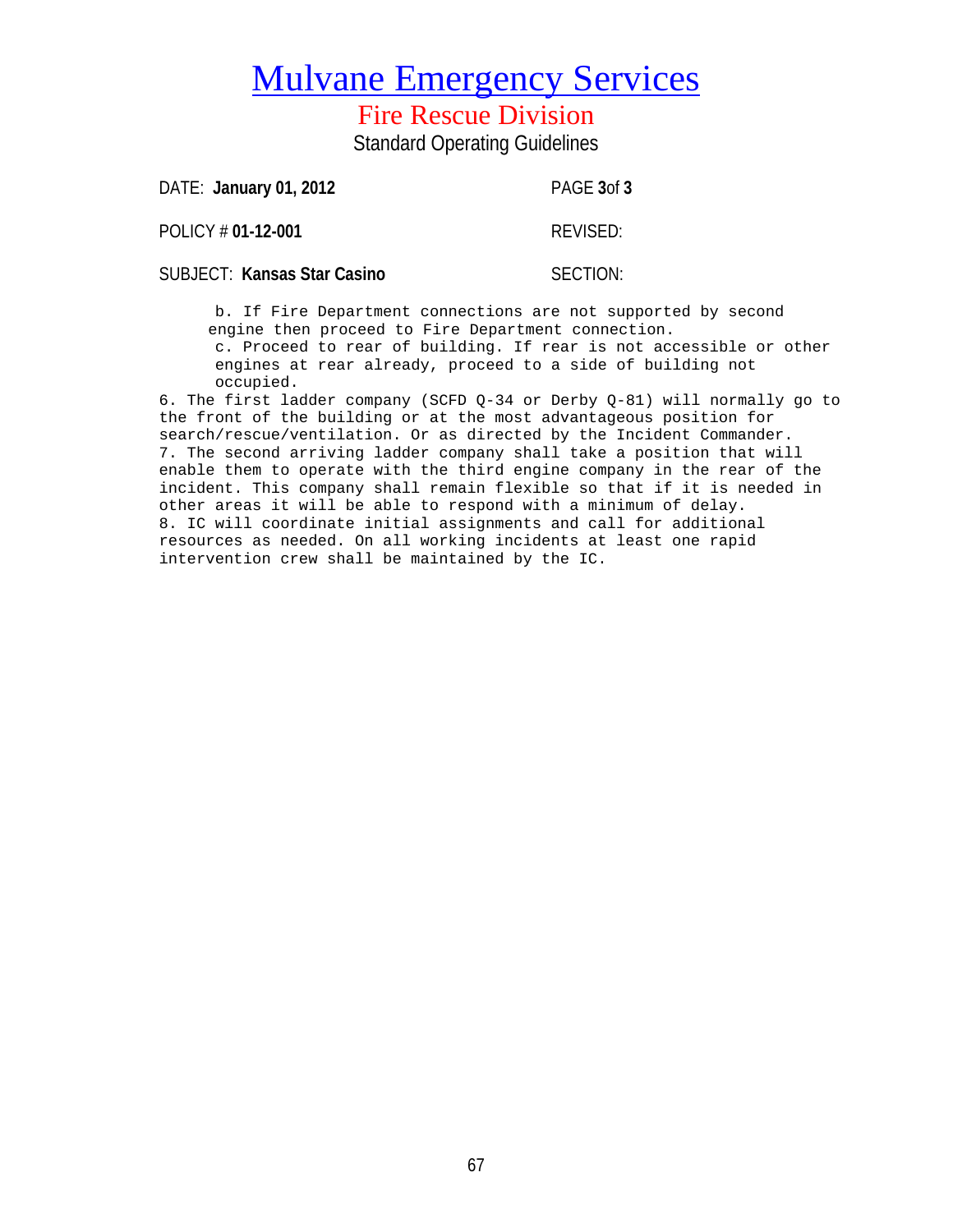Fire Rescue Division

Standard Operating Guidelines

| DATE: December 9, 2011 | PAGE 1 of 1 |
|------------------------|-------------|
| POLICY # 00-00-000     | REVISED:    |

SUBJECT: Sprinkler and Standpipe Operations **SECTION:** 

#### **Purpose:**

To establish a guideline for the effective use of sprinkler and standpipe systems. This guideline insures that initial fire ground operations will be handled by arriving apparatus on scene as quickly and efficiently as possible.

#### **Policy:**

All personnel shall observe the practices and precautions established in this guideline.

#### **Responsibility:**

It shall be the responsibility of the second arriving engine company to support the sprinkler/standpipe system on all buildings equipped with such fire protection equipment

#### **Connection:**

The second arriving engine shall connect a 5" supply to a hydrant and position themselves near the fire department connection and supply the fire department connection with a minimum of two 3" lines. The engine shall position themselves safely and not too near the structure. One 3" line shall be charged while the other is being attached.

#### **Engine Company Support of System:**

An initial engine pressure of 150 psi shall be established to support the automatic sprinkler/standpipe system. Upon further evaluation of the fire, friction loss, and size of fire protection system, the engine pressure shall be adjusted to ensure adequate water flow. Use of additional lines from this engine should be avoided as this engine should be used solely to supply water to the sprinkler/standpipe system.

#### **Emergency:**

Should any problems occur such as burst hoselines or problems with the pump, notification shall be made to the Incident Commander at once.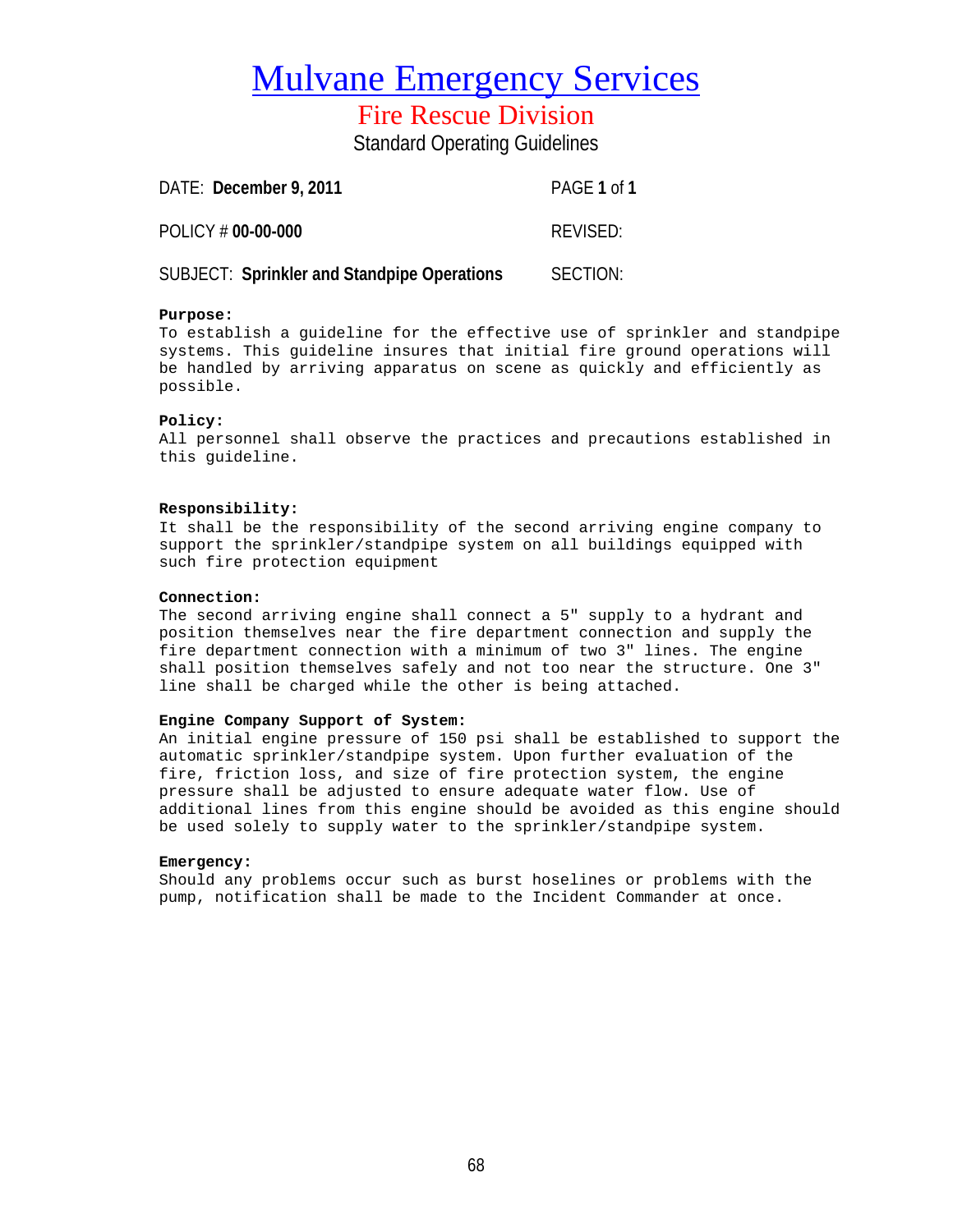Fire Rescue Division Standard Operating Guidelines

DATE: **August 31, 2011** PAGE **1** of **5** POLICY # **11-12-0002** REVISED: SUBJECT: EMERGENCY VEHICLE RESPONSES SECTION:

#### *PURPOSE*

Responding to any emergency call, the Mulvane Fire Rescue places a great deal of responsibility on the drivers of our emergency vehicles. Not only must emergency vehicles drivers provide prompt conveyance of the apparatus, equipment, and personnel to provide service to those in need, but as importantly, must accomplish this task in the safest and most prudent manner possible. Emergency vehicle drivers have in their care, custody and control most of the major assets possessed by this organization (the vehicle, portable equipment, personnel). Emergency vehicle drivers also have a higher standard of care to provide to the general motoring public and must make every attempt possible to provide due regard for the safety of others. Drivers must constantly monitor and reduce the amount of risk and exposure to potential losses during each and every response. Safe arrival at the emergency scene shall be, and must always remain, the first priority of all emergency vehicle drivers. In order to accomplish this enormous task all emergency vehicles drivers shall become familiar with, and constantly abide by the following policies and procedures.

#### *Procedures*

#### **1. Circle of safety**

Prior to entering the cab and starting the vehicle, the emergency vehicle driver shall make a circle of safety around the vehicle to see that all equipment is secured, that all compartment doors are securely closed and any physical obstructions moved out of the way. During the circle of safety the emergency vehicle driver shall encircle the vehicles and visually inspect all 4 sides and the top of the vehicle before entering the cab. He/she should also verify right side and rear clearance with the person riding in the officer position. This shall be conducted prior to moving the vehicle regardless of whether or not the vehicle is about to leave on an emergency or non-emergency.

#### **2. Warning devices and true emergencies**

When responding to a true emergency, all audible and visual warning devices will be operated at all times regardless of time of day and/or traffic conditions. All emergency vehicle drivers must understand that warning devices are not always effective in making other vehicle operators aware of your presence. Warning devices only request the right-of-way, they do not insure the right-of-way.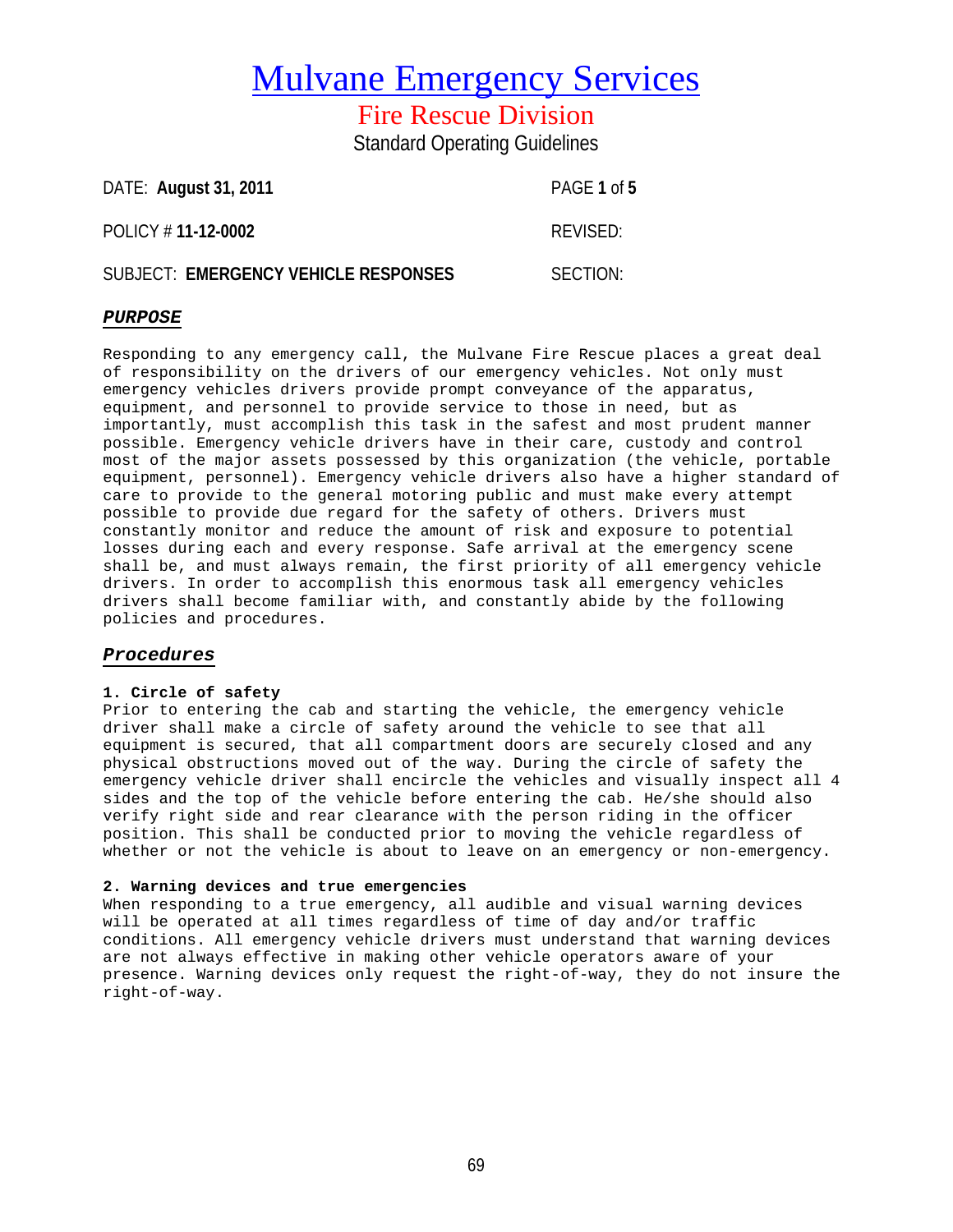### Fire Rescue Division

Standard Operating Guidelines

| DATE: August 31, 2011 | PAGE 2 of 5 |
|-----------------------|-------------|
| POLICY # 11-12-0002   | REVISED:    |

### SUBJECT: EMERGENCY VEHICLE RESPONSES SECTION:

### **3. Vehicle control and right-of-way**

All drivers shall attempt to maintain control of the vehicle that they are operating in such a manner as to provide the maximum level of safety for both their passengers and the general public. Emergency vehicle drivers should be aware that the civilian vehicle operators may not react in the manner in which is expected or felt to be appropriate. An attempt should be made to have options available when passing or overtaking vehicles. If another vehicle operator fails to yield the right of way to an emergency vehicle, the emergency vehicle driver cannot force the right of way, nor can you assume the right of way, therefore you do not have the right of way until the other vehicle yields to you.

The emergency vehicle driver shall be aware of his/her rate of closure on other vehicles and a pedestrian at all times to make sure that a safe following distance is established and maintained. All drivers shall follow the rule for safe following distance and allow 1 second of following distance for every 10 feet of vehicle length for speeds under 40 mph and add 1 additional second for each 10 mph for speeds over 40 mph.

#### **4. Response speeds**

When responding to a true emergency only, drivers shall operate the vehicle they are driving at as close to the **posted speed limit** as possible, but not to exceed ten (10) miles per hour over the posted speed limit, conditions permitting. Examples of conditions requiring slower response speeds include but are not limited to;

- slippery road conditions
- inclement weather
- poor visibility
- heavy or congested traffic conditions
- sharp curves

#### **5. Intersection Practices**

Extreme care should be taken when approaching any intersection as intersections are the locations responsible for a large percentage of major accidents involving emergency vehicles. Drivers are required to practice the organizations intersection operating guidelines during all emergency responses.

#### *Uncontrolled intersections*

Any intersection that does not offer a control device (stop sign, yield or traffic signal) in the direction of travel of the emergency vehicle or where a traffic control signal is green upon the approach of the emergency vehicle all emergency vehicle drivers should do the following: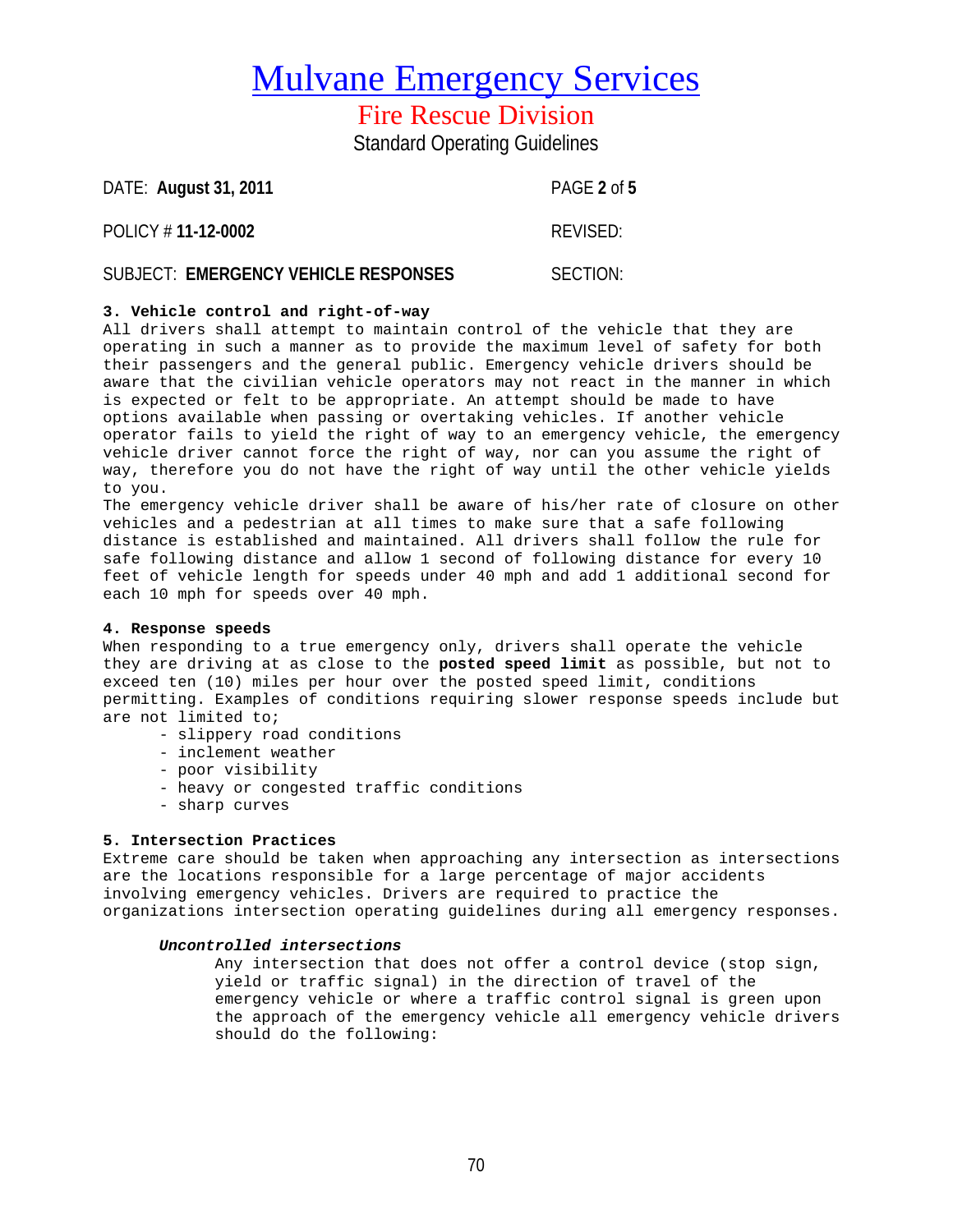Fire Rescue Division

Standard Operating Guidelines

DATE: **August 31, 2011** PAGE **3** of **5**

POLICY # **11-12-0002** REVISED:

SUBJECT: EMERGENCY VEHICLE RESPONSES SECTION:

#### *Uncontrolled intersections(CONTINUED)*

- Scan the intersection for possible hazards (right turns on red, pedestrians, vehicles traveling fast, etc.). Observe traffic in all 4 directions (left, right, front, rear) - Slow down if any potential hazards are detected and cover the brake pedal with the driver's foot. - Change the siren cadence not less than 200' from intersection - Avoid using the opposing lane of traffic if at all possible.

Emergency vehicle drivers should always be prepared to stop. If another vehicle operator fails to yield the right of way to an emergency vehicle, the emergency vehicle driver cannot force the right of way, nor can you assume the right of way, therefore you do not have the right of way until the other vehicle yields to you.

#### *Controlled intersections*

Any intersection controlled by a stop sign, yield sign, yellow traffic light or a red traffic light requires **Prudent Action** by the emergency vehicle driver. The following steps should be taken:

- Do not rely on warning devices to clear traffic - Scan the intersection for possible hazards (right turns on

red, pedestrians, vehicles traveling fast etc.) as well as driver options

- Begin to slow down well before reaching the intersection and cover the brake pedal with the drivers foot, continue to scan in 4 directions (left, right, front,, back) - Change the siren cadence not less than 200' from intersection

- Scan intersection for possible passing options (pass on right, left, wait, etc.) avoid using the opposing lane of traffic if at all possible

- Be prepared, during an emergency response, to bring the vehicle to a complete stop for the following:

– when directed by a law enforcement officer

- for red traffic lights
- for stop signs
- at negative right-of-way intersections

– when the driver cannot account for visible traffic in the lanes of traffic in an intersection

– when other intersection hazards are present

– when encountering a stopped school bus with flashing warning lights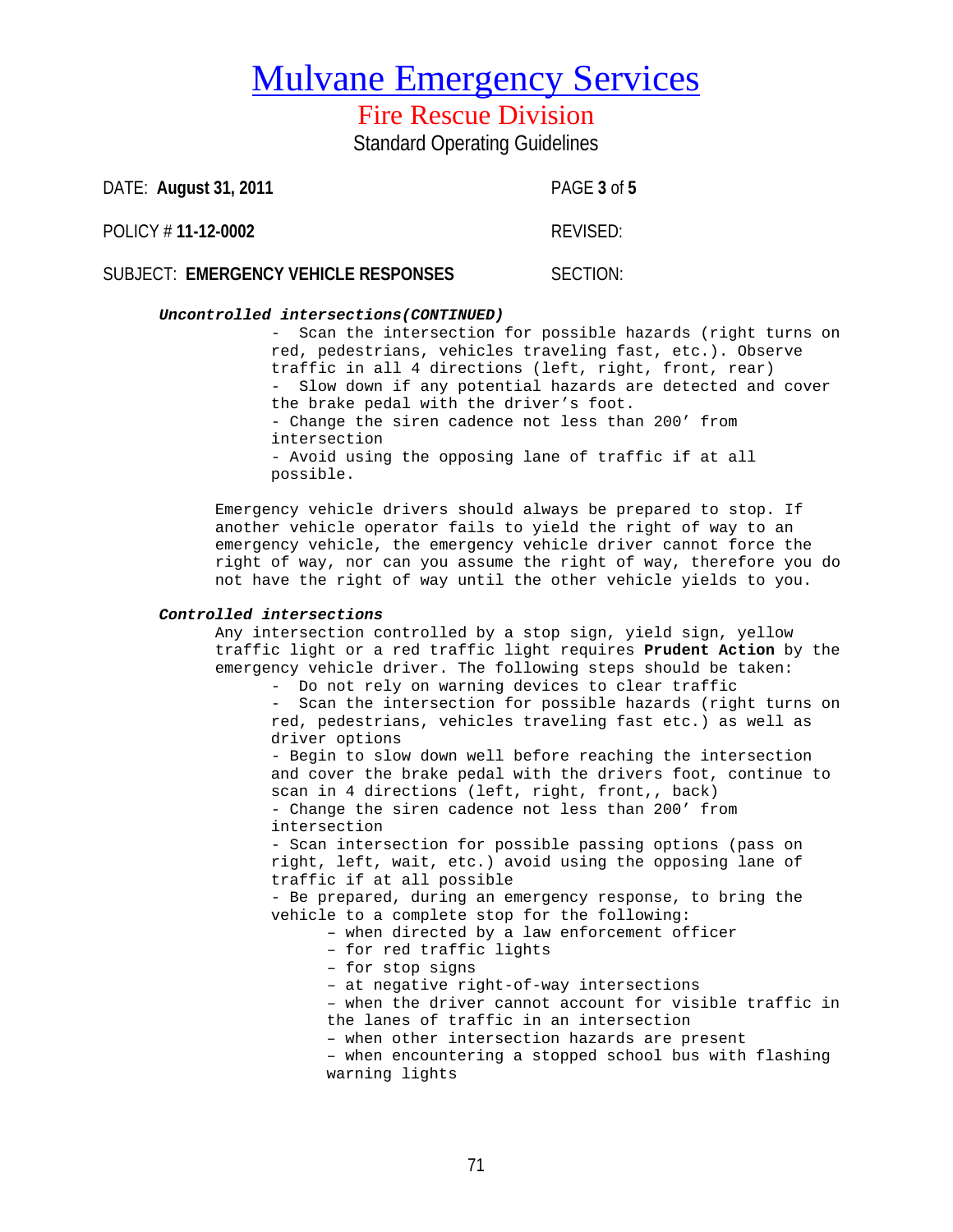Fire Rescue Division Standard Operating Guidelines

DATE: **August 31, 2011** PAGE **4** of **5**

POLICY # **11-12-0002** REVISED:

SUBJECT: **EMERGENCY VEHICLE RESPONSES** SECTION:

#### *Controlled intersections(CONTINUED)*

- Establish eye contact with other vehicle drivers; have partner communicate all is clear; reconfirm all other vehicles are stopped

- Account for traffic one lane of traffic at a time treating each lane of traffic as a separate intersection

#### *Railroad intersections*

At any time an emergency vehicle driver approaches an unguarded rail crossing he/she shall bring the apparatus or vehicle he/she is operating to a complete stop before entering the grade crossing. In addition the emergency vehicle driver shall perform the following prior to proceeding:

- turn off all sirens and air horns
- operator the motor at idle speed
- turn off any other sound producing equipment or accessories
- open the windows and listen for a train's horn

#### **6. Non-emergency response**

When responding to a call in a non-emergency response mode or normal flow of traffic the vehicle will be operated without any audible or visual warning devices and in compliance with all state motor vehicle laws that apply to civilian traffic. At no time should any emergency vehicle be operated during response with only visual warning devices.

#### **7. Ordinary travel procedures**

All drivers shall obey all traffic laws and traffic control devices when driving any fire department vehicle under ordinary travel conditions. Any driver observed breaking any traffic laws or driving any vehicle in an aggressive manner will be subject to disciplinary action including, suspension of driving privileges.

#### **8. Riding policy**

The department requires all persons riding on fire apparatus to be seated in approved riding positions and be secured to the vehicle by seat belts whenever the vehicle is in motion. The emergency vehicle driver and/or the person riding in the officer position shall verify that all personnel are personnel are properly seated and in seat belts before the vehicle is moved. Standard communication signals should be formulated and utilized by all personnel.

The department prohibits the riding on tailsteps, sidesteps, running boards, or any other exposed position. Personnel who perform emergency medical care while the vehicle is in motion should be secured to the vehicle by a seat belt or safety harness designed for occupant restraint.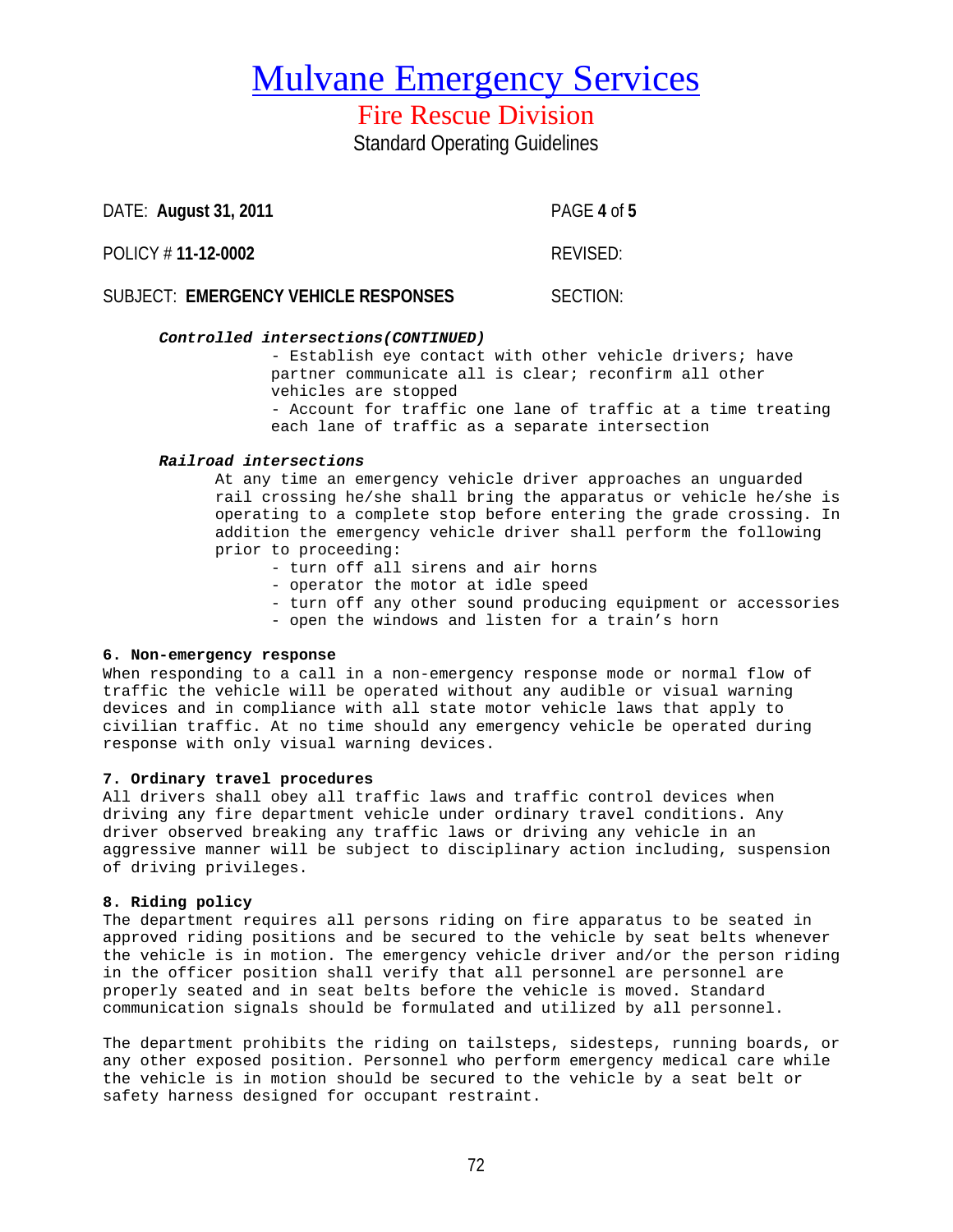Fire Rescue Division Standard Operating Guidelines

| DATE: August 31, 2011                | PAGE 5 of 5 |
|--------------------------------------|-------------|
| POLICY # 11-12-0002                  | REVISED:    |
| SUBJECT: EMERGENCY VEHICLE RESPONSES | SECTION:    |

#### **9. Backing**

The department recognizes that backing emergency vehicles is made hazardous by the fact that the driver cannot see much of where he/she intends to go. The department recommends that whenever possible drivers should avoid backing as the safest way to back up a vehicle is not to back up at all. When it is necessary to back-up any departmental vehicle all drivers shall follow one of the two following measures would be taken.

- The department's first choice of backing procedures is that before any vehicle is put into reverse and backed that a spotter be put in place near the rear of the vehicle. The spotter should be safely positioned so that the emergency vehicle driver can see them at all times. If at any time the emergency vehicle driver loses sight of the spotter, he/she shall stop immediately until the spotter makes him/her visible again. - If conditions exist that make use of spotters impossible, all drivers, before attempting to back up any fire department vehicle, shall will make a circle of safety to see that; no person or persons are directly behind the vehicle or in its intended path of travel; all equipment is secured and that all compartment doors are securely closed; any physical obstructions are moved out of the way. The emergency vehicle driver should also note all potential obstructions in the intended path of travel.

#### **10. Response in private owned vehicles**

When any member responds to the station, each member must strictly adhere to all applicable motor vehicle laws. Privately owned vehicles are not provided with the same exemptions that are provided to emergency vehicles. No member of the organization will be permitted to violate any motor vehicle laws, including but not limited to;

- Speed limits
- Going through traffic control devices
- Passing in an unsafe manner

While it is recognized that timeliness in response to an emergency is important, it is imperative that all drivers understand that their **private vehicles are not emergency vehicles and therefore are not afforded any exemptions or special privileges under state law**. Any driver observed breaking any traffic laws or operating any vehicle in an aggressive or unsafe manner will be subject to disciplinary action including, suspension and loss of driving privileges.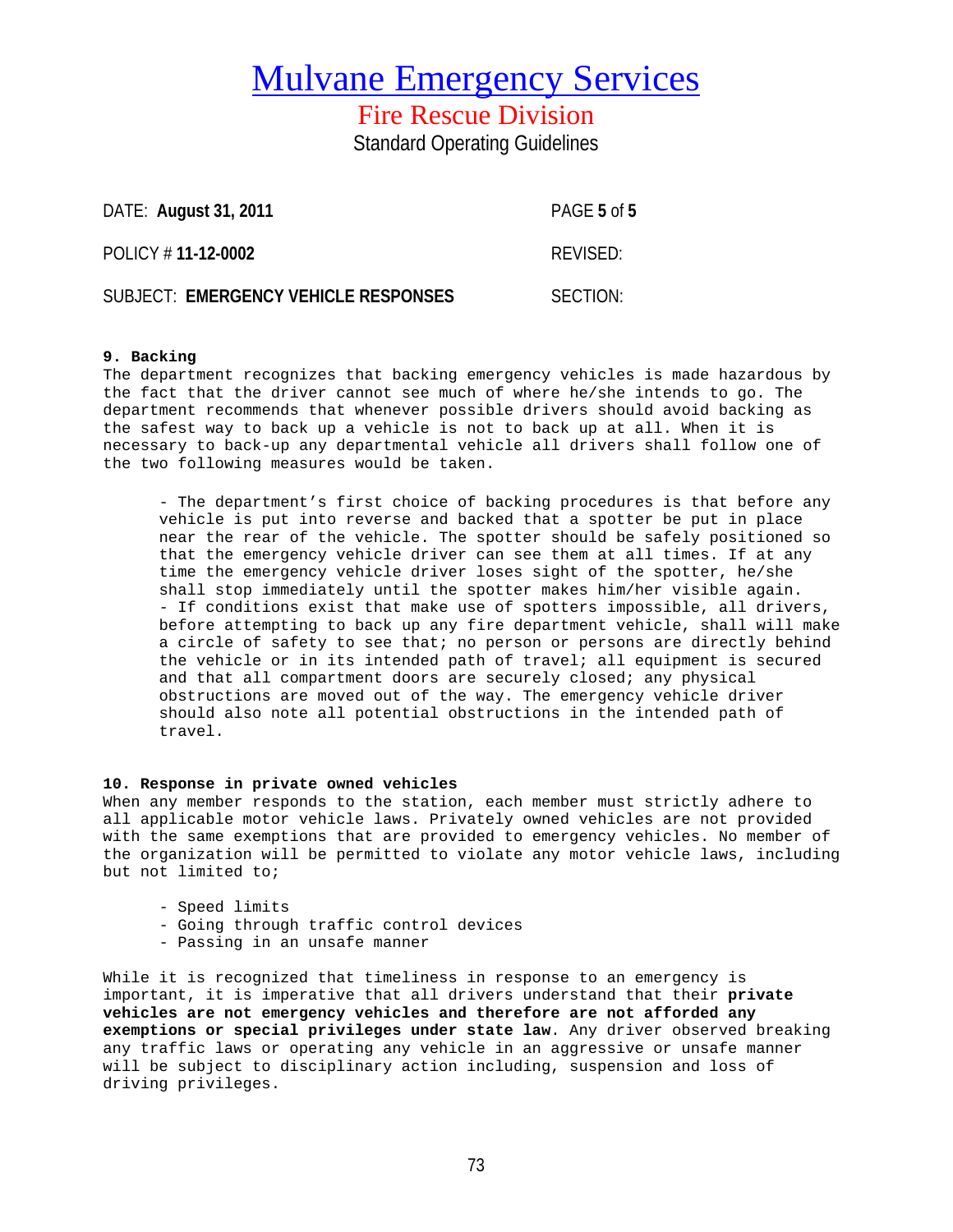Fire Rescue Division Standard Operating Guidelines

DATE: **January 01, 2013** PAGE **1** of **5**

POLICY # **13-01-001** REVISED:

SUBJECT: Elevator Emergencies **SECTION:** SECTION:

#### **Purpose:**

The purpose of this guideline is to establish a uniform procedure for affecting a safe rescue from a disabled elevator.

#### **Policy:**

- 1) Upon initial dispatch ensure that building maintenance or appropriate party has contacted the elevator service company.
- 2) **Unless information is received from 9-1-1 Dispatch indicating a medical emergency or a person trapped in the mechanism of the elevator, responses to elevator emergencies shall be non-emergency**. The Duty Officer may, at their discretion, upgrade the response to an **EMERGENCY** response.
- 3) Initial response will be Rescue and Engine (minimum of 5 personnel to safely operate)
- 4) On arrival, assess nature of problem, location of stalled car and condition of occupants.
- 5) Decide if immediate action is necessary. If life-threatening conditions are not present then it is preferable and safer to wait for the elevator service technician.
- 6) Call for additional equipment as needed i.e. Ladder Company or Rescue.

#### **Responsibility:**

The incident commander may adapt and modify the guideline as required by the magnitude of the emergency and existing conditions.

#### **General Information:**

- 1) Opening any hoist way door on a functioning elevator will stop the elevator car in whatever position it is currently in, including between floors. The power to car however will remain on and once the hoist way door is shut the elevator should function normally.
- 2) Elevators that go into "Fire Service" generally return to the first floor, unless that is where the alarm originated, upon arrival the doors will open and stay open. The only way to operate the elevator is with the fire service key.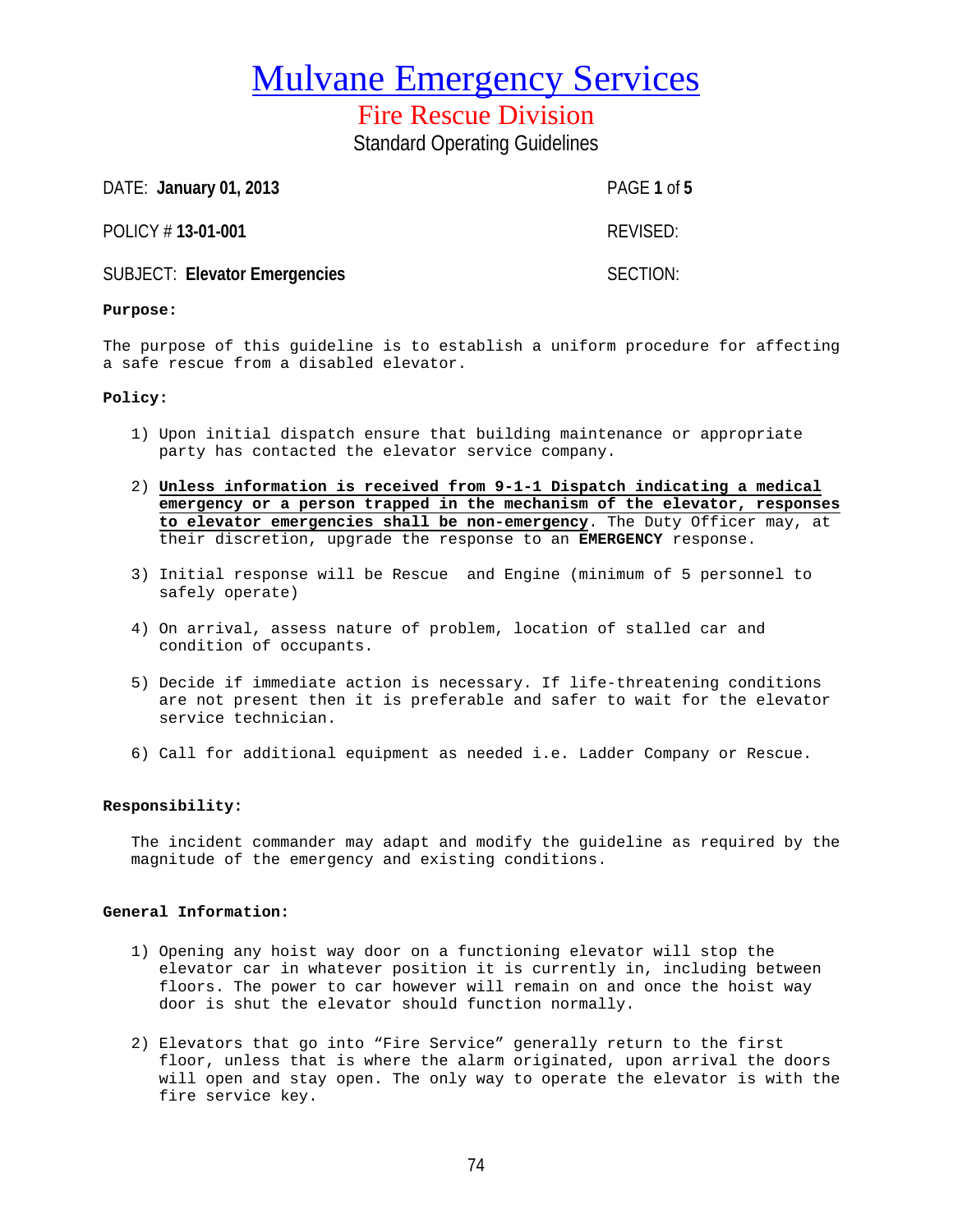Fire Rescue Division Standard Operating Guidelines

DATE: **January 01, 2013** PAGE **2** of **5** POLICY # **13-01-001** REVISED: SUBJECT: Elevator Emergencies **SECTION:** SECTION:

- 3) Elevator shafts may have detection devices (heat and/or smoke) installed based on various codes and standards. Elevator shafts equipped with sprinkler systems will have both a smoke and heat detector installed in the shaft. If the smoke detector activates, the car will go into fire service and return to the first floor. If the heat detector activates, the motor control will automatically shut down and the car will stop where ever it is, including between floors.
- 4) An elevator **incident** would include a "stuck" elevator with trapped occupants who are not in immediate danger, have suffered no evidence of injury and are not experiencing any problems due to an existing medical condition (i.e., cardiac related, diabetes, etc).
- 5) An elevator **emergency** would include, a fire endangering occupants in a "stuck" elevator, an injured person in a "stuck" elevator and an occupant experiencing a panic attack in a "stuck" elevator.

#### **Guidelines:**

- A) Upon arrival the officer in charge shall locate the elevator car and determine if the situation is an elevator incident or an elevator emergency.
- B) Upon arrival two rescuers need to respond to the mechanical room for the elevator.
	- 1. If possible elevator mechanical room keys need to be kept in Knox box to decrease possible damage to elevator doors.
	- 2. Crew need to carry a set of irons to force entry to the mechanical room, and an ABC extinguisher in the case of electrical or mechanical fire found in mechanical room causing malfunction.
	- 3. Access to mechanical room needs to be gained, if no fire is found, mainline power needs to be located.
- C) If an emergency bell is ringing, instruct the occupant to silence the bell by deactivating the emergency stop button. The occupant may have to pull the button from the on position.
- D) It is essential to calmly explain to the occupant(s) what the situation is and what actions will be taken to affect a rescue. It will probably be necessary to continue this dialogue throughout the rescue attempt or until a firefighter accesses the passenger compartment.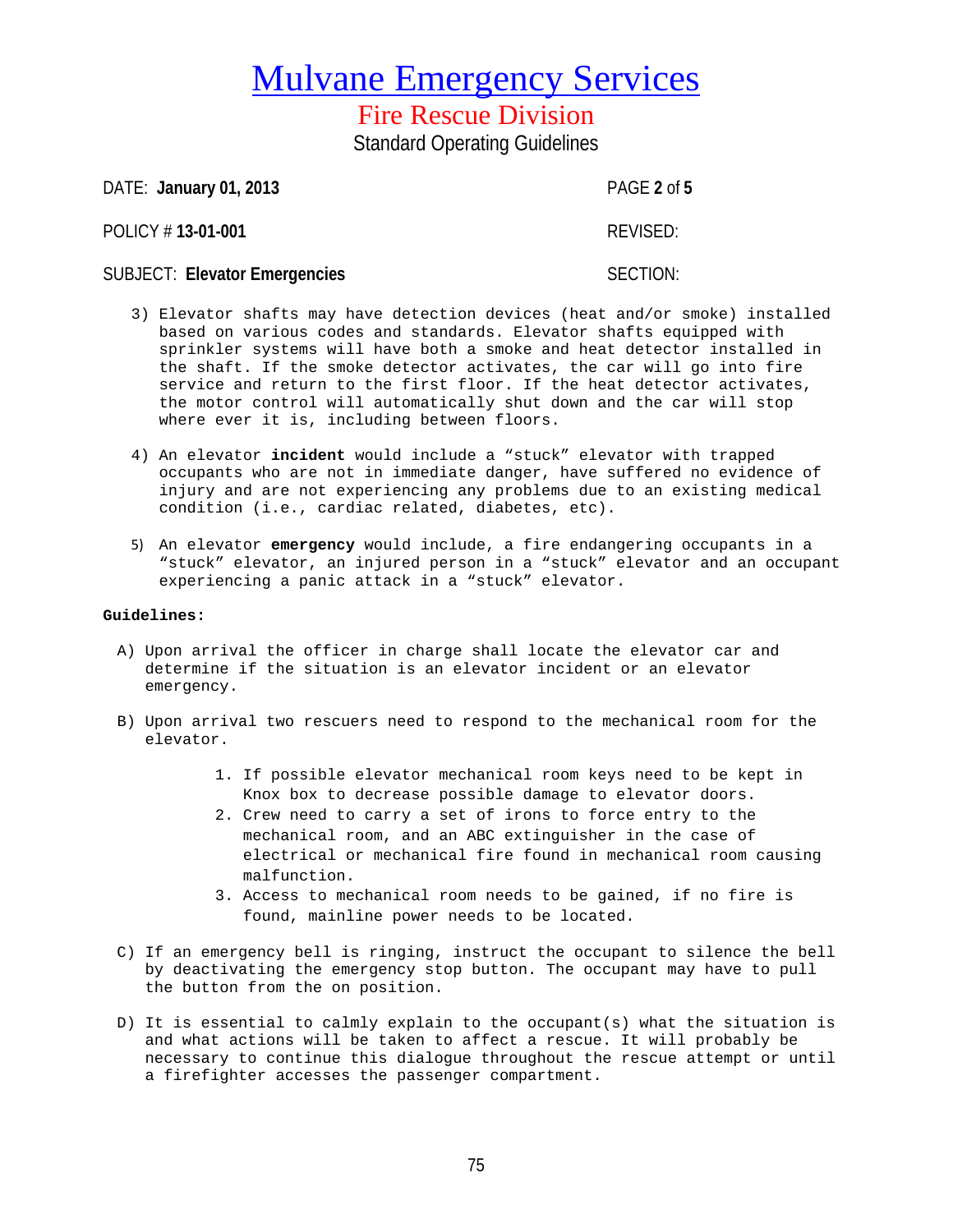Fire Rescue Division

Standard Operating Guidelines

DATE: **January 01, 2013** PAGE **3** of **5**

POLICY # **13-01-001** REVISED:

SUBJECT: Elevator Emergencies **SECTION:** SECTION:

- E) It is essential to calmly explain to the occupant(s) what the situation is and what actions will be taken to affect a rescue. It will probably be necessary to continue this dialogue throughout the rescue attempt.
- *F) ELEVATOR INCIDENT* **-** *STUCK ELEVATOR – NO IMMEDIATE RESCUE REQUIRED –*
	- 1) Ensure the elevator is not in fire service mood. If so, attempt to operate the elevator with the fire service key.
	- 2) Instruct the occupant(s) to push the first floor (lobby) button.
	- 3) Press the call button in the lobby. The Officer in Charge may elect to try other floors as well.
	- 4) Instruct the occupants to verify that the inside door is fully closed by pressing the close door button and/or pushing the door toward the closed position.
	- 5) Ensure the hoist way door on all floors are fully closed. This will require a firefighter to go to each floor and push each hoist way door toward the closed position.
	- 6) Locate the elevator motor control room and secure breaker (power) for a minimum of 30 seconds then reset. If car remains stalled, then power to car needs to be locked out/tagged out. If provisions for lock out/tag out are not available then one member of the crew will have to stand guard at power for duration of incident

**If these methods fail to produce results, consider calling for an elevator mechanic. Officer in Charge may opt to remove occupants if arrival time of mechanic is deemed too long.** 

- E) *ELEVATOR EMERGENCY*  RESCUE REQUIRED Start technical rescue team.
	- 1) Depending on where car is in relation to the opening will dictate how victims are removed. The Order of removal from safest to most dangerous:
		- Floor level/normal entryway Car is within 3 feet above or below opening
		- Floor above/normal entranceway Car is more than 3 feet below landing
		- Floor below/normal entranceway Car is more than 3 feet above landing
		- Top Escape Hatch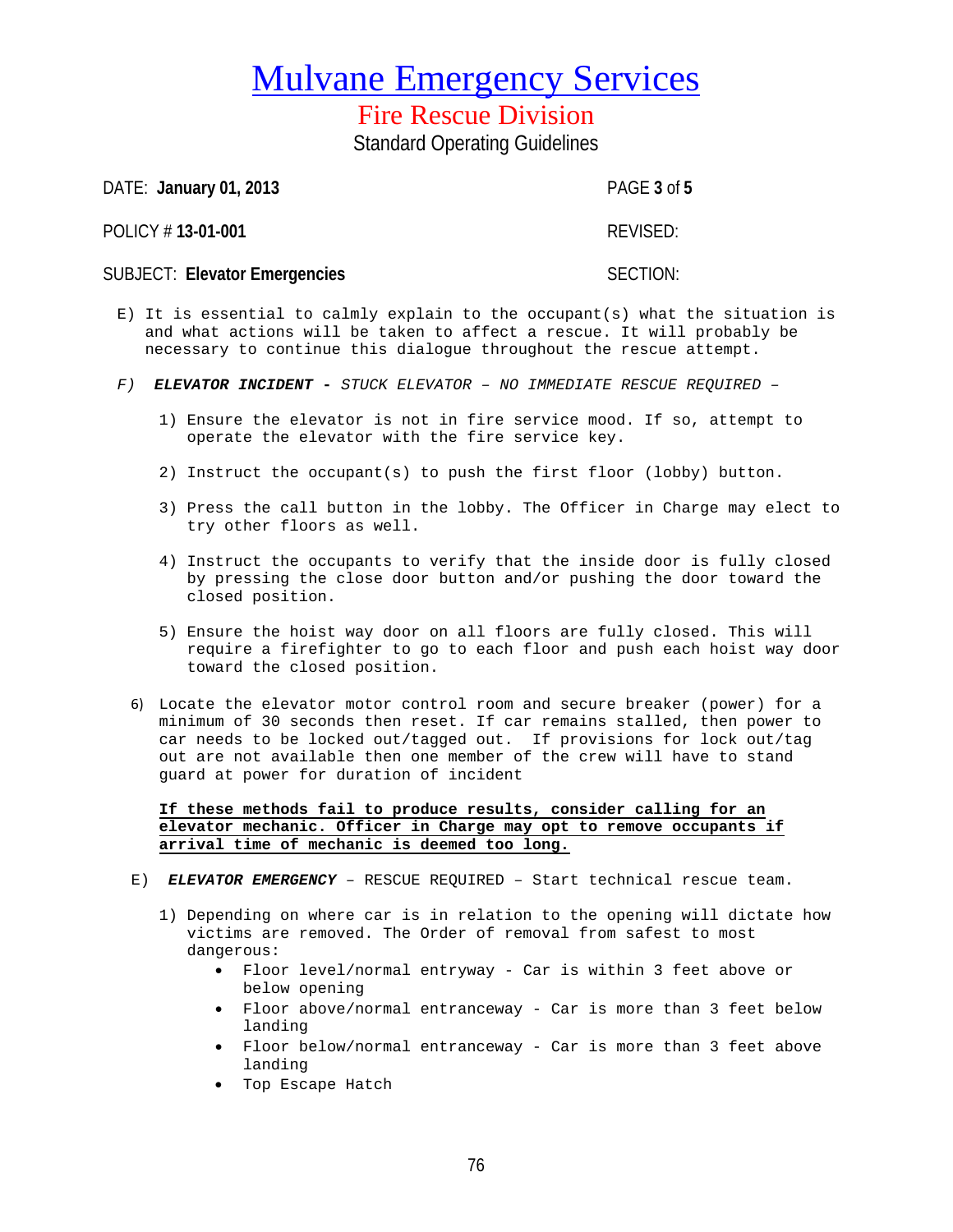77

# Mulvane Emergency Services

## Fire Rescue Division

Standard Operating Guidelines

DATE: **January 01, 2013** PAGE **4** of **5**

POLICY # **13-01-001** REVISED:

## SUBJECT: Elevator Emergencies **SECTION:** SECTION:

- 2) Floor level/normal entry way
	- a. Car is within 3 feet above or below
	- b. Door can be opened to hoistway (using elevator door key, polling from below, or F.E.)
	- c. Door can be opened to car (once mainline power is cut it only takes 15lbs of force against a holding spring to open the door)
	- d. Occupants can be removed with assistance
- 3) Floor above/normal entranceway
	- a. Car is more than 3 feet below landing
	- b. Door can be opened to hoistway (using elevator door key, polling from below, or F.E.)
	- c. Door can be opened to car (once mainline power is cut it only takes 15lbs of force against a holding spring to open the door)
	- d. Occupants can be removed using a ladder to get up to landing

### 4) Floor below/normal entranceway

- a. Car is more than 3 feet above landing
- b. Crews need to be prepared to block lower portion of hoistway (ladder, table).
- c. Door to hoistway can be opened, object such as table or ladder should be used to block open hoistway at bottom of door.
- d. Door can be opened to car (using elevator door key, polling from below, or F.E.)
- e. Occupants can be removed cautiously, if any doubt exists fall protection should be provide to occupants.
- 5) Top escape hatch

### a. **Rescue company response should be initiated.**

- b. Most dangerous method of removal.
- c. Rescue should not be attempted without fall protection for occupants and rescuers.
- d. First rescuers should enter hoistway with fall protection (anchor on entry floor, rope and minded double prussic); using ladder move down to roof of car and disconnect from fall protection and connect to top of elevator.
- e. Rescuer should secure elevator from both upward and downward movement. (Rail lock and tying of governor ropes together).
- f. Top hatch should be removed and folding attic ladder placed into elevator.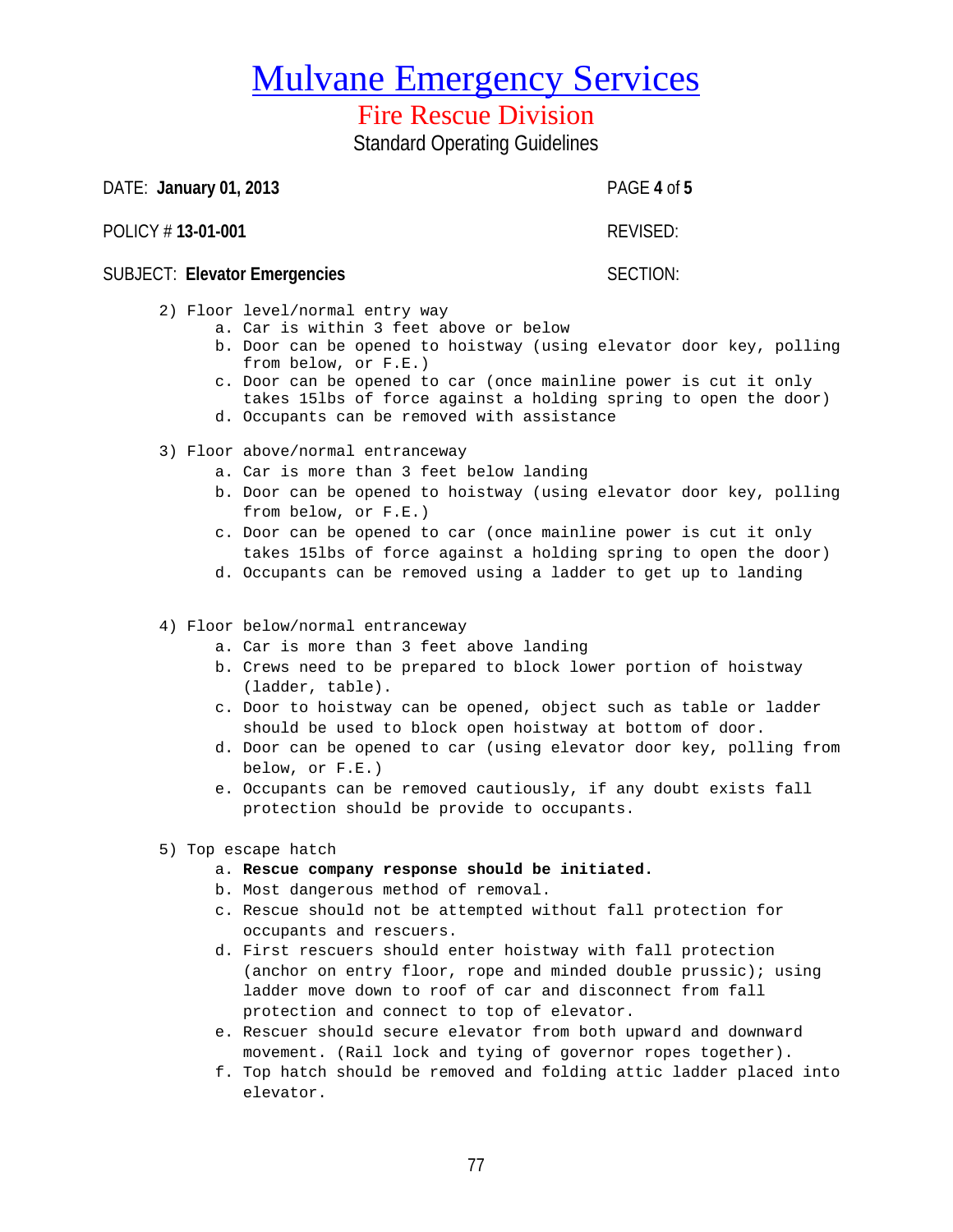## Fire Rescue Division

Standard Operating Guidelines

DATE: **January 01, 2013** PAGE **5** of **5**

POLICY # **13-01-001** REVISED:

## SUBJECT: Elevator Emergencies **SECTION:**

- g. A second rescuer should enter hoistway using fall protection and descend ladder to roof of elevator.
- h. Second rescuer should disconnect from fall protection and connect to elevator.
- i. Second rescuer should enter through open roof hatch down folding ladder.
- j. Second rescuer should assist with dressing occupants in fall protection and helmet.
- k. One at a time, occupants in fall protection will need to climb folding ladder to top of car, then move to ladder on top of car and climb to landing.
- l. Whenever possible remove trapped occupant from the floor above (minimizes falling hazard)
- m. If the opening through the normal entrance way has less than 3 feet of clearance, remove occupant via an escape hatch

#### F) Miscellaneous:

- 1) Although new elevator shafts are required to have a protected (crush) zone at the bottom of the elevator pit, never allow firefighters to enter the pit without securing the power to elevator and the elevator car has been shored.
- 2) An elevator shall never be jacked or moved in an upward position. The only exception to this is when the elevator car has entrapped a victim.
- 3) Forcible entry on an elevator car or hoist way doors is a last resort. If required, the Officer in Charge will determine method, i.e., air bags, Hurst tool, to perform this operation.
- G) Termination
	- 1) Once a rescue has been completed, the hoistway doors shall be closed and kept closed.
	- 2) Any disconnected power supplies shall be left off and lock out / tag out devices may be removed at the direction of the Incident Commander.
	- 3) The building's representative should be advised to leave the elevator out of service until it can be repaired by an authorized service company.